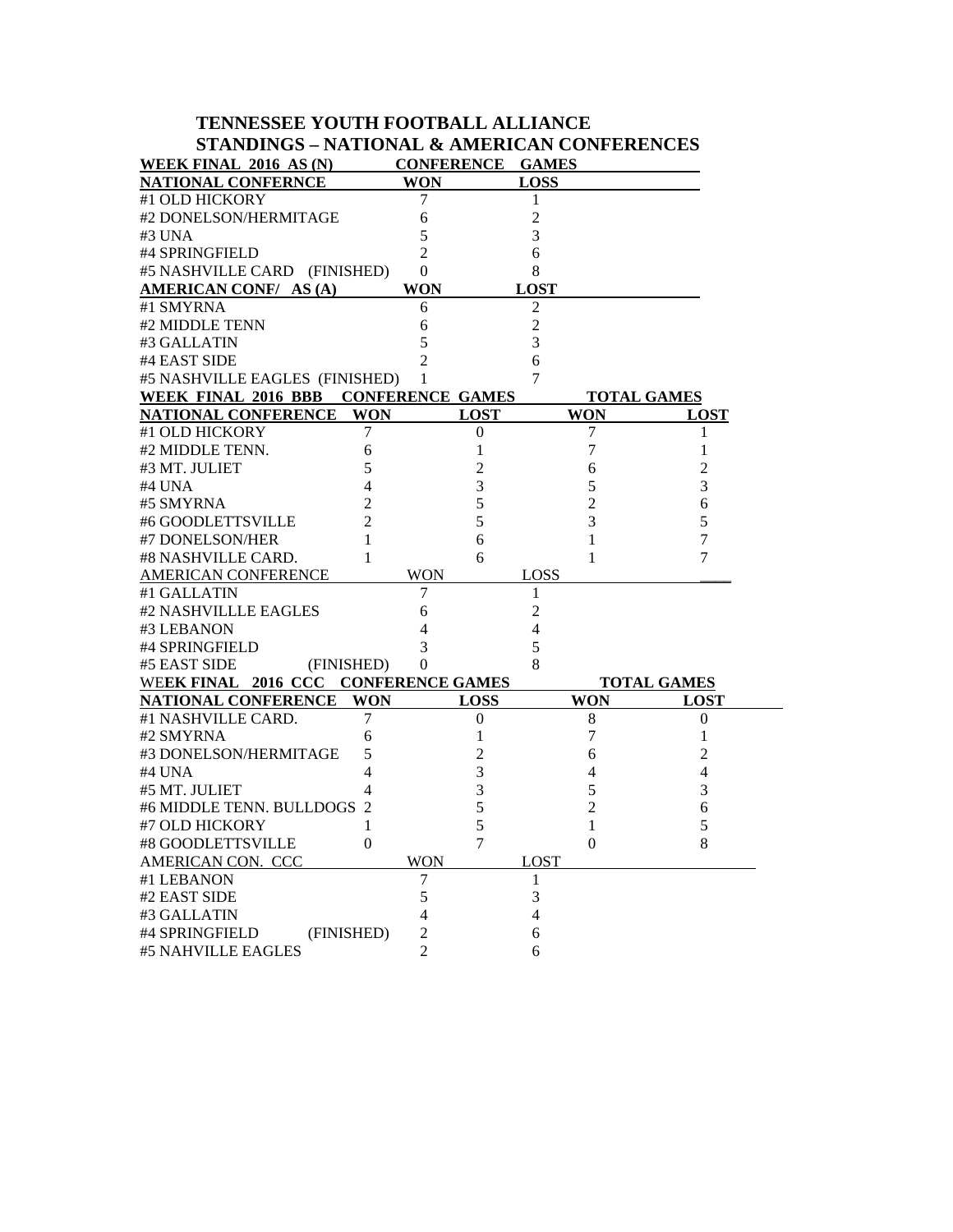| WEEK FINAL 2016 PW                           | <b>CONFERENCE GAMES</b>   |                  |                         | <b>TOTAL GAMES</b> |
|----------------------------------------------|---------------------------|------------------|-------------------------|--------------------|
| <b>NATIONAL CONFERENCE</b>                   | <b>WON</b>                | <b>LOST</b>      | <b>WON</b>              | <b>LOST</b>        |
| #1 NASHVILLE CARD                            | 7                         | $\boldsymbol{0}$ | 8                       | $\boldsymbol{0}$   |
| #2 SMYRNA                                    | 6                         | 1                | 7                       | 1                  |
| #3 MT. JULIET                                | 5                         | 2                | 6                       | 2                  |
| #4 OLD HICKORY                               | 3                         | $\overline{4}$   | 3                       | 5                  |
| #5 DONELS0N/HER                              | 3                         | $\overline{4}$   | 4                       | 4                  |
| #6 UNA                                       | 3                         | 4                | 3                       | 5                  |
| #7 GOODLETTSVILLE                            | 1                         | 6                | 1                       | 7                  |
| #8 MIDDLE TENN. BULLDOGS 0                   |                           | 7                | 0                       | 8                  |
| WEEK FINAL 2016 AS                           | NATIONAL CONF.            |                  | <b>TOTAL GAMES</b>      |                    |
| <b>NATIONAL CONFERENCE</b>                   | WON                       | <b>LOST</b>      | <b>WON</b>              | <b>LOST</b>        |
| #1 OLD HICKORY                               | 5                         | 0                | 8                       | 0                  |
| #2 MT. JULIET                                | $\overline{4}$            | 1                | 6                       | $\overline{2}$     |
| #3 UNA                                       | 3                         | $\overline{2}$   | 5                       | 3                  |
| #4 GOODLETTSVILLE                            | $\overline{\mathcal{L}}$  | 3                | 3                       | 5                  |
| #5 DONELSON/HER (FINISHED)1                  |                           | 4                | $\overline{2}$          | 6                  |
| #6 NCARD<br>(FINISHED) 0                     |                           | 5                | 0                       | 8                  |
| WEEK FINAL 2016 BB                           | NATIOANL CONFERENCE GAMES |                  |                         | <b>TOTAL GAMES</b> |
| <b>NATIONAL CONFERENCE</b>                   | <b>WON</b>                | <b>LOST</b>      | WON                     | <b>LOST</b>        |
| #1 GOODLETTSVILLE                            | 7                         | $\mathbf{0}$     | 8                       | 0                  |
| #2 MIDDLE TENNESSEE                          | 6                         | 1                | $\overline{7}$          | 1                  |
| #3 MT. JULIET                                | 5                         | $\overline{c}$   | 6                       | $\overline{c}$     |
| #4 NASHVILLE EAGLES                          | 4                         | 3                | 5                       | 3                  |
| #5 SMYRNA                                    | 3                         | 4                | 3                       | 5                  |
| #6 DONELSON/HER.                             | $\overline{c}$            | 5                | $\overline{2}$          | 6                  |
| #7 NASHVILLE CARD.                           | 1                         | 6                | 1                       | 7                  |
| #8 OLD HICKORY                               | 0                         | 7                | $\theta$                | 8                  |
| WEEK FINAL 2016 CC NATIONAL CONFERENCE GAMES |                           |                  |                         | <b>TOTAL GAMES</b> |
| <b>NATIONAL CONFERENCE</b>                   |                           | <b>WON</b>       | <b>LOST</b>             |                    |
| #1 NASHVILLE CARD.                           |                           | 8                | $\boldsymbol{0}$        |                    |
| #2 SMYRNA                                    |                           | 6                | $\overline{2}$          |                    |
| #3 MT. JULIET                                |                           | 4                | 4                       |                    |
| #4 DONELSON/HER                              |                           |                  | 7                       |                    |
| #5 GOODLETTSVILLE                            | (FINISHED)                | 1                | 7                       |                    |
| WEEK FINAL 2016 AS-Jr                        |                           |                  | <b>CONFERENCE GAMES</b> |                    |
| NATIONAL CONFERENCE                          |                           | <b>WON</b>       | <b>LOST</b>             |                    |
|                                              |                           |                  |                         |                    |

| NATIONAL CONFERENCE   |              | WON | LOST |
|-----------------------|--------------|-----|------|
| #1 SMYRNA             | AS Jr-GOLD   |     |      |
| #2 SMYRNA             | AS Jr-PURPLE |     |      |
| #3 MT. JULIET   AS-Jr |              |     |      |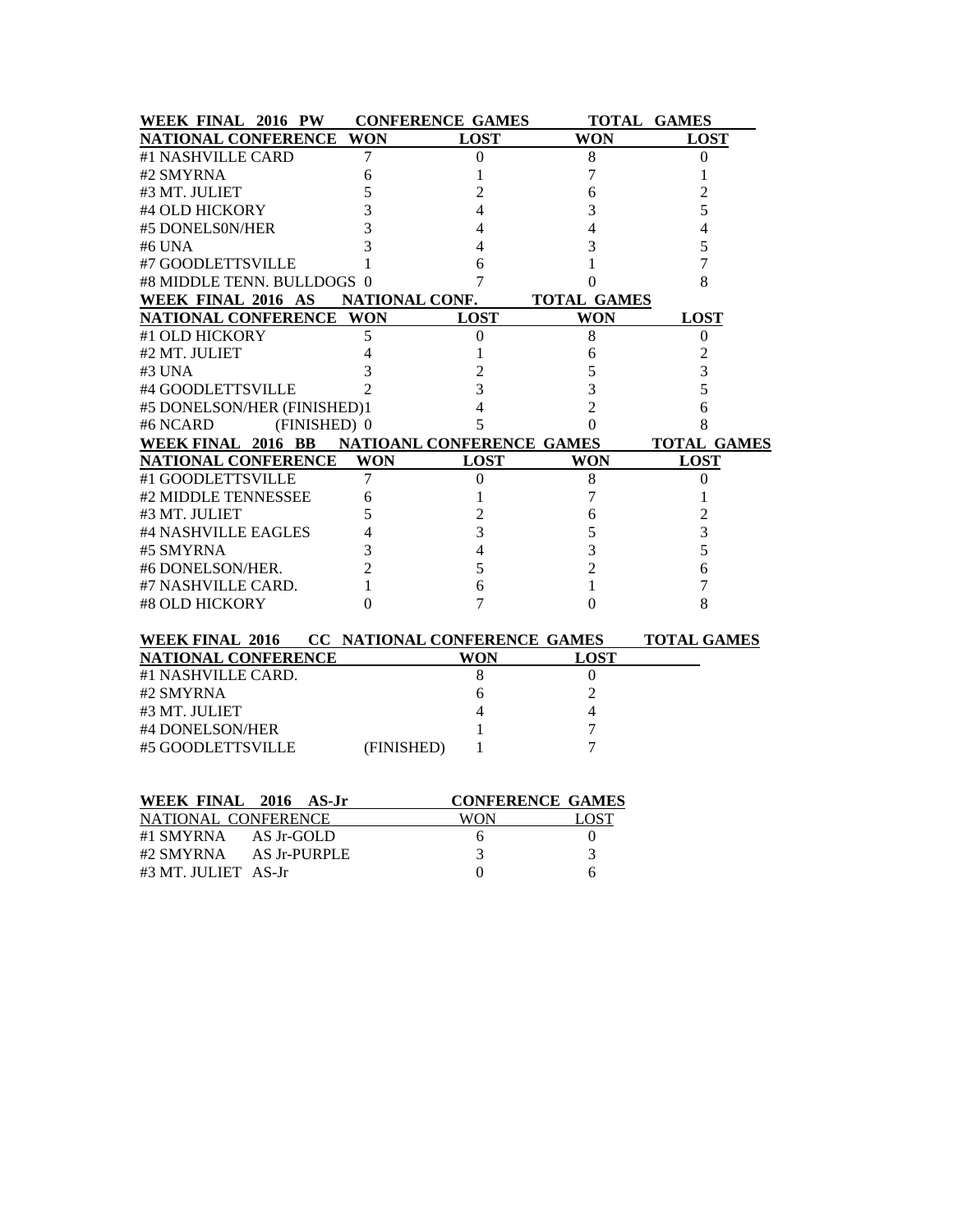| WEEK FINAL 2016                                       | <b>B</b> CONFERENCE GAMES |                   |                         |                         |                |                    |  |  |
|-------------------------------------------------------|---------------------------|-------------------|-------------------------|-------------------------|----------------|--------------------|--|--|
| <b>NATIONAL CONFERENCE</b><br><b>CONFERENCE GAMES</b> |                           |                   |                         |                         |                |                    |  |  |
|                                                       |                           |                   | <b>WON</b>              | <b>LOST</b>             |                |                    |  |  |
| #1 MT. JULIET                                         | <b>B-WHITE</b>            |                   | 7                       | 1                       |                |                    |  |  |
| #2 LEBANON                                            | B                         |                   | 6                       | 2                       |                |                    |  |  |
| #3 GOODLETTSVILLE                                     | - B                       |                   | 6                       | $\overline{2}$          |                |                    |  |  |
| #4 MT. JULIET                                         | <b>B-BLACK</b>            |                   | 6                       | $\overline{2}$          |                |                    |  |  |
| #5 SMYRNA                                             | <b>B-GOLD</b>             |                   | 5                       | $\overline{3}$          |                |                    |  |  |
| #6 SMYRNA                                             | <b>B-WHITE</b>            |                   | $\overline{3}$          | 5                       |                |                    |  |  |
| #7 MT. JULIET                                         | <b>B-GREY</b>             |                   | $\overline{2}$          | 6                       |                |                    |  |  |
| #8 SMYRNA                                             | <b>B-PURPLE</b>           |                   | $\mathbf{1}$            | 7                       |                |                    |  |  |
| #9 GALLATIN                                           | B                         |                   | $\Omega$                | 8                       |                |                    |  |  |
|                                                       |                           |                   |                         |                         |                |                    |  |  |
| WEEK FINAL<br>2016 C                                  |                           | <b>CONFERENCE</b> |                         |                         |                |                    |  |  |
| NATIONAL CONFERENCE                                   |                           |                   |                         | <b>CONFERENCE GAMES</b> |                | <b>TOTAL GAMES</b> |  |  |
|                                                       |                           | <b>WON</b>        |                         | <b>LOST</b>             | <b>WON</b>     | <b>LOST</b>        |  |  |
| #1 NASHVILLE CARD.                                    | $\mathcal{C}$             | 6                 |                         | $\theta$                | 8              | $\theta$           |  |  |
| #2 LEBANON                                            | C                         | 5                 |                         |                         | 7              | 1                  |  |  |
| #3 SMYRNA                                             | C-GOLD                    | 4                 |                         | $\overline{c}$          | 5              | 3                  |  |  |
| #4 NASHVILLE EAGL                                     | C                         | 3                 |                         | $\overline{3}$          | $\overline{4}$ | 4                  |  |  |
| #5 SMYRNA                                             | <b>C-PURPLE</b>           | 2                 |                         | $\overline{4}$          | $\overline{2}$ | 6                  |  |  |
| #6 MT. JULIET                                         | C                         | 1                 |                         | 5                       | $\overline{2}$ | 6                  |  |  |
| #7 SMYRNA                                             | <b>C-WHITE</b>            | $\Omega$          |                         | 6                       | $\Omega$       | 8                  |  |  |
|                                                       |                           |                   |                         |                         |                |                    |  |  |
| <b>WEEK FINAL 2016 JRPW CONFERENCE</b>                |                           |                   |                         |                         |                |                    |  |  |
| <b>NATIONAL CONF</b>                                  |                           |                   | <b>CONFERENCE GAMES</b> |                         |                | <b>TOTAL GAMES</b> |  |  |
|                                                       |                           | <b>WON</b>        | <b>LOST</b>             |                         | <b>WON</b>     | <b>LOST</b>        |  |  |
| #1 NASHVILLE CARD JrPW-WHITE                          |                           | 7                 | $\overline{0}$          |                         | 8              | $\theta$           |  |  |
| #2 NASHVILLE CARD                                     | JrPW-GREY                 | 6                 |                         |                         | 7              |                    |  |  |
| #3 LEBANON                                            | <b>JrPW</b>               | 5                 | $\overline{2}$          |                         | 6              | 2                  |  |  |

44 EAST SIDE JPW 4 3<br>
4 4 4<br>
46 SMYRNA JrPW 3 4 4 4<br>
4 4 4<br>
5 SMYRNA JrPW 2 5 #5 SPRINGFIELD JrPW 3 4 4 4 % #6 SMYRNA JrPW 2 5 2 6<br>% #7 MT JULIET JrPW 1 6 1 7 #7 MT JULIET JrPW 1 6 1 7<br>#8 GOODLETTSVILLE JrPW 0 7 0 8

#8 GOODLETTSVILLE JrPW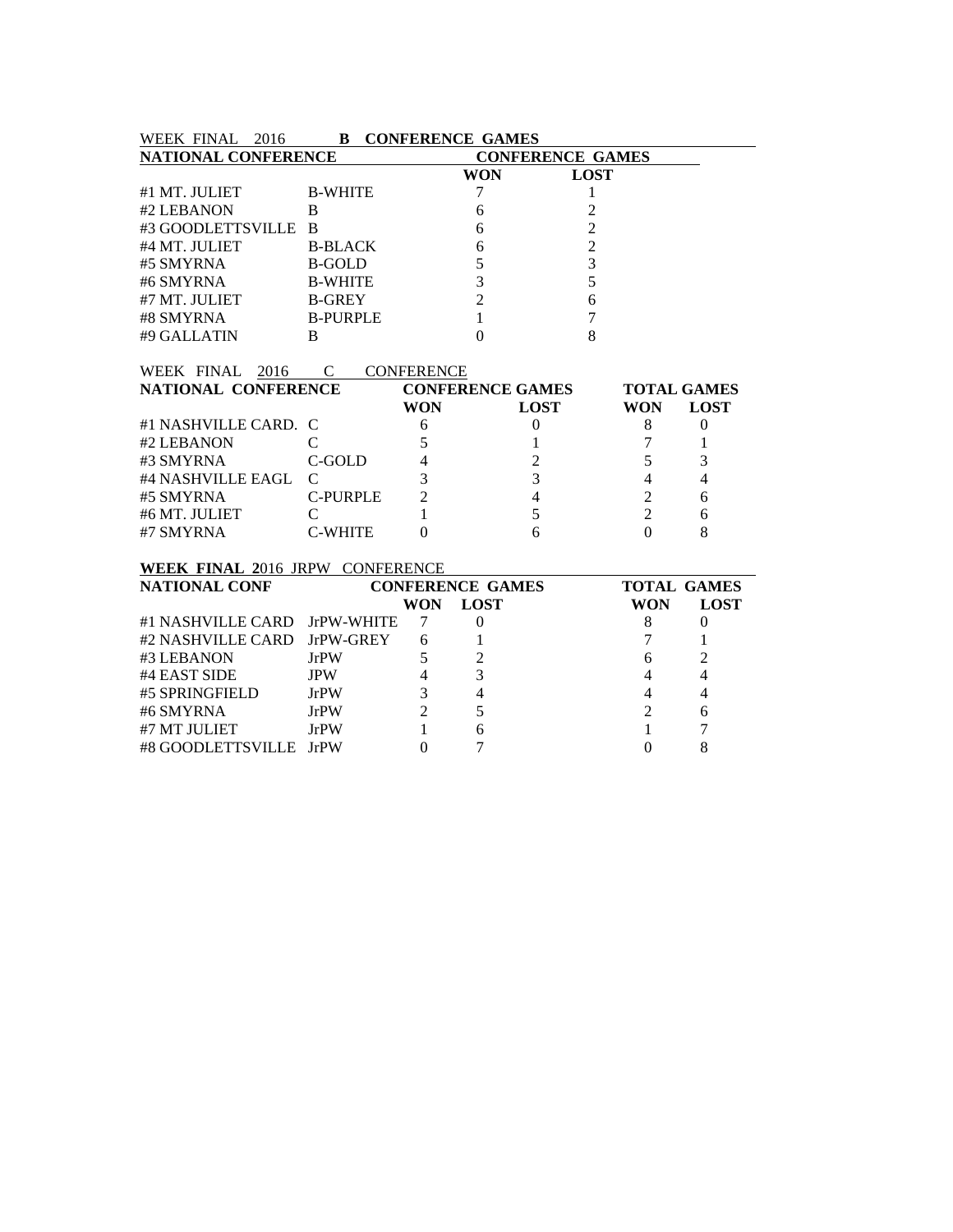# **TENNESSEE YOUTH FOOTBALL ALLIANCE Saturday, August 13, 2016**

# **JAMBOREE** SCORES

## **ADMISSION FEE \$5.00 PER PERSON**

| <b>AT GOODLETTSVILLE</b>             |                  |                    |           |           |            | @ MOSS WRIGHT PARK      |                                     |
|--------------------------------------|------------------|--------------------|-----------|-----------|------------|-------------------------|-------------------------------------|
| FIELD #4                             |                  |                    |           |           |            |                         |                                     |
| 10:00 A.M                            | GOOD PW          |                    |           | <b>VS</b> | <b>MTB</b> | PW                      | 18<br>7 <sup>7</sup>                |
| 11:15 A.M                            | OH               | PW                 |           | <b>VS</b> | MJ         | PW                      | 20<br>$0_$                          |
| 12:30 P.M                            | <b>MTB</b>       | CCC                | (HALF) VS |           | MJ         | <b>CCC</b>              | 0<br>$\boldsymbol{0}$               |
| 1:10P. M                             | GOOD CCC         |                    | (HALF) VS |           | MJ         | CCC                     | $\boldsymbol{0}$<br>$\mathbf{0}$    |
| 1:50 P.M                             | GOOD CCC         |                    | (HALF) VS |           | <b>MTB</b> | <b>CCC</b>              | $\boldsymbol{0}$<br>$\mathbf{0}$    |
| 2:30 P.M                             | MJ               | <b>BBB</b>         | (HALF VS  |           | <b>MTB</b> | <b>BBB</b>              | 7 <sup>7</sup><br>6                 |
| 3:10 P.M                             | GOOD BBB         |                    | (HALF) VS |           | <b>MTB</b> | <b>BBB</b>              | $\boldsymbol{0}$<br>6               |
| 3:50 P.M                             | GOOD BBB         |                    | (HALF) VS |           | MJ         | <b>BBB</b>              | 16<br>$\boldsymbol{0}$              |
| FIELD#3                              |                  |                    |           |           |            |                         |                                     |
| 10:30 A.M                            | GOOD JrPW        |                    |           | <b>VS</b> |            | NCARDJrPW-GRY           | 34<br>$\overline{0}$                |
| 11:45 A.M                            | GOOD B           |                    |           | <b>VS</b> | MJ         | <b>B-WHI</b>            | 8<br>14                             |
| 1:00 P.M                             | $\rm{D/H}$       | <b>AS</b>          | (HALF) VS |           | MJ         | AS                      | 20<br>$\overline{0}$                |
| 1:40 P.M                             | GOOD AS          |                    | (HALF) VS |           | MJ         | AS                      | 6<br>6                              |
| 2:20 P.M                             | <b>GOOD</b>      | AS                 | (HALF) VS |           | D/H        | AS                      | 14<br>$\boldsymbol{0}$              |
|                                      | GOOD BB          |                    |           |           | MJ         | <b>BB</b>               | 20<br>6                             |
| 3:00 P.M                             |                  |                    |           | <b>VS</b> | MJ CC      |                         |                                     |
| 4:15 P.M                             | GOOD CC          |                    |           | <b>VS</b> |            |                         | $\mathbf{0}$<br>9                   |
| <b>AT NASHVILLE (CARDS)</b>          |                  |                    |           |           |            | @ MAPLEWOOD HIGH SCHOOL |                                     |
| 9:00 A.M                             |                  | NCARDJrPW-BLK      |           | <b>VS</b> | MJ         | JrPW (HALF)             | 21<br>$\mathbf{0}$                  |
| 9:40 A.M                             |                  | NCARDJrPW-BLK      |           | <b>VS</b> |            |                         | 14<br>$\boldsymbol{0}$              |
|                                      |                  |                    |           |           | <b>SMY</b> | JrPW (HALF)             |                                     |
| 10:20 A.M                            | MJ               | <b>JrPW</b>        |           | <b>VS</b> | <b>SMY</b> | JrPW (HALF)             |                                     |
| 11:00 A.M                            | <b>NCARDPW</b>   |                    |           | <b>VS</b> | D/H        | PW                      | 26<br>$\boldsymbol{0}$              |
| 12:15 P.M                            | <b>NCARDCC</b>   |                    |           | <b>VS</b> | D/H        | $\rm CC$                | 44<br>$\boldsymbol{0}$              |
| 1:30 P.M                             | <b>NCARD CCC</b> |                    |           | <b>VS</b> | D/H        | <b>CCC</b>              | 25<br>6                             |
| 2:45 P.M                             | <b>NCARD BB</b>  |                    |           | <b>VS</b> | D/H        | ${\rm BB}$              | $\overline{5}$<br>$8\,$             |
| 4:00 P.M                             | <b>NCARDBBB</b>  |                    |           | <b>VS</b> | D/H        | <b>BBB</b>              | $\boldsymbol{0}$<br>28              |
| 5:15 P.M.                            |                  | <b>NCARDAS</b> (N) |           | <b>VS</b> | $\rm{D/H}$ | AS(N)                   | 12<br>26                            |
| <b>AT SMYRNA</b>                     |                  |                    |           |           |            | @ LEE VICTORY REC. PARK |                                     |
| <b>GENE CARR FIELD</b>               |                  |                    |           |           |            |                         |                                     |
| 9:00 A.M                             | <b>SMY</b>       | PW                 |           | <b>VS</b> | <b>UNA</b> | PW                      | 14<br>$\boldsymbol{0}$              |
| 10:15 A.M                            | <b>SMY</b>       | CC                 |           | <b>VS</b> | <b>GAL</b> | <b>CCC</b>              | 27<br>$\boldsymbol{0}$              |
| 11:30 A.M                            | <b>SMY</b>       | C-PRP              |           | <b>VS</b> | MJ         | $\mathbf C$             | 13<br>$20\,$                        |
| 12:45 P.M                            | <b>SMY</b>       | AS Jr              |           | <b>VS</b> | MJ         | AS Jr                   | $\overline{0}$<br>$\boldsymbol{0}$  |
| 2:00 P.M                             | <b>SMY</b>       | CCC                |           | <b>VS</b> | <b>UNA</b> | <b>CCC</b>              | 21<br>$\boldsymbol{0}$              |
| 3:15 P.M                             | <b>SMY</b>       | <b>BB</b>          |           | <b>VS</b> | <b>MTB</b> | <b>BB</b>               | 12<br>6                             |
| 4:30 P.M                             | <b>MTB</b>       | AS(N)              |           | VS        | <b>UNA</b> | AS (N) (HALF)           | $\overline{0}$<br>$16$ <sub>—</sub> |
| 5:10 P.M                             | <b>SMY</b>       | AS(N)              |           | <b>VS</b> | <b>UNA</b> | AS (N) (HALF)           | $\overline{0}$<br>16                |
| 5:50 P.M                             | <b>SMY</b>       | AS(N)              |           | <b>VS</b> | <b>MTB</b> | $AS(N)$ (HALF)          | 6                                   |
| <b>DONNIE CARTER FIELD</b>           |                  |                    |           |           |            |                         | 6                                   |
| 9:30 A.M                             | SMY              | <b>B-GLD</b>       |           | <b>VS</b> | MJ         | <b>B-BLK</b>            | $\,8\,$<br>$\mathbf{0}$             |
| 10:45 A.M                            | <b>SMY</b>       |                    |           | <b>VS</b> | MJ         | <b>B-GRY</b>            | $\mathbf{0}$<br>6                   |
|                                      |                  | <b>B-PRP</b>       |           |           |            |                         | $\sqrt{6}$                          |
| 12:00 N                              | <b>SMY</b>       | <b>B-WHI</b>       |           | <b>VS</b> | <b>GAL</b> | B (HALF)                | 20                                  |
| 12:40 P.M                            | <b>SMY</b>       | <b>B-WHI</b>       |           | <b>VS</b> | LEB        | B (HALF)                | $^{7}$<br>6                         |
| 1:20 P. M                            | <b>GAL</b>       | $\bf{B}$           |           | <b>VS</b> | LEB        | B (HALF)                | $\overline{0}$<br>$\overline{0}$    |
| <b>SMY GAMES CONTINUED ON PAGE 2</b> |                  |                    |           |           |            |                         |                                     |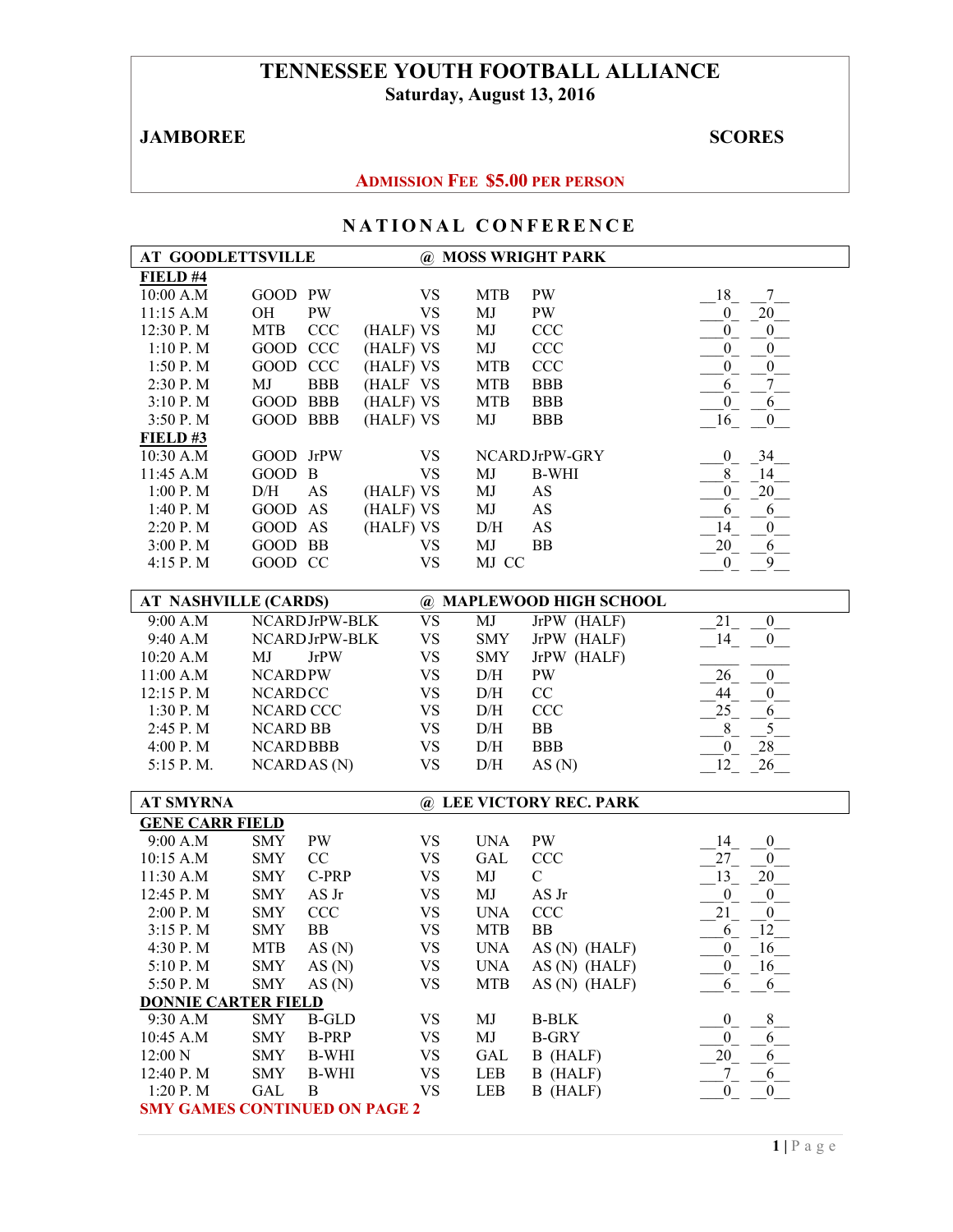## **TENNESSEE YOUTH FOOTBALL ALLIANCE Saturday, August 13, 2016**

#### **JAMBOREE** SCORES

#### **ADMISSION FEE \$5.00 PER PERSON**

| 2:00 P. M    | <b>SMY</b> | C-WHI      | VS  | NCARDC |            |    |
|--------------|------------|------------|-----|--------|------------|----|
| 3:00 P. M    | OН         | AS         | VS  | UNA    | AS (HALF)  |    |
| 3:40 P. M    | <b>SMY</b> | AS         | VS. | UNA    | AS (HALF)  | 19 |
| 4:20 P. M    | <b>SMY</b> | AS         | VS  | OН     | AS (HALF)  | 19 |
| 5:00 P. M.   | <b>SMY</b> | $C$ -GLD   | VS  | LEB.   |            |    |
| $6:15$ P. M. | SMY        | <b>BBB</b> | VS. | INA    | <b>BBB</b> |    |

### **AMERICAN CONFERENCE**

| <b>AT EAST SIDE</b> | @ SALVATION ARMY FIELD |            |           |            |            |  |
|---------------------|------------------------|------------|-----------|------------|------------|--|
| 9:45 A.M            | ES                     | <b>PW</b>  | VS        | LEB        | <b>PW</b>  |  |
| 11:00 A.M           | ES                     | CCC.       | VS        | LEB        | <b>CCC</b> |  |
| $12:15$ P. M        | LEB                    | <b>BBB</b> | (HALF) VS | GAL        | <b>BBB</b> |  |
| $12:55$ P. M        | ES                     | <b>BBB</b> | (HALF) VS | GAL        | <b>BBB</b> |  |
| $1:35$ P. M         | ES                     | <b>BBB</b> | (HALF) VS | <b>LEB</b> | <b>BBB</b> |  |
| $2:15$ P. M         | ES                     | AS (A)     | VS        | GAL        | AS(A)      |  |

|               | <b>AT NASHVILLE EAGLES</b> | @ NASHVILLE CHRISTIAN SCHOOL |    |                                                 |    |
|---------------|----------------------------|------------------------------|----|-------------------------------------------------|----|
| 10:00 A.M     | NEAGL CCC                  |                              | OН | CCC.                                            | 14 |
| $11:15$ P. M. | NEAGL BBB                  | VS                           | OН | <b>BBB</b>                                      |    |
| 12:30 P. M    | NEAGL AS $(A)$             | VS                           | OН | AS(N)                                           |    |
| $1:45$ P. M.  | <b>NEAGL BB</b>            | VS                           | OН | ВB                                              | 30 |
|               |                            |                              |    |                                                 |    |
|               |                            |                              |    | $\sim$ printing power than $\sim$ $\sim$ $\sim$ |    |

| AT WAVERLY BELMONT |            |            |     |            | @ ENSWORTH HIGH SCHOOL |  |
|--------------------|------------|------------|-----|------------|------------------------|--|
| 10:00 A.M          | <b>WAV</b> | <b>PW</b>  | VS  | <b>SPF</b> | <b>PW</b>              |  |
| $11.15$ A M        | WAV CCC    |            | VS  | SPF        | CCC.                   |  |
| 12.30 P M          | WAV.       | <b>BBB</b> | VS  | <b>SPF</b> | <b>BBB</b>             |  |
| 1:45 P. M          | WAV        | AS(A)      | VS. | <b>SPF</b> | AS(A)                  |  |

## **ADMISSION - - \$5.00 PER PERSON**

**13 yrs old and older (football players & cheerleaders free).** 

No more than 6 football coaches (NYSCA certified) and 2 cheerleader coaches per team admitted free.

**Gate to be collected by Hosting Community and receipts forwarded to TYFA.** 

**PLEASE SEND THE JAMBOREE SCORES TO GENE CARR, carrgene@bellsouth.net. or call 967-4274**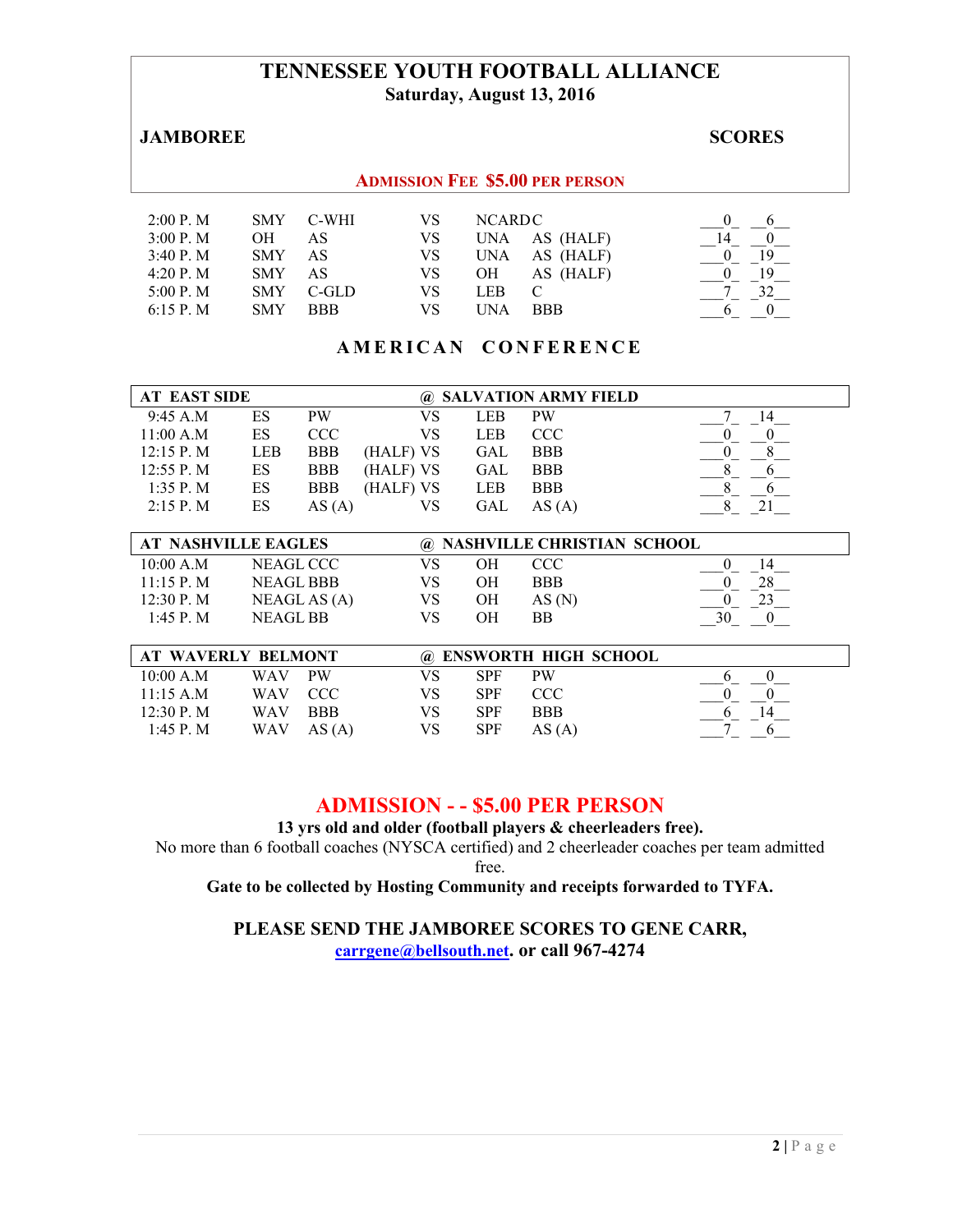# **TENNESSEE YOUTH FOOTBALL ALLIANCE Saturday, August 13, 2016**

# **JAMBOREE** SCORES

# **ADMISSION FEE \$5.00 PER PERSON**

| <b>DON</b> | Donelson-Hermitage Warriors | <b>NCARD</b> | Nashville Cardinals             |
|------------|-----------------------------|--------------|---------------------------------|
| ES.        | East Side Bobcats           | <b>NEAGL</b> | <b>Nashville Eagles</b>         |
| GAL        | Gallatin Green Wave         | OΗ           | Old Hickory Bulldogs            |
| GOOD       | Goodlettsville Trojans      | <b>SMY</b>   | Smyrna Bulldogs                 |
| LEB        | Lebanon Blue Devils         | <b>SPF</b>   | Springfield Jr. Jackets         |
| <b>MTB</b> | Middle Tenn. Bulldogs       | <b>UNA</b>   | Una Bears                       |
| MTJ        | Mt. Juliet Bears            | <b>WAV</b>   | <b>Waverly-Belmont Bulldogs</b> |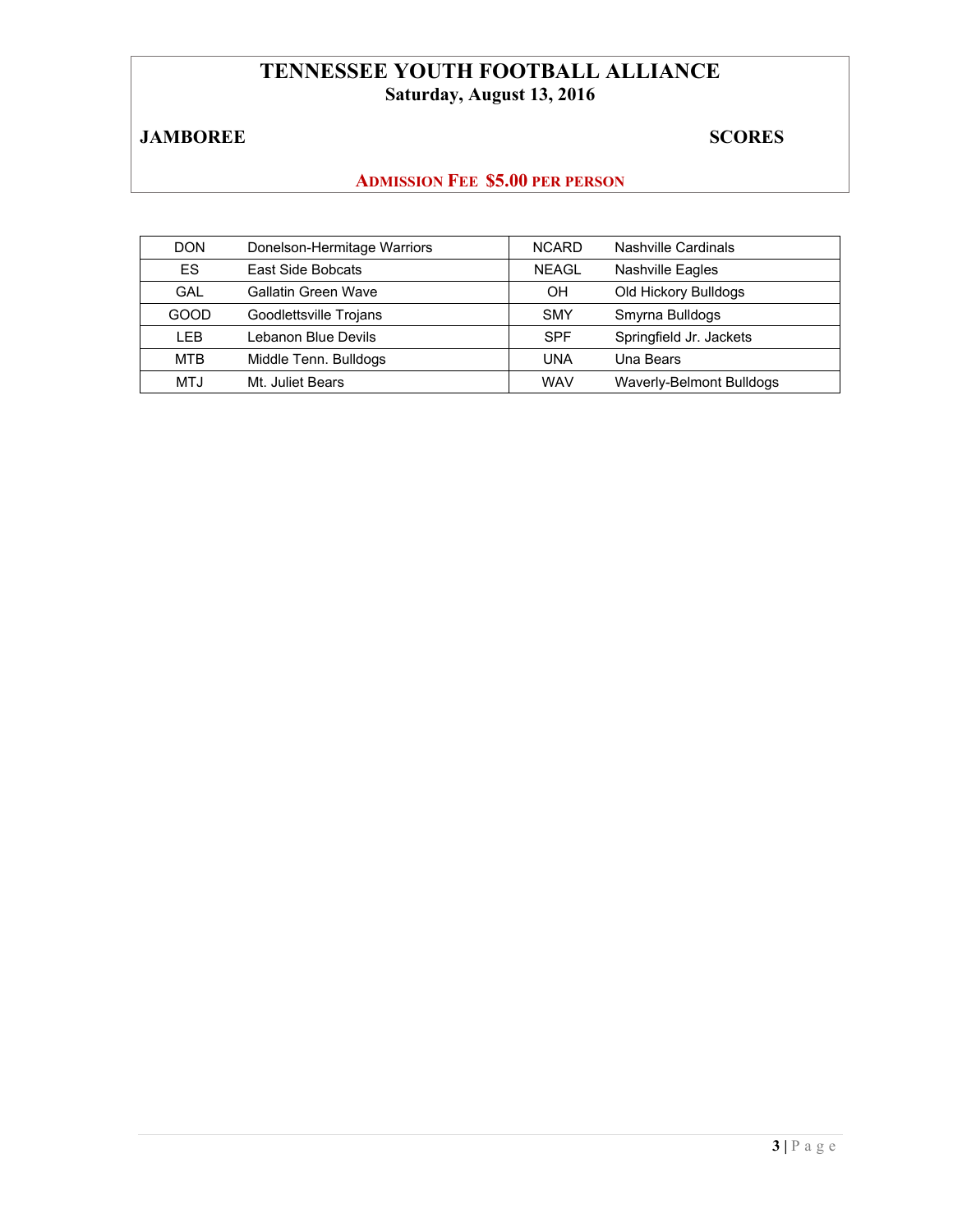# **TENNESSEE YOUTH FOOTBALL ALLIANCE SATURDAY, AUGUST 26, 2016**

## **WEEK ONE** SCORES

| AT DONELSON-HERMITAGE                      |                    |               | @ BEN WEST SPORTS COMPLEX |                 |                |                            |  |
|--------------------------------------------|--------------------|---------------|---------------------------|-----------------|----------------|----------------------------|--|
| FIELD#1                                    |                    |               |                           |                 |                |                            |  |
| 9:00 A.M                                   | D/H                | <b>PW</b>     | <b>VS</b>                 | <b>MTB</b>      | <b>PW</b>      | 18<br>$\boldsymbol{0}$     |  |
| 10:30 A.M                                  | D/H                | <b>CCC</b>    | <b>VS</b>                 | <b>MTB</b>      | <b>CCC</b>     | 22<br>6                    |  |
| 12:00 N                                    | $\rm{D/H}$         | <b>BBB</b>    | <b>VS</b>                 | <b>MTB</b>      | <b>BBB</b>     | 12<br>6                    |  |
| 1:30 P.M                                   | $\mathrm{D/H^{*}}$ | AS(N)         | <b>VS</b>                 | <b>SPF</b>      | AS(N)          | <b>Suspended - Weather</b> |  |
|                                            |                    |               |                           |                 |                | Will be played Thur        |  |
|                                            |                    |               |                           |                 |                | 8/01 @ D/H                 |  |
|                                            |                    |               |                           |                 |                |                            |  |
| <b>AT GOODLETTSVILLE</b>                   |                    |               | @ MOSS WRIGHT PARK        |                 |                |                            |  |
| FIELD #4                                   |                    |               |                           |                 |                |                            |  |
| 10:00 A.M                                  | $GOOD*B$           |               | <b>VS</b>                 | <b>SMY</b>      | <b>B-PRP</b>   | 35<br>$\boldsymbol{0}$     |  |
| 11:30 A.M                                  |                    | GOOD CCC      | <b>VS</b>                 | <b>SMY</b>      | <b>CCC</b>     | 36<br>$\overline{0}$       |  |
| 1:00 P.M                                   |                    | GOOD BBB      | <b>VS</b>                 | <b>SMY</b>      | <b>BBB</b>     | 14<br>$\overline{0}$       |  |
| 2:30 P.M                                   | GOOD AS            |               | <b>VS</b>                 | $\rm{D/H}$      | <b>AS</b>      | 19<br>$\boldsymbol{0}$     |  |
| FIELD#3                                    |                    |               |                           |                 |                |                            |  |
| 10:30 A.M                                  |                    | GOOD* JrPW    | <b>VS</b>                 | <b>SPF</b>      | <b>JrPW</b>    | 12<br>34                   |  |
| 12:00 N                                    | GOOD PW            |               | <b>VS</b>                 | <b>SMY</b>      | <b>PW</b>      | $0_{-}$<br>$-33$           |  |
| 1:30 P.M                                   | GOOD* CC           |               | <b>VS</b>                 | <b>SMY</b>      | CC             | 40<br>$\overline{0}$       |  |
| 3:00 P.M                                   | GOOD* BB           |               | <b>VS</b>                 | OН              | BB             | $\,8\,$<br>41              |  |
|                                            |                    |               |                           |                 |                |                            |  |
| AT MT. JULIET                              |                    |               | @ MUNDY MEMORIAL PARK     |                 |                |                            |  |
| FIELD #4                                   |                    |               |                           |                 |                |                            |  |
| 9:00 A.M                                   | $MJ*$              | <b>CCC</b>    | <b>VS</b>                 | <b>UNA</b>      | <b>CCC</b>     | 12<br>7                    |  |
| 10:30 A. M                                 | $MJ*$              | <b>BBB</b>    | <b>VS</b>                 | <b>UNA</b>      | <b>BBB</b>     | 6<br>$\mathbf{0}$          |  |
| $12:00\ N$                                 | $MJ^*$             | AS            | <b>VS</b>                 | <b>UNA</b>      | AS             | 20<br>$\mathbf{0}$         |  |
| 1:30 P.M                                   | MJ                 | <b>B-BLK</b>  | <b>VS</b>                 | GAL             | B              | 37<br>6                    |  |
| FIELD#3                                    |                    |               |                           |                 |                |                            |  |
| 9 30 A.M                                   | MJ                 | $\mathcal{C}$ | <b>VS</b>                 | <b>SMY</b>      | $C$ -GLD       | 21<br>$\overline{0}$       |  |
| 11:00 A.M                                  | $MJ*$              | BB            | <b>VS</b>                 | <b>NEAGL BB</b> |                | 19<br>18                   |  |
| 12:30 P.M                                  | $MJ*$              | $AS-Jr$       | <b>VS</b>                 | <b>SMY</b>      | AS Jr-GRY      | 28<br>$\overline{0}$       |  |
| $FIED$ #2                                  |                    |               |                           |                 |                |                            |  |
| 10:00 A.M                                  | МJ                 | <b>JrPW</b>   | <b>VS</b>                 |                 | NCARD JrPW-GRY | 21<br>$\overline{0}$       |  |
| 11:30 A.M                                  | $MJ*$              | <b>PW</b>     | <b>VS</b>                 | UNA             | <b>PW</b>      | 42<br>$\overline{0}$       |  |
| 1:00 P.M                                   | $MJ*$              | CC            | <b>VS</b>                 | <b>NCARDCC</b>  |                | 30<br>$\overline{0}$       |  |
|                                            |                    |               |                           |                 |                |                            |  |
| <b>AT OLD HICKORY</b>                      |                    |               | @ DUPONT MIDDLE SCHOOL    |                 |                |                            |  |
| 5:00 P.M                                   | OH                 | <b>AS</b>     | <b>VS</b>                 | <b>NCARDAS</b>  |                | 44<br>6                    |  |
| 6:30 P.M                                   | OH*                | AS(N)         | <b>VS</b>                 | <b>UNA</b>      | AS(N)          | 30<br>26                   |  |
|                                            |                    |               |                           |                 |                |                            |  |
|                                            |                    |               |                           |                 |                |                            |  |
| <b>AT SMYRNA</b><br><b>GENR CARR FIELD</b> |                    |               | @ LEE VICTORY REC. PARK   |                 |                |                            |  |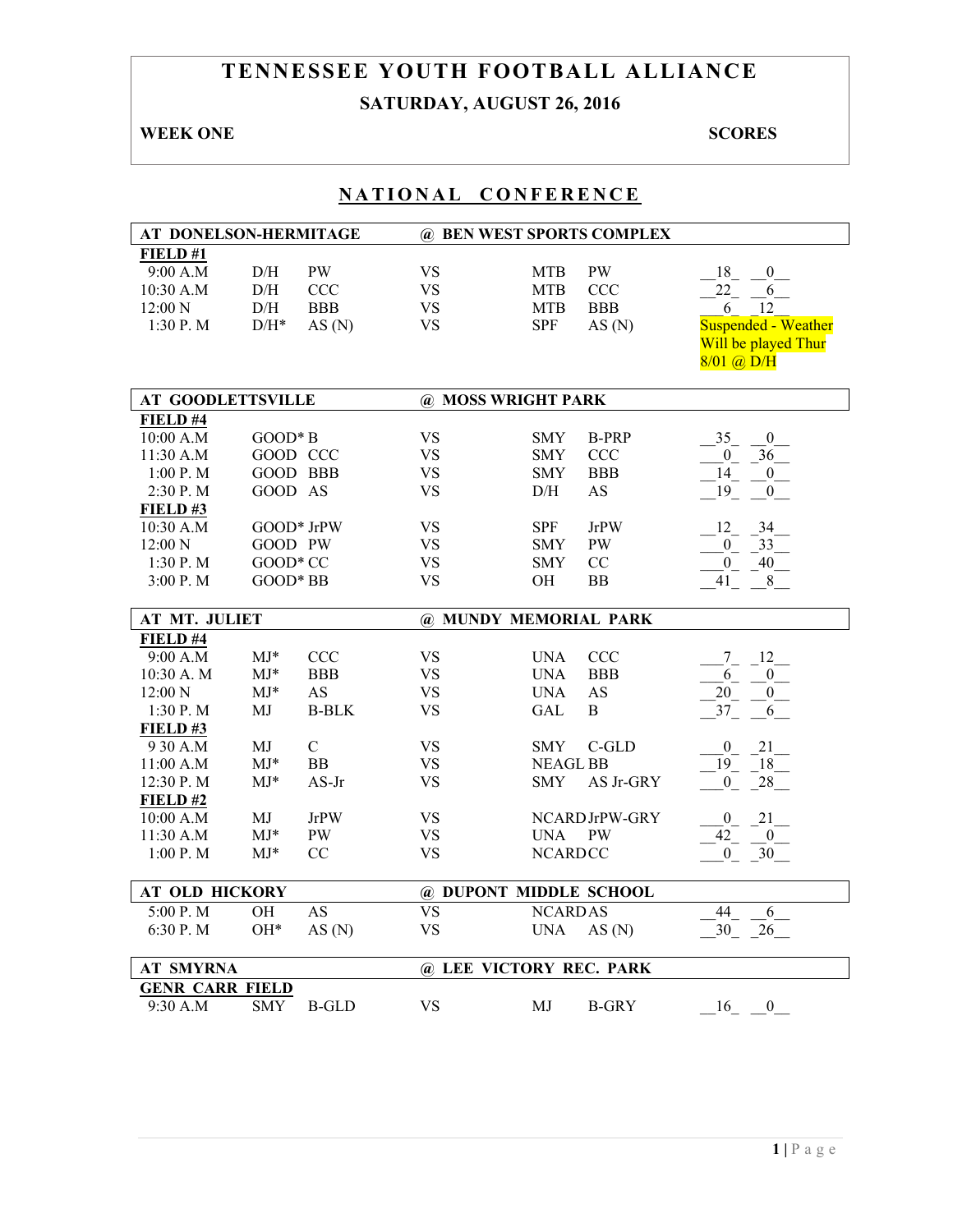# **TENNESSEE YOUTH FOOTBALL ALLIANCE SATURDAY, AUGUST 26, 2016**

#### **WEEK ONE** SCORES

# **AMERICAN CONFERENCE**

| <b>AT EAST SIDE</b> |        |            |    | @ SALVATION ARMY FIELD   |                                                                   |
|---------------------|--------|------------|----|--------------------------|-------------------------------------------------------------------|
| 10:00 A.M           | $ES^*$ | JrPW       | VS | NCARD JrPW-WHI           |                                                                   |
| 11:30 A.M           | $ES^*$ | CCC        | VS | <b>SPF</b><br>CCC        |                                                                   |
| 1:00 P. M           | ES*    | <b>BBB</b> | VS | <b>SPF</b><br><b>BBB</b> | Forfeit                                                           |
| $2:30$ P.M.         | $ES^*$ | AS(A)      | VS | <b>SMY</b><br>AS(N)      | <b>Suspended - Weather</b><br>Will be played Thur<br>$7/30$ @ SMY |

| <b>AT LEBANON</b> |      |            |     |            |             | @ WALTER J. BARRET MIDDLE SCHOOL |
|-------------------|------|------------|-----|------------|-------------|----------------------------------|
| 12:00 N           | LEB* | <b>IPW</b> | VS. | <b>SMY</b> | <b>JrPW</b> |                                  |
| 1:30 P.M          | LEB- |            | VS  |            | SMY C-PRP   |                                  |
| 3:00 P. M         | LEB  |            | VS  | МJ         | B-WHI       |                                  |

|                     | AT NASHVILLE EAGLES | @ NASHVILLE CHRISTIAN SCHOOL |                         |    |  |  |
|---------------------|---------------------|------------------------------|-------------------------|----|--|--|
| FIELD#1             |                     |                              |                         |    |  |  |
| 10:00 A.M           | NEAGL*BBB           | VS                           | <b>BBB</b><br>GAL       | 22 |  |  |
| $11:30 \text{ A M}$ | $NEAGL*AS(A)$       | VS                           | GAL<br>AS(A)            | 30 |  |  |
| 1:00 P. M           | <b>NCARDBB</b>      | VS                           | <b>BB</b><br><b>MTB</b> |    |  |  |
| FIELD#2             |                     |                              |                         |    |  |  |
| 10:30 A M           | NEAGL*C             | VS                           | <b>NCARDC</b>           | 20 |  |  |
| 12:00 N             | NEAGL*CCC           | VS                           | CCC.<br>GAI             |    |  |  |

## **\* DENOTES DIVISION GAMES**

| D/H         | Donelson-Hermitage Warriors | <b>NCARD</b> | Nashville Cardinals     |
|-------------|-----------------------------|--------------|-------------------------|
| ES          | East Side Bobcats           | <b>NEAGL</b> | Nashville Eagles        |
| <b>GAL</b>  | Gallatin Green Wave         | OH           | Old Hickory Bulldogs    |
| <b>GOOD</b> | Goodlettsville Trojans      | <b>SMY</b>   | Smyrna Bulldogs         |
| <b>LEB</b>  | Lebanon Blue Devils         | <b>SPF</b>   | Springfield Jr. Jackets |
| MJ          | Mt. Juliet Bears            | <b>UNA</b>   | Una Bears               |
| <b>MTB</b>  | Middle Tenn. Bulldogs       |              |                         |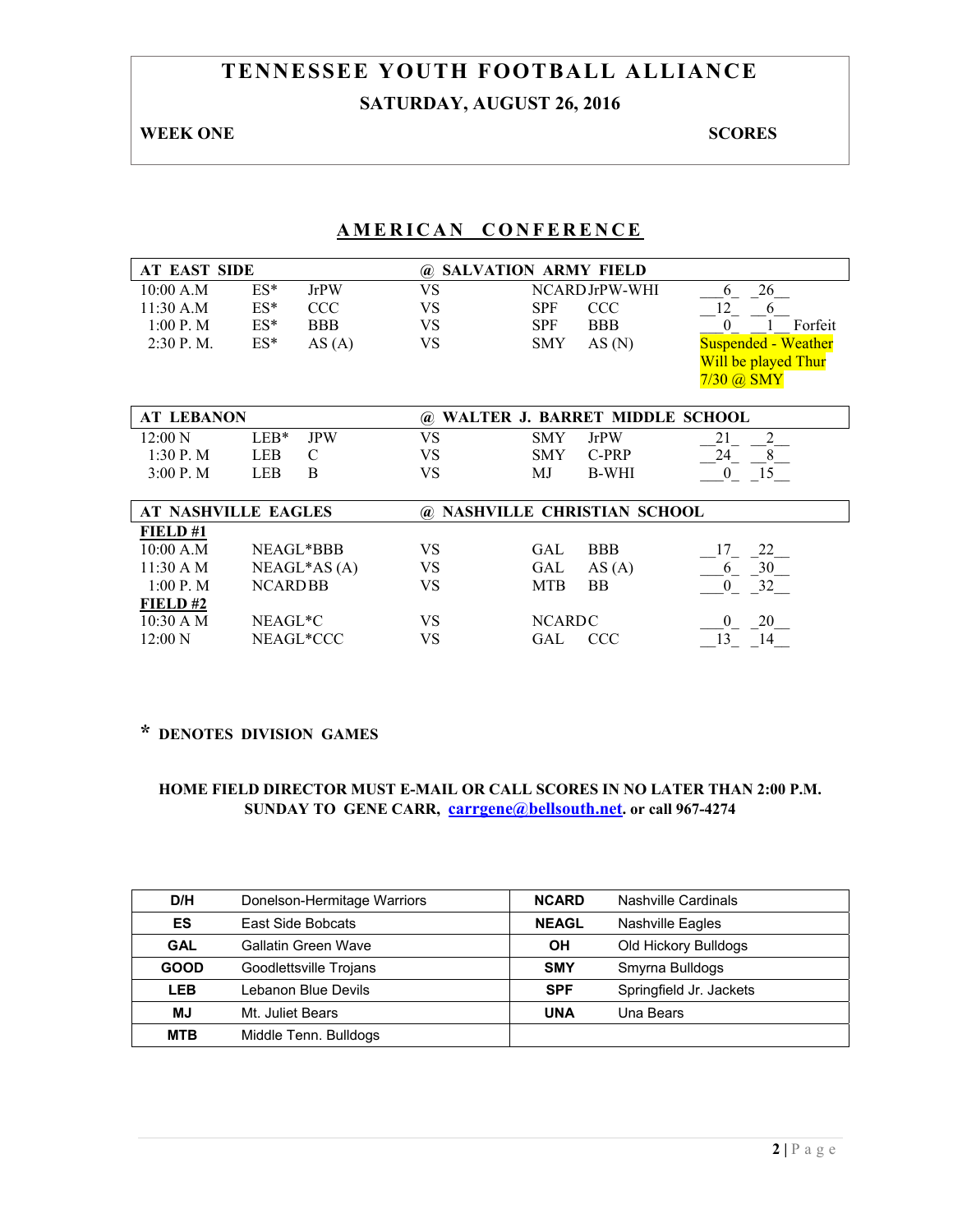# **TENNESSEE YOUTH FOOTBALL ALLIANCE SATURDAY, SEPTEMBER 3, 2016**

## **WEEK TWO SCORES**

| .<br>. .                 |                                    |                        |                             |                                              |  |  |
|--------------------------|------------------------------------|------------------------|-----------------------------|----------------------------------------------|--|--|
|                          | AT DONELSON/HERMITAGE              |                        | @ BEN WEST SPORTS COMPLEX ( |                                              |  |  |
| FIELD#1                  |                                    |                        |                             |                                              |  |  |
| 9:00 A.M                 | <b>PW</b><br>$D/H^*$               | <b>VS</b>              | PW<br>MJ                    | 35<br>$\theta$                               |  |  |
| 10:30 A.M                | CC<br>$D/H^*$                      | <b>VS</b>              | CC<br>MJ                    | 34<br>6                                      |  |  |
| 12:00 N                  | $D/H^*$<br><b>BB</b>               | <b>VS</b>              | MJ<br>BB                    | 9<br>33                                      |  |  |
| 1:30 P.M                 | $D/H^*$<br><b>CCC</b>              | <b>VS</b>              | <b>CCC</b><br>MJ            | 26<br>12                                     |  |  |
| 3:00 P.M                 | $D/H^*$<br><b>BBB</b>              | <b>VS</b>              | <b>BBB</b><br>MJ            | 21<br>$\overline{0}$                         |  |  |
|                          |                                    |                        |                             |                                              |  |  |
| 4:30 P.M                 | $D/H^*$<br><b>AS</b>               | <b>VS</b>              | MJ<br>AS                    | 40<br>$\overline{0}$                         |  |  |
| 6:00 P. M                | $D/H^*$<br>AS(N)                   | <b>VS</b>              | AS(N)<br><b>UNA</b>         | 34<br>$-32$                                  |  |  |
| <b>AT GOODLETTSVILLE</b> |                                    | @ MOSS WRIGHT PARK     |                             |                                              |  |  |
| <b>FIELD #41:</b>        |                                    |                        |                             |                                              |  |  |
| 12:00 N                  | GOOD AS                            | <b>VS</b>              | AS<br><b>UNA</b>            | 6 26                                         |  |  |
| AT MIDDLE TENN.          |                                    | $\omega$               | <b>GOODPASTURE SCHOOL</b>   |                                              |  |  |
| 9:00 A.M                 | <b>PW</b><br>$MTB*$                | <b>VS</b>              | <b>UNA</b><br><b>PW</b>     | 34<br>$\mathbf{0}$                           |  |  |
| 10:30 A.M                | $MTB*$<br><b>CCC</b>               | <b>VS</b>              | <b>CCC</b><br><b>UNA</b>    | $\overline{0}$<br>6                          |  |  |
| 12:00 N                  | $MTB*$<br><b>BBB</b>               | <b>VS</b>              | <b>BBB</b><br><b>UNA</b>    | 12<br>$7\overline{ }$                        |  |  |
| 1:30 P.M                 | $MTB*$<br>AS(A)                    | <b>VS</b>              | ES<br>AS(A)                 | 32<br>$\mathbf{0}$                           |  |  |
| 3:00 P.M                 | $MTB*$<br><b>BB</b>                | <b>VS</b>              | NEAGL BB                    | 26<br>7 <sup>7</sup>                         |  |  |
|                          |                                    |                        |                             |                                              |  |  |
|                          |                                    |                        |                             |                                              |  |  |
| <b>AT MT. JULIET</b>     |                                    |                        | @ MUNDY NATIONAL PARK       |                                              |  |  |
| FIELD#3                  |                                    |                        |                             |                                              |  |  |
| 10:00 A.M                | $MJ*$<br><b>B-WHI</b>              | <b>VS</b>              | MJ<br><b>B-GRY</b>          | $20 \t -6$                                   |  |  |
| 11:30 A.M                | $MJ*$<br><b>B-BLK</b>              | <b>VS</b>              | LEB<br>B                    | 14<br>6                                      |  |  |
|                          |                                    |                        |                             |                                              |  |  |
|                          | <b>AT NASHVILLE CARDINALS</b>      |                        | @ MAPLEWOOD HIGH SCHOOL     |                                              |  |  |
| 9:00 AM                  | NCARD* PW                          | <b>VS</b>              | <b>PW</b><br>OH             | $\boldsymbol{0}$<br>40                       |  |  |
| 10:30 A.M                | NCARD* JrPW-WHI                    | <b>VS</b>              | <b>NCARD</b><br>JrPW-GRY    | 19<br>$\tau$                                 |  |  |
| 12:00 N                  | NCARD BB                           | <b>VS</b>              | <b>OH</b><br><b>BB</b>      | 32<br>20                                     |  |  |
| 1:30P. M                 | NCARD* CCC                         | <b>VS</b>              | OH<br><b>CCC</b>            | 43<br>$\theta$                               |  |  |
| 3:00 P.M                 |                                    |                        | OH<br><b>BBB</b>            |                                              |  |  |
|                          | NCARD* BBB                         | <b>VS</b>              |                             | 12<br>35                                     |  |  |
| 4:30 P.M                 | $NCARD^* AS(N)$                    | <b>VS</b>              | OH<br>AS(N)                 | 32<br>$7_{-}$                                |  |  |
|                          | NCARD* AS                          | <b>VS</b>              | OH<br>AS                    | 1 Forfeit<br>$\overline{0}$                  |  |  |
| <b>AT SMYRNA</b>         |                                    |                        | @ LEE VICTORY REC. PARK     |                                              |  |  |
|                          |                                    |                        |                             |                                              |  |  |
| <b>GENE CARR FIELD</b>   |                                    |                        |                             |                                              |  |  |
| 9:00 A.M                 | SMY*<br><b>JrPW</b>                | VS                     | GOOD JrPW                   | 33<br>$\boldsymbol{0}$                       |  |  |
| 10:30 A.M                | SMY*<br>PW                         | VS                     | GOOD PW                     | 20<br>8                                      |  |  |
| 12:00 N                  | SMY*<br>CC                         | <b>VS</b>              | GOOD CC                     | $28\,$<br>$\boldsymbol{0}$                   |  |  |
| 1:30 P.M                 | SMY*<br><b>CCC</b>                 | <b>VS</b>              | GOOD CCC                    | 40<br>$\boldsymbol{0}$                       |  |  |
| 3:00 P, M                | SMY*<br><b>BB</b><br>SMY*<br>AS(A) | <b>VS</b><br><b>VS</b> | GOOD BB<br>NEAGL AS (A)     | 30<br>16<br>Forfeit<br>1<br>$\boldsymbol{0}$ |  |  |

# **NATIONAL CONFERENCE**

#### **SMY GAMES CONTINUED ON PAGE 2**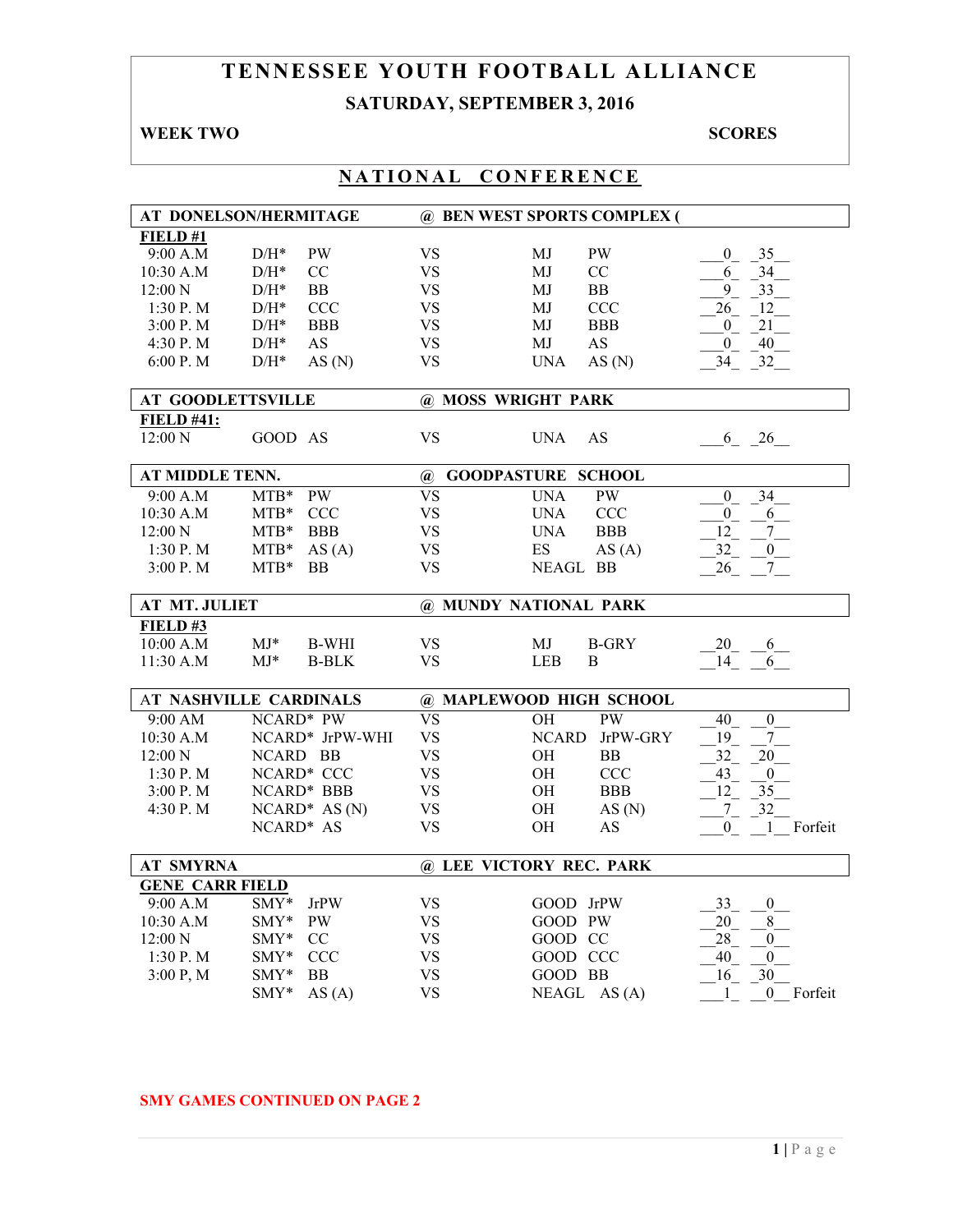# **TENNESSEE YOUTH FOOTBALL ALLIANCE SATURDAY, SEPTEMBER 3, 2016**

#### **WEEK TWO SCORES**

| <b>AT SMYRNA</b>           |            |            | (a) | LEE VICTORY REC. PARK |            |    |
|----------------------------|------------|------------|-----|-----------------------|------------|----|
| <b>DONNIE CARTER FIELD</b> |            |            |     |                       |            |    |
| 9:30 A.M                   | $SMY*$     | B-GLD      | VS  | <b>SMY</b>            | B-WHI      | 14 |
| 11:00 A.M                  | $SMY*$     | B-PRP      | VS  | GAL                   | B          |    |
| 12:30 P. M                 | <b>SMY</b> | C-WHI      | VS  | <b>SMY</b>            | C-PRP      |    |
| 2:00 P. M                  | $SMY*$     | C-GGLD     | VS  | LEB                   | C          |    |
| $3:30P$ . M                | $SMY*$     | AS Jr-PRP  | VS  | <b>SMY</b>            | AS Jr-GLD  | 44 |
| 5:00 P. M                  | $SMY*$     | <b>BBB</b> | VS  | GOOD                  | <b>BBB</b> |    |

## **AMERICAN CONFERENCE**

| <b>AT EAST SIDE</b>       | <b>SALVATION ARMY FIELD</b><br>$\omega$ |             |          |                                   |             |          |
|---------------------------|-----------------------------------------|-------------|----------|-----------------------------------|-------------|----------|
| 10:00 A.M                 | ES                                      | <b>JrPW</b> | VS       | LEB                               | <b>JrPW</b> | 14       |
| 11:30 A.M                 | $ES^*$                                  | <b>CCC</b>  | VS       | LEB                               | <b>CCC</b>  | O        |
| 1:00 P. M                 | $ES^*$                                  | <b>BBB</b>  | VS       | LEB                               | <b>BBB</b>  | 15       |
|                           |                                         |             |          |                                   |             |          |
| <b>AT SPRINGFIELD</b>     |                                         |             | $\omega$ | <b>MARTIN LUTHER KING JR PARK</b> |             |          |
| 10:00 A.M                 | $SPF*$                                  | <b>JrPW</b> | VS       | M.J                               | <b>JrPW</b> | 28<br>12 |
| 11:30 A.M                 | $SPF*$                                  | CCC.        | VS       | NEAGL                             | <b>CCC</b>  |          |
| 1:00 P. M                 | $SPF*$                                  | <b>BBB</b>  | VS       | NEAGL.                            | <b>BBB</b>  |          |
|                           |                                         |             |          |                                   |             |          |
| <b>AT NASHVILLE EAGLE</b> |                                         |             | $\omega$ | NASHVILLE CHRISTIAN SCHOOL        |             |          |
| 10:00 A.M                 | NEAGL                                   | - C         | VS       | M.                                | C           | 18       |

## **\* DENOTES DIVISION GAMES**

| D/H         | Donelson-Hermitage Warriors | <b>NCARD</b> | Nashville Cardinals     |
|-------------|-----------------------------|--------------|-------------------------|
| ES          | East Side Bobcats           | <b>NEAGL</b> | Nashville Eagles        |
| <b>GAL</b>  | Gallatin Green Wave         | OH           | Old Hickory Bulldogs    |
| <b>GOOD</b> | Goodlettsville Trojans      | <b>SMY</b>   | Smyrna Bulldogs         |
| LEB         | Lebanon Blue Devils         | <b>SPF</b>   | Springfield Jr. Jackets |
| <b>MJ</b>   | Mt. Juliet Bears            | <b>UNA</b>   | Una Bears               |
| <b>MTB</b>  | Middle Tenn. Bulldogs       |              |                         |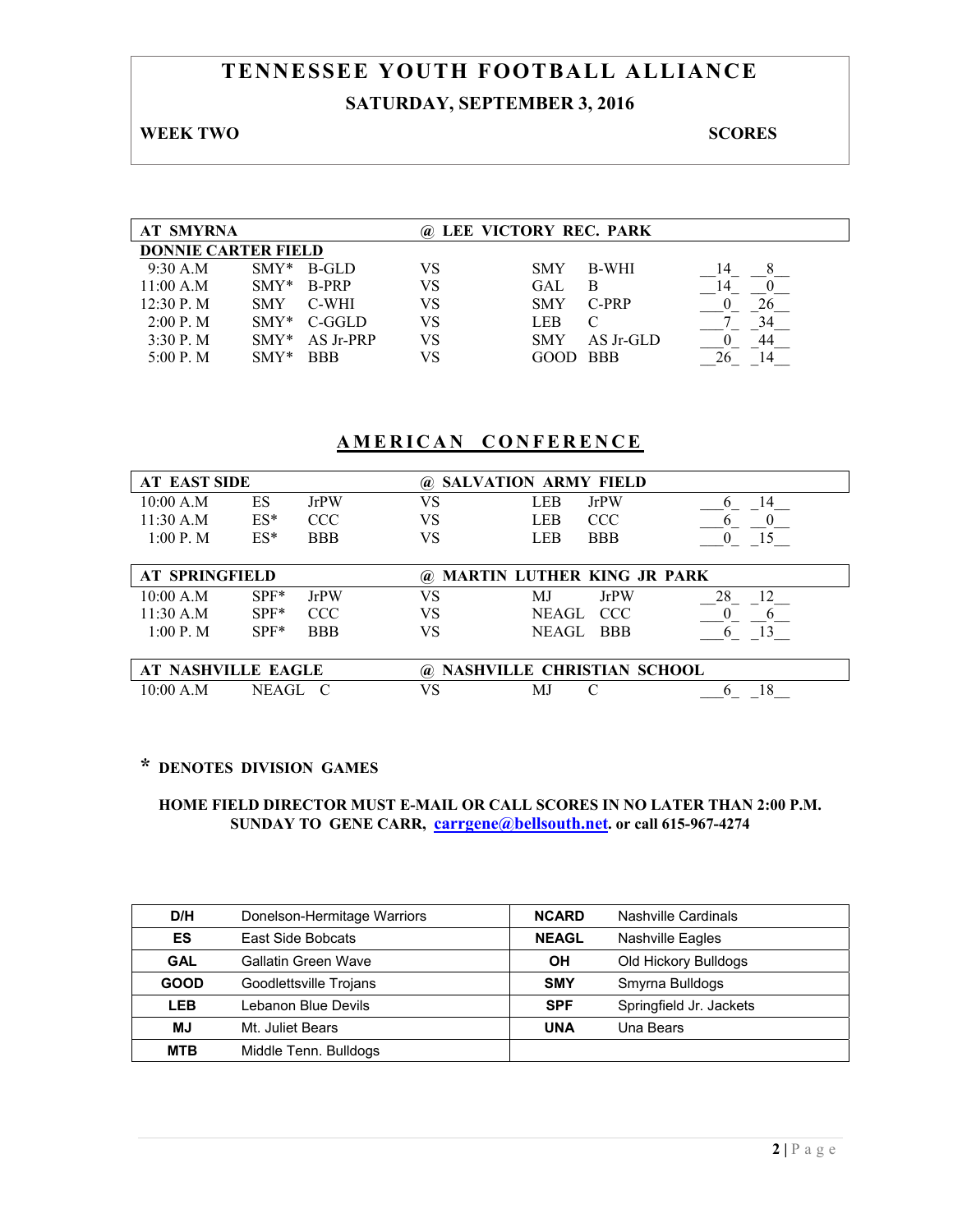# **TENNESSEE YOUTH FOOTBALL ALLIANCE SATURDAY, SEPTEMBER 10, 2016**

## **WEEK THREE** SCORES

## **NATIONAL CONFERENCE**

| AT DONELSON/HERMITAGE      |                    |                |              | @ BEN WEST SPORTS COMPLEX     |                                    |
|----------------------------|--------------------|----------------|--------------|-------------------------------|------------------------------------|
| FIELD#1                    |                    |                |              |                               |                                    |
| 9:00 A.M                   | $\mathrm{D/H^{*}}$ | CC             | <b>VS</b>    | NCARD CC                      | 37<br>$\mathbf{0}$                 |
| 10:30 A.M                  | $\mathrm{D/H^{*}}$ | BB             | <b>VS</b>    | <b>NEAGL</b><br><b>BB</b>     | 35<br>$\overline{0}$               |
|                            | $\rm{D/H}$         | <b>AS</b>      | <b>VS</b>    | AS<br>NCARD                   | 0 Forfeit<br>$\mathbf{1}$          |
| 12:00 N                    |                    | NCARD JrPW-GRY | <b>VS</b>    | <b>SMY</b><br><b>JrPW</b>     | 8<br>36                            |
|                            |                    |                |              |                               |                                    |
| AT MT. JULIET              |                    |                |              | @ MUNDY MEMORAL PARK          |                                    |
| FIELD#3                    |                    |                |              |                               |                                    |
| 10:00 A.M                  | $MJ*$              | <b>B-BLK</b>   | <b>VS</b>    | MJ<br><b>B-WHI</b>            | 19<br>$6_{-}$                      |
| 11:30 A.M                  | $MJ*$              | <b>B-GRY</b>   | <b>VS</b>    | <b>GAL</b><br>B               | 7 <sup>7</sup><br>$\overline{0}$   |
|                            |                    |                |              |                               |                                    |
| <b>AT OLD HICKORY</b>      |                    |                |              | @ DUPOINT MIDDLE SCHOOL       |                                    |
| 11:00 A.M                  | GOOD BB            |                | <b>VS</b>    | <b>BB</b><br>OH               | 19<br>45                           |
| 12:30 P.M                  | OH*                | <b>CCC</b>     | <b>VS</b>    | GOOD CCC                      | 38<br>21                           |
| 2:00 P.M                   | OH*                | <b>PW</b>      | <b>VS</b>    | GOOD PW                       | 30<br>14                           |
| 3:30 P.M                   | OH*                | <b>BBB</b>     | <b>VS</b>    | GOOD BBB                      | 32<br>13                           |
| 5:00 P.M                   | OH*                | AS             | <b>VS</b>    | GOOD AS                       | 42<br>$\boldsymbol{0}$             |
| 6:30 P.M                   | OH*                | AS(N)          | <b>VS</b>    | <b>SPF</b><br>AS(N)           | 19<br>$\overline{0}$               |
|                            |                    |                |              |                               |                                    |
| <b>AT SMYRNA</b>           |                    |                | $\mathbf{a}$ | <b>LEE VICTORY REC. PARK</b>  |                                    |
| <b>GENE CARR FIELD</b>     |                    |                |              |                               |                                    |
| 9:00 A.M                   | SMY*               | <b>PW</b>      | <b>VS</b>    | <b>MTB</b><br>PW              | $\mathbf{0}$<br>Forfeit<br>1       |
| 10:30 A.M                  | SMY*               | <b>B-WHI</b>   | <b>VS</b>    | <b>B-PRP</b><br><b>SMY</b>    | 32<br>14                           |
| 12:00 N                    | SMY*               | <b>CCC</b>     | <b>VS</b>    | <b>CCC</b><br><b>MTB</b>      | $3rd$ Qtr<br>40<br>$\mathbf{0}$    |
| 1:30 P.M                   | $\mathrm{SMY}^*$   | <b>BB</b>      | <b>VS</b>    | <b>MTB</b><br><b>BB</b>       | 20<br>40                           |
| 3:00 P.M                   | SMY*               | AS(A)          | <b>VS</b>    | <b>GAL</b><br>AS(A)           | 40<br>$\boldsymbol{0}$             |
| <b>DONNIE CARTER FIELD</b> |                    |                |              |                               |                                    |
| 9:30 A.M                   | $SMY*$             | <sub>CC</sub>  | <b>VS</b>    | MJ<br>CC                      | $\theta$<br>36                     |
| 11:00 A.M                  | SMY*               | C-PRP          | <b>VS</b>    | NCARD C                       | $7\phantom{.0}$<br>6               |
| 12:30 P.M                  | $SMY*$             | C-GLD          | <b>VS</b>    | C-WHI<br><b>SMY</b>           | 28<br>$\boldsymbol{0}$             |
| 2:00 P.M                   | $SMY*$             | AS Jr-GLD      | <b>VS</b>    | AS Jr<br>MJ                   | $3^{\rm rd}$ Qtr<br>44<br>$\bf{0}$ |
| 3:30 P.M                   | $\text{SMY*}$      | <b>BBB</b>     | <b>VS</b>    | <b>MTB</b><br><b>BBB</b>      | 19<br>6                            |
|                            |                    |                |              |                               |                                    |
| AT UNA                     |                    |                |              | @ MT. JULIET CHRISTIAN SCHOOL |                                    |
| FIELD #1                   |                    |                |              |                               |                                    |
| 10:00 A.M                  | <b>UNA</b>         | <b>PW</b>      | <b>VS</b>    | NCARD PW                      | 35<br>6                            |
| 11:30 A.M                  | <b>UNA</b>         | <b>CCC</b>     | <b>VS</b>    | NCARD CCC                     | 45<br>$\overline{0}$               |
| 1:00 P.M                   | <b>UNA</b>         | <b>BBB</b>     | <b>VS</b>    | <b>NCARD</b><br><b>BBB</b>    | 34<br>18                           |
| 2:30 P.M                   | $UNA*$             | AS             | <b>VS</b>    | AS<br>MJ                      | 27<br>6                            |
| 4:00 P.M                   | $UNA*$             | AS(N)          | <b>VS</b>    | NCARD AS (N)                  | $4th$ Qtr<br>47<br>7               |

# **AMERICAN CONFERENCE**

| <b>AT EAST SIDE</b> |     |      | @ SALVATION ARMY FIELD |      |  |  |
|---------------------|-----|------|------------------------|------|--|--|
| 10:00 A.M           | ES* | JrPW | SPF                    | JrPW |  |  |
| 11:30 A.M           | ES* | CCC  | NEAGL CCC              |      |  |  |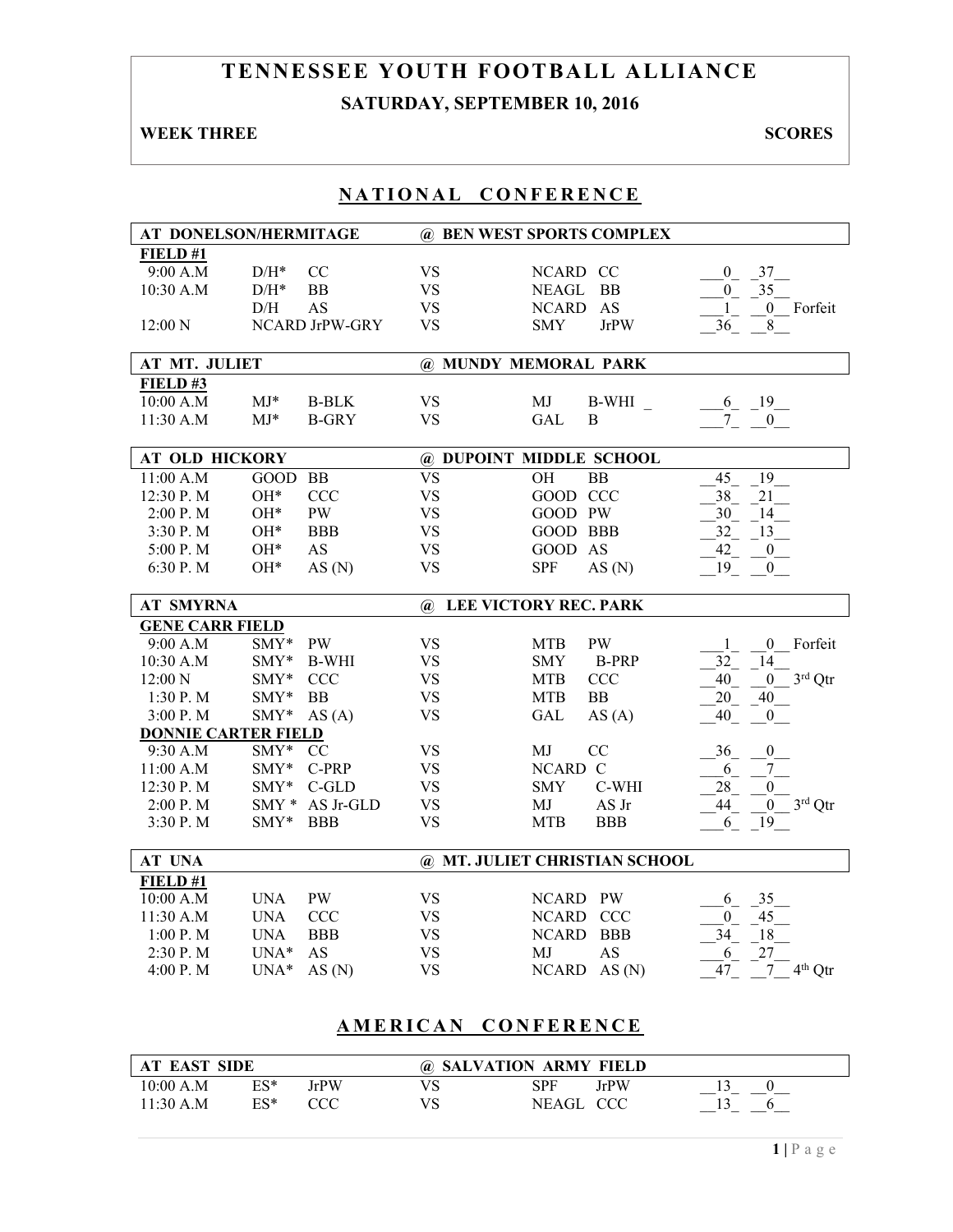# **TENNESSEE YOUTH FOOTBALL ALLIANCE SATURDAY, SEPTEMBER 10, 2016**

#### **WEEK THREE** SCORES

| $ES^*$<br>NEAGL BBB<br>1.00 P M<br>VS<br><b>BBB</b><br>24<br>$2:30$ P. M<br>VS<br>$ES^*$<br>NEAGL AS $(A)$<br>26<br>AS(A) | <b>AT LEBANON</b> |  | @ WILLIAM J. BAIRD MIDDLE SCHOOL |  |
|---------------------------------------------------------------------------------------------------------------------------|-------------------|--|----------------------------------|--|
|                                                                                                                           |                   |  |                                  |  |

| <b>AT LEBANON</b> |        |             | ( <b>a</b> ). |        |            | WILLIAM J. BAIRD MIDDLE SCHOOL |
|-------------------|--------|-------------|---------------|--------|------------|--------------------------------|
| 12:00 N           | $LEB*$ |             |               | GOOD B |            | 20                             |
| 1:30 P. M         | $LEB*$ |             |               | МJ     |            |                                |
| 3:00 P. M         | $LEB*$ | <b>JrPW</b> | VS            | MJ     | JrPW       | 40                             |
| 4:30 P.M          | $LEB*$ | <b>CCC</b>  | VS            | GAI    | CCC        |                                |
| 6:00 P. M         | LER*   | <b>BBB</b>  | VS            | GAI    | <b>BBB</b> | 40                             |

# **\* DENOTES DIVISION GAMES**

| D/H         | Donelson-Hermitage Warriors | <b>NCARD</b> | Nashville Cardinals     |
|-------------|-----------------------------|--------------|-------------------------|
| ES          | East Side Bobcats           | <b>NEAGL</b> | <b>Nashville Eagles</b> |
| <b>GAL</b>  | Gallatin Green Wave         | OH           | Old Hickory Bulldogs    |
| <b>GOOD</b> | Goodlettsville Trojans      | <b>SMY</b>   | Smyrna Bulldogs         |
| <b>LEB</b>  | Lebanon Blue Devils         | <b>SPF</b>   | Springfield Jr. Jackets |
| MJ          | Mt. Juliet Bears            | <b>UNA</b>   | Una Bears               |
| <b>MTB</b>  | Middle Tenn. Bulldogs       |              |                         |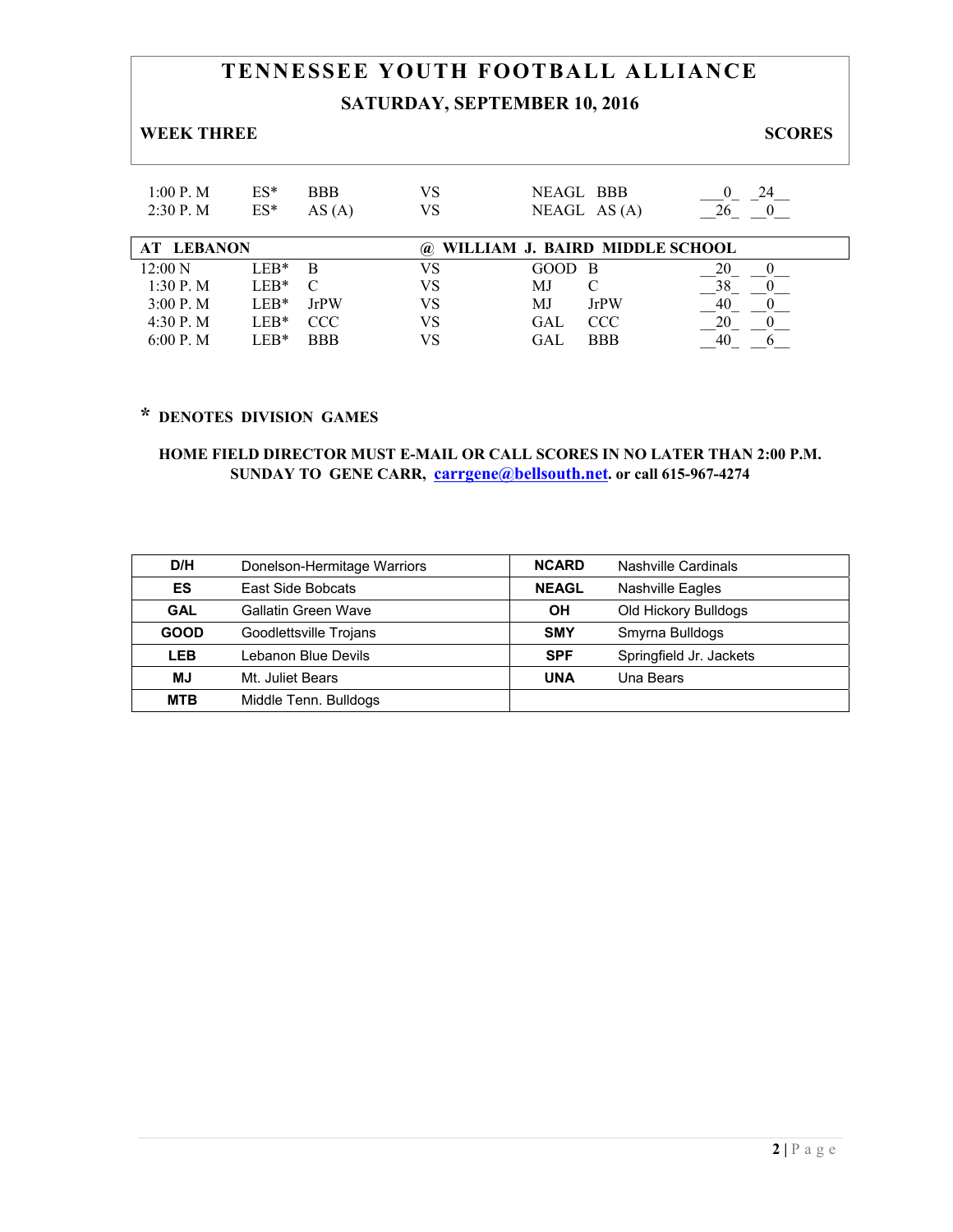# **TENNESSEE YOUTH FOOTBALL ALLIANCE SATURDAY, SEPTEMBER 17, 2016**

# **WEEK FOUR SCORES**

| <b>AT GOODLETTSVILLE</b> |                               | @ MOSS WRIGHT PARK |                            |                                        |  |
|--------------------------|-------------------------------|--------------------|----------------------------|----------------------------------------|--|
| FIELD #4                 |                               |                    |                            |                                        |  |
| 11:00 A.M                | $GOOD* B$                     | <b>VS</b>          | <b>B-GLD</b><br><b>SMY</b> | 20<br>7                                |  |
| 12:30 P.M                | GOOD* CCC                     | <b>VS</b>          | <b>CCC</b><br><b>UNA</b>   | 26<br>$7\overline{)}$                  |  |
| 2:00 P.M                 | GOOD* BBB                     | <b>VS</b>          | <b>BBB</b><br><b>UNA</b>   | 26<br>$\mathbf{0}$                     |  |
| FIELD#3                  |                               |                    |                            |                                        |  |
| 11:30 A.M                | GOOD* PW                      | <b>VS</b>          | PW<br><b>UNA</b>           | 12<br>6                                |  |
| $1:00$ P. M              | <b>GOOD</b><br><b>JrPW</b>    | <b>VS</b>          | NCARD JrPW-WHI             | 40<br>$\boldsymbol{0}$                 |  |
| 2:30 P.M                 | $GOOD^*$<br>AS                | <b>VS</b>          | <b>UNA</b><br><b>AS</b>    | 28<br>$\overline{0}$                   |  |
| <b>AT MT JULIET</b>      |                               |                    | @ MUNDY MEMORIAL PARK      | <b>HOMECOMING</b>                      |  |
| FIELD #4                 |                               |                    |                            |                                        |  |
| 9:00 A.M                 | $MJ*$<br>BB                   | <b>VS</b>          | BB<br><b>SMY</b>           | 32<br>6                                |  |
| 10:30 A.M                | $\mathrm{MJ}^*$<br><b>CCC</b> | <b>VS</b>          | <b>SMY</b><br><b>CCC</b>   | 34<br>$\boldsymbol{0}$                 |  |
| 12:00 N                  | $MJ*$<br><b>BBB</b>           | <b>VS</b>          | <b>SMY</b><br><b>BBB</b>   | 14<br>6                                |  |
| 1:30 P.M                 | MJ<br><b>AS</b>               | <b>VS</b>          | OH<br><b>AS</b>            | 10<br>12                               |  |
| FIELD#3                  |                               |                    |                            |                                        |  |
| 9:30 A.M                 | $MJ*$<br><b>B-BLK</b>         | <b>VS</b>          | <b>B-GRY</b><br>МJ         | 26<br>6                                |  |
| 11:00 A.M                | $MJ*$<br><b>B-WHI</b>         | <b>VS</b>          | <b>SMY</b><br><b>B-WHI</b> | 38<br>$\overline{0}$                   |  |
| 12:30 P.M                | $MJ*$<br>CC                   | <b>VS</b>          | CC<br><b>SMY</b>           | $\overline{0}$<br>14                   |  |
| 2:00 P.M                 | $MJ*$<br>AS Jr                | <b>VS</b>          | AS Jr-PRP<br><b>SMY</b>    | $\overline{0}$<br>42                   |  |
| $FIED$ #2                |                               |                    |                            |                                        |  |
| 10:00 A.M                | $MJ*$<br><b>JrPW</b>          | <b>VS</b>          | ES<br><b>JrPW</b>          | -14<br>$\mathbf{0}$                    |  |
| 11:30 A.M                | $MJ*$<br>PW                   | <b>VS</b>          | <b>PW</b><br><b>SMY</b>    | $6-$<br>$-12$                          |  |
| 1:00 P.M                 | $MJ*$<br>$\mathsf{C}$         | <b>VS</b>          | C-WHI<br><b>SMY</b>        | 8<br>$\overline{0}$                    |  |
|                          | <b>AT NASHVILLE CARDINALS</b> |                    | @ MAPLEWOOD HIGH SCHOOL    |                                        |  |
| 9:00 A.M                 | NCARD* PW                     | $V\overline{S}$    | <b>PW</b><br>D/H           | $1st$ Qtr<br>$8\,$<br>$\boldsymbol{0}$ |  |
| 10:30 A.M                | NCARD* C                      | <b>VS</b>          | <b>SMY</b><br>$C$ -GLD     | 26<br>$\tau$                           |  |
| 12:00 N                  | NCARD* CC                     | <b>VS</b>          | CC<br>D/H                  | 40<br>3 Qtr<br>$\overline{0}$          |  |
| 1:30 P.M                 | NCARD* BB                     | <b>VS</b>          | D/H<br>BB                  | 18<br>40                               |  |
| 3:00 P.M                 | NCARD* CCC                    | <b>VS</b>          | D/H<br><b>CCC</b>          | 42<br>3 Qtr<br>$\overline{0}$          |  |
| 4:30 P.M                 | NCARD* BBB                    | <b>VS</b>          | <b>BBB</b><br>D/H          | 12<br>19                               |  |
| 6:00 P.M                 | $NCARD^* AS(N)$               | <b>VS</b>          | AS(N)<br>D/H               | 34<br>14                               |  |
| 7:30 P.M                 | NCARD* AS                     | <b>VS</b>          | D/H<br>AS                  | $\boldsymbol{0}$<br>1 Forfeit          |  |
|                          |                               |                    |                            |                                        |  |
| <b>AT OLD HICKORY</b>    |                               |                    | @ DUPONT MIDDLE SCHOOL     |                                        |  |
| 2:00 P.M                 | OH*<br><b>PW</b>              | <b>VS</b>          | <b>PW</b><br><b>MTB</b>    | 32<br>6                                |  |
| 3:30 P.M                 | $OH*$<br>BB                   | <b>VS</b>          | BB<br><b>MTB</b>           | 46<br>6                                |  |
| 5:00 P.M                 | OH*<br>CCC                    | <b>VS</b>          | <b>MTB</b><br><b>CCC</b>   | $\boldsymbol{0}$                       |  |
| 6:30 P.M                 | $OH*$<br><b>BBB</b>           | <b>VS</b>          | <b>MTB</b><br><b>BBB</b>   | 6<br>2                                 |  |
| <b>AT SMYRNA</b>         |                               |                    | @ LEE VICTORY REC. PARK    |                                        |  |
| <b>GENE CARR FIELD</b>   |                               |                    |                            |                                        |  |
| 9:00 A.M                 | SMY<br>C-PRP                  | <b>VS</b>          | $\mathcal{C}$<br>LEB       | 26<br>12                               |  |
| 10:30 A.M                | SMY*<br>AS(A)                 | <b>VS</b>          | ES<br>AS(A)                | 36<br>6                                |  |
|                          |                               |                    |                            |                                        |  |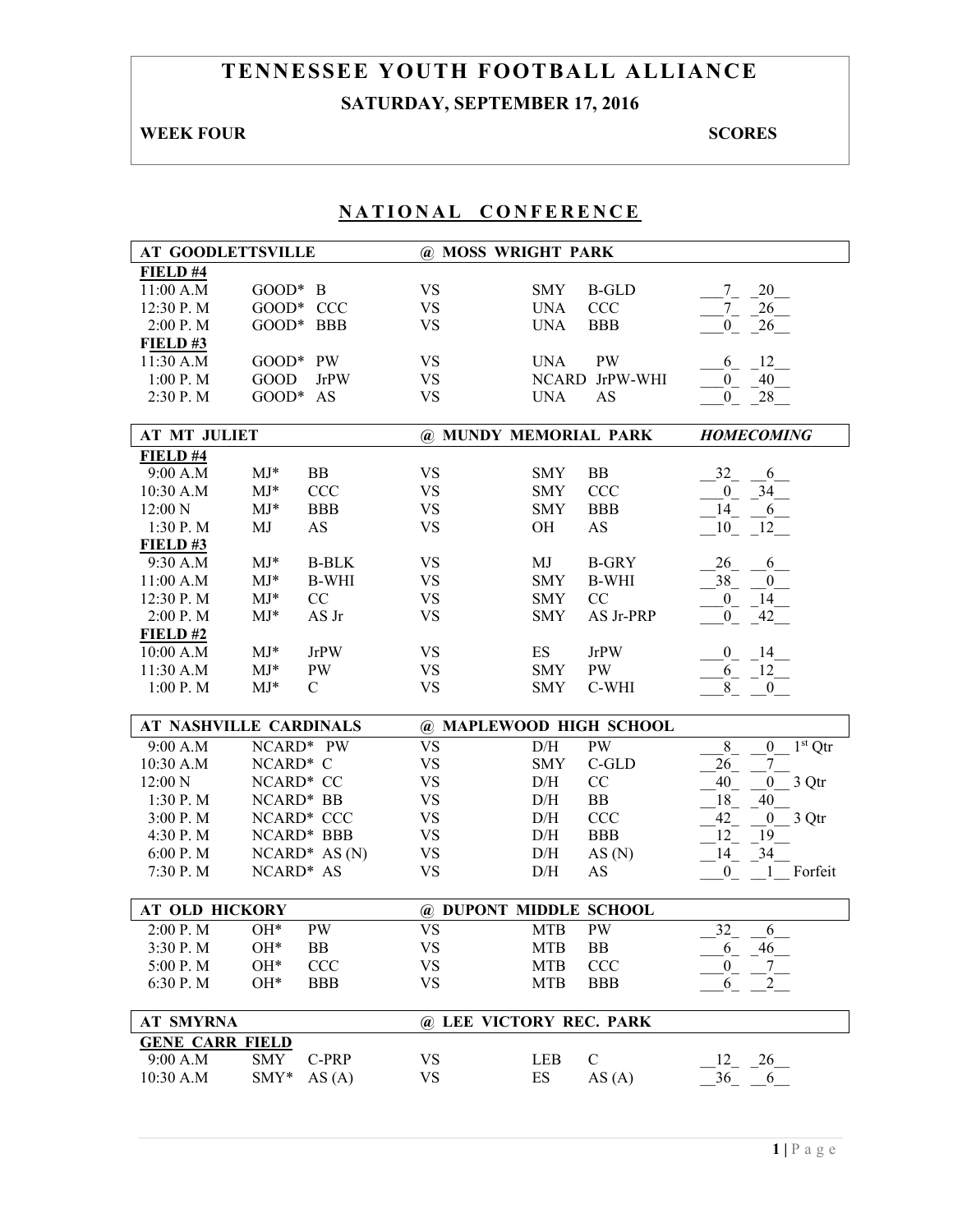# **TENNESSEE YOUTH FOOTBALL ALLIANCE SATURDAY, SEPTEMBER 17, 2016**

#### **WEEK FOUR SCORES**

## **AMERICAN CONFERENCE**

| <b>AT GALLATIN</b>    |                            | $\omega$  | <b>TRIPLE CREEK PARK</b>          |                      |
|-----------------------|----------------------------|-----------|-----------------------------------|----------------------|
| 12:00 N               | $GAL*$<br>AS(A)            | VS        | <b>MTB</b><br>AS(A)               | 14<br>26             |
|                       |                            |           |                                   |                      |
| <b>AT LEBANON</b>     |                            | (a)       | WALTER J. BAIRD MIDDLE SCHOOL     |                      |
| 1:30P M               | $LEB*$<br><b>JrPW</b>      | <b>VS</b> | JrPW-GRY<br><b>NCARD</b>          | 26<br>20             |
| 3:00 P. M             | $LEB*$<br>B.               | VS        | GAL<br>B                          | 28<br>$\theta$       |
| 4:30 P.M              | <b>CCC</b><br>$LEB*$       | VS        | ES<br><b>CCC</b>                  | 16<br>8              |
| 6:00 P. M             | $LEB*$<br><b>BBB</b>       | VS        | ES<br><b>BBB</b>                  | 14<br>6              |
|                       |                            |           |                                   |                      |
|                       | <b>AT NASHVILLE EAGLES</b> | (a)       | <b>NASHVILLE CHRISTIAN SCHOOL</b> |                      |
| 10:00 A. M            | NEAGL*<br><b>BB</b>        | VS        | BB<br>GOOD                        | 30<br>34             |
| 11:30 A. M            | NEAGL* CCC                 | VS        | <b>SPF</b><br><b>CCC</b>          | 13<br>6              |
| 1:00 P. M             | NEAGL <sup>*</sup> BBB     | VS        | <b>SPF</b><br><b>BBB</b>          | 24<br>$\overline{0}$ |
|                       |                            |           |                                   |                      |
| <b>AT SPRINGFIELD</b> |                            | (a)       | <b>MARTIN LUTHER JR. PARK</b>     |                      |
| 5:00 P. M.            | <b>SPF</b><br><b>JrPW</b>  | <b>VS</b> | <b>SMY</b><br><b>JrPW</b>         | <b>WEATHER</b>       |
| $6:30P$ . M           | $SPF*$<br>AS(N)            | VS        | OН<br>AS(N)                       | <b>RESCHEDULE</b>    |

# **\* DENOTES DIVISION GAMES**

| D/H         | Donelson-Hermitage Warriors | <b>NCARD</b> | Nashville Cardinals     |
|-------------|-----------------------------|--------------|-------------------------|
| ES          | East Side Bobcats           | <b>NEAGL</b> | <b>Nashville Eagles</b> |
| <b>GAL</b>  | <b>Gallatin Green Wave</b>  | OH           | Old Hickory Bulldogs    |
| <b>GOOD</b> | Goodlettsville Trojans      | <b>SMY</b>   | Smyrna Bulldogs         |
| <b>LEB</b>  | Lebanon Blue Devils         | <b>SPF</b>   | Springfield Jr. Jackets |
| <b>MJ</b>   | Mt. Juliet Bears            | <b>UNA</b>   | Una Bears               |
| <b>MTB</b>  | Middle Tenn. Bulldogs       |              |                         |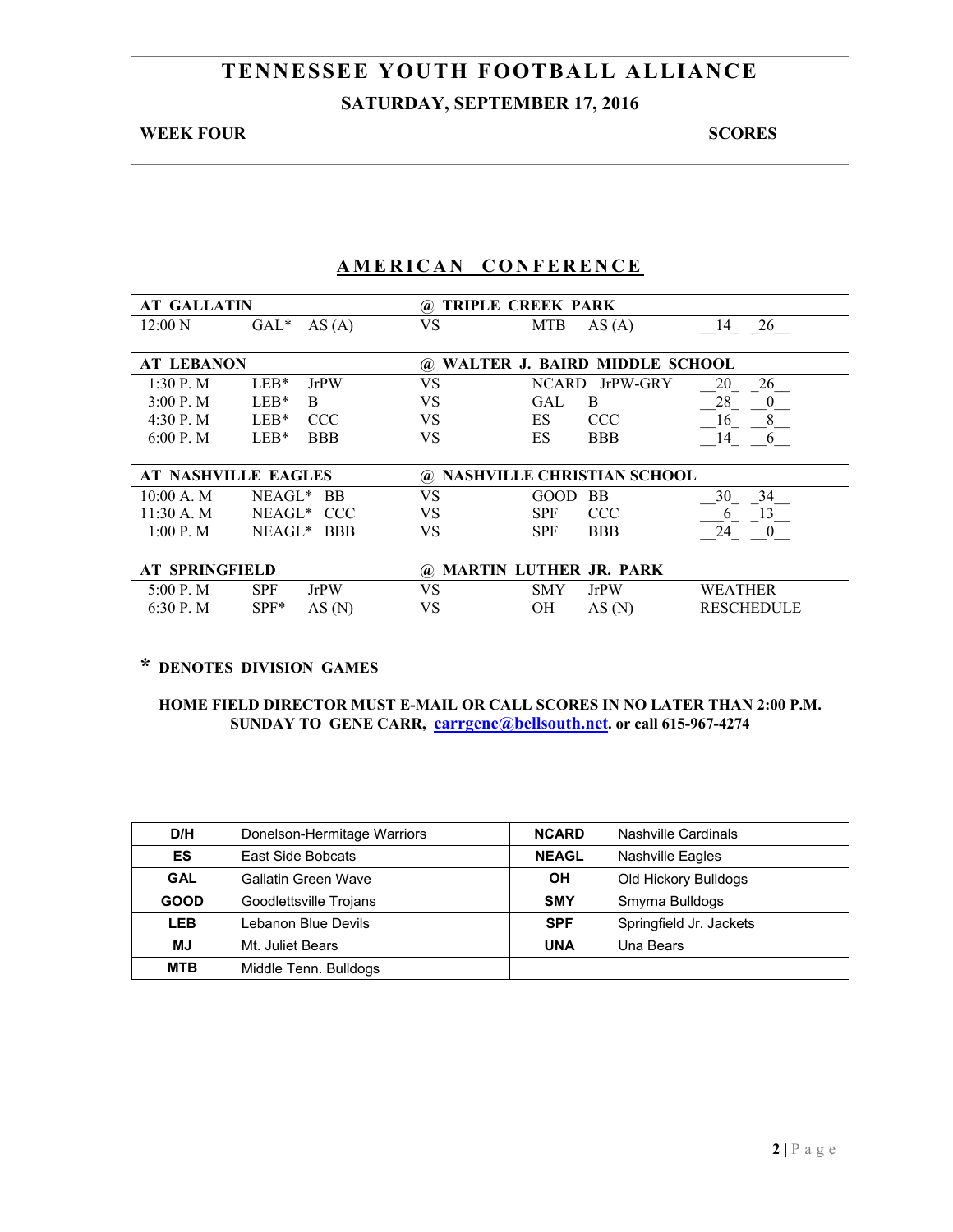# **TENNESSEE YOUTH FOOTBALL ALLIANCE SATURDAY, SEPTEMBER 24, 2016**

## **WEEK FIVE** SCORES

| AT DONELSON/HERMITAGE.     |                    |                   | @ BEN WEST SPORTS COMPLEX |                          |              |                        |
|----------------------------|--------------------|-------------------|---------------------------|--------------------------|--------------|------------------------|
| FIELD#1                    |                    |                   |                           |                          |              |                        |
| 9:30 A.M                   | $D/H^*$            | <b>PW</b>         | <b>VS</b>                 | GOOD PW                  |              | 20<br>14 OT            |
| 11:00 A.M                  | $\mathrm{D/H^{*}}$ | <b>CCC</b>        | <b>VS</b>                 | <b>GOOD</b>              | <b>CCC</b>   | 18<br>$\boldsymbol{0}$ |
| 12:30 P.M                  | $D/H^*$            | <b>BBB</b>        | <b>VS</b>                 | <b>GOOD</b>              | <b>BBB</b>   | 31<br>7 <sup>7</sup>   |
| FIELD#2                    |                    |                   |                           |                          |              |                        |
| 10:00 A.M                  | $D/H^*$            | AS                | <b>VS</b>                 | <b>GOOD</b>              | AS           | 41<br>$\overline{0}$   |
| 11:30 A.M                  | $D/H^*$            | CC                | <b>VS</b>                 | GOOD CC                  |              | 12<br>6                |
| $1:00$ P. M                | $D/H^*$            | <b>BB</b>         | <b>VS</b>                 | GOOD BB                  |              | 29<br>$\mathbf{0}$     |
|                            |                    |                   |                           |                          |              |                        |
| <b>AT GOODLETTSVILLE</b>   |                    |                   | @ MOSS WRIGHT PARK        |                          |              |                        |
| FIELD #4                   |                    |                   |                           |                          |              |                        |
| 12:30 P.M                  |                    | GOOD* JrPW        | <b>VS</b>                 | <b>LEB</b>               | <b>JrPW</b>  | $0 \quad 45$           |
|                            |                    |                   |                           |                          |              |                        |
| AT MIDDLE TENN. BULLDOGS   |                    |                   | @ GOODPASTURE SCHOOL      |                          |              |                        |
| 10:00 A.M                  | $MTB*$             | <b>PW</b>         | $\overline{\text{VS}}$    | NCARD PW                 |              | $\boldsymbol{0}$<br>40 |
| 11:30 A.M                  | $MTB*$             | <b>CCC</b>        | <b>VS</b>                 |                          | NCARD CCC    | $\mathbf{0}$<br>35     |
| 1:00 P. M                  | $MTB*$             | <b>BBB</b>        | <b>VS</b>                 |                          | NCARD BBB    | 39<br>$\boldsymbol{0}$ |
| 2:30 P.M                   | $MTB*$             | <b>BB</b>         | <b>VS</b>                 | <b>NCARD</b>             | <b>BB</b>    | 46<br>6                |
| 4:00 P.M                   | $MTB*$             | AS(A)             | <b>VS</b>                 | <b>SMY</b>               | AS(A)        | 44<br>23               |
|                            |                    |                   |                           |                          |              |                        |
| AT NASHVILLE CARDINALS     |                    |                   | @ MAPLEWOOD HIGH SCHOOL   |                          |              |                        |
| 9:00 A.M                   |                    | NCARD* JrPW-WHI   | <b>VS</b>                 | MJ                       | <b>JrPW</b>  | 38<br>$\boldsymbol{0}$ |
| 10:30 A.M                  |                    | NCARD* JrPW-GRY   | <b>VS</b>                 | $\mathop{\hbox{\rm ES}}$ | <b>JrPW</b>  | 24<br>6                |
| 12:00 N                    | NCARD* CC          |                   | <b>VS</b>                 | <b>SMY</b>               | CC           | 18<br>6                |
| 1:30 P.M                   | NCARD C            |                   | <b>VS</b>                 | <b>SMY</b>               | C-WHI        | 18<br>6                |
|                            |                    |                   |                           |                          |              |                        |
| <b>AT OLD HICKORY</b>      |                    |                   | @ DUPONT MIDDLE SCHOOL    |                          |              | <b>HOMECOMING</b>      |
| 9:00 A.M                   | $OH*$              | <b>BB</b>         | $\overline{\mathrm{VS}}$  | MJ                       | <b>BB</b>    | $\boldsymbol{0}$<br>40 |
| 10:30 A.M                  | OH*                | <b>CCC</b>        | <b>VS</b>                 | MJ                       | <b>CCC</b>   | 6<br>14                |
| 12:00 N                    | $OH*$              | <b>PW</b>         | <b>VS</b>                 | MJ                       | PW           | 14<br>33               |
| 1:30 P.M                   |                    | <b>HOMECOMING</b> |                           |                          |              |                        |
| 3:30 P.M                   | $OH*$              | <b>BBB</b>        | <b>VS</b>                 | MJ                       | <b>BBB</b>   | $12$ OT $x$ 2<br>13    |
| 5:00 P.M                   | $OH*$              | <b>AS</b>         | <b>VS</b>                 | MJ                       | AS           | 42<br>8                |
| 6:30 P.M.                  | $OH*$              | AS(N)             | <b>VS</b>                 | D/H                      | AS(N)        | 28<br>$\overline{0}$   |
|                            |                    |                   |                           |                          |              |                        |
|                            |                    |                   |                           |                          |              |                        |
|                            |                    |                   |                           |                          |              |                        |
| <b>AT SMYRNA</b>           |                    |                   | @ LEE VICTORY TEC. PARK   |                          |              |                        |
| <b>GENE CARR FIELD</b>     |                    |                   |                           |                          |              |                        |
| 9:00 A.M                   | SMY*               | C-PRP             | <b>VS</b>                 | MJ                       | $C$ -GLD     | 26<br>6                |
| 10:30 A.M                  | SMY*               | C-GLD             | <b>VS</b>                 | NEAGL                    | C            | 20<br>7                |
| 12:00 N                    | $SMY*$             | <b>B-WHI</b>      | <b>VS</b>                 | <b>GOOD</b>              | B            | 12<br>40               |
| <b>DONNIE CARTER FIELD</b> |                    |                   |                           |                          |              |                        |
| 9:30 A.M                   | SMY*               | <b>B-GLD</b>      | <b>VS</b>                 | LEB                      | $\bf{B}$     | 7 OT<br>6              |
| 11:00 A.M                  | $SMY*$             | <b>B-PRP</b>      | <b>VS</b>                 | MJ                       | <b>B-BLK</b> | 34<br>$\overline{0}$   |
| 12:30 P.M                  | SMY*               | AS Jr-PRP         | <b>VS</b>                 | <b>SMY</b>               | AS Jr-GLD    | 26<br>28               |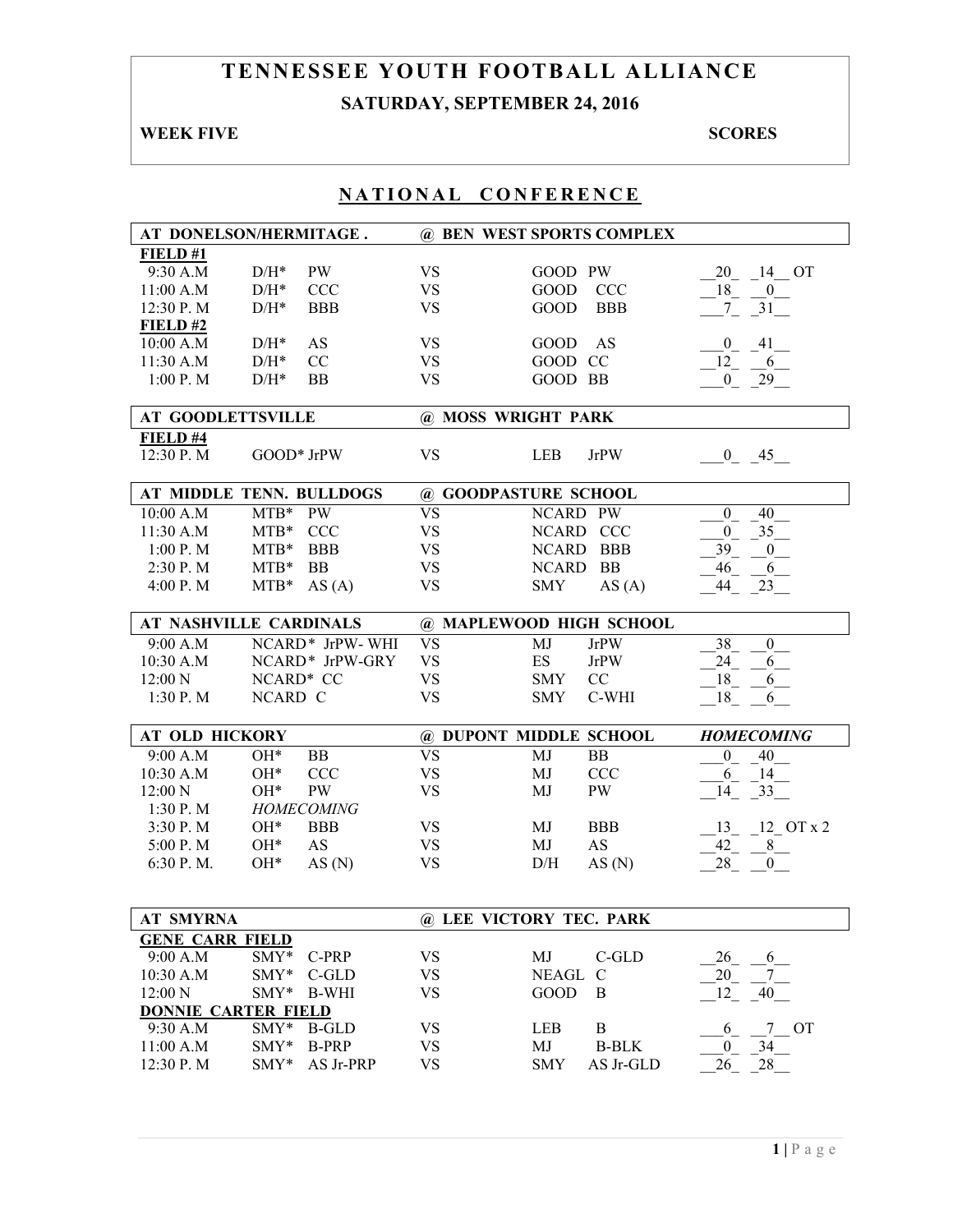# **TENNESSEE YOUTH FOOTBALL ALLIANCE SATURDAY, SEPTEMBER 24, 2016**

#### **WEEK FIVE SCORES**

| <b>AT UNA</b> |                       | <b>MT. JULIET CHRISTIAN SCHOOL</b><br>(a). |                          |         |  |
|---------------|-----------------------|--------------------------------------------|--------------------------|---------|--|
| FIELD#1       |                       |                                            |                          |         |  |
| 10:00 A.M     | $UNA*$ PW             | VS                                         | <b>SMY</b><br><b>PW</b>  | 24      |  |
| 11:30 A.M     | $UNA*$ $CCC$          | VS                                         | <b>SMY</b><br><b>CCC</b> |         |  |
| 1:00 P. M     | $IINA*$<br><b>BBB</b> | VS                                         | <b>BBB</b><br><b>SMY</b> | 20      |  |
| $2:30$ P. M   | $UNA*$<br>AS(N)       | VS                                         | <b>SPF</b><br>AS(N)      | 49      |  |
|               | AS<br>UNA             | VS                                         | NCARD AS                 | Forfeit |  |

# **AMERICAN CONFERENCE**

| <b>AT GALLATIN</b> |         |            | <b>TRIPLE CREEK PARK</b><br>(a). |            |            |  |
|--------------------|---------|------------|----------------------------------|------------|------------|--|
| FIELD#2            |         |            |                                  |            |            |  |
| 9:00 A.M           | $GAI*$  | - R        | VS                               | MJ         | B-WHI      |  |
| $10:30$ A.M        | $GAL^*$ | CCC.       | VS.                              | <b>LEB</b> | <b>CCC</b> |  |
| 12:00 N            | GAL*    | <b>BBB</b> | VS                               | LEB        | <b>BBB</b> |  |

| AT NASHVILLE EAGLES |                       |    | @ NASHVILLE CHRISTIAN SCHOOL |            |  |  |
|---------------------|-----------------------|----|------------------------------|------------|--|--|
| FIELD#1             |                       |    |                              |            |  |  |
| 9:00 A.M            | NEAGL* BBB            | VS | ES                           | <b>BBB</b> |  |  |
| $10:30$ A.M         | $NEAGL^* AS(A)$       | VS | ES                           | AS(A)      |  |  |
| 12:00 N             | NEAGL* CCC            | VS | ES                           | CCC        |  |  |
| 1:30 P.M            | NEAGL <sup>*</sup> BB | VS | <b>SMY</b>                   | ВB         |  |  |

# **THURSDAY SEPTEMBER 22, 2016**

| AT MT. JULIET |     |       | @ MUNDY MEMORIAL PARK |                          |  |
|---------------|-----|-------|-----------------------|--------------------------|--|
| FIELD#4       |     |       |                       |                          |  |
| $6:30P$ . M   | M.J | AS-Jr | VS                    | <b>MT JILIET 6 GRADE</b> |  |

## **\* DENOTES DIVISION GAMES**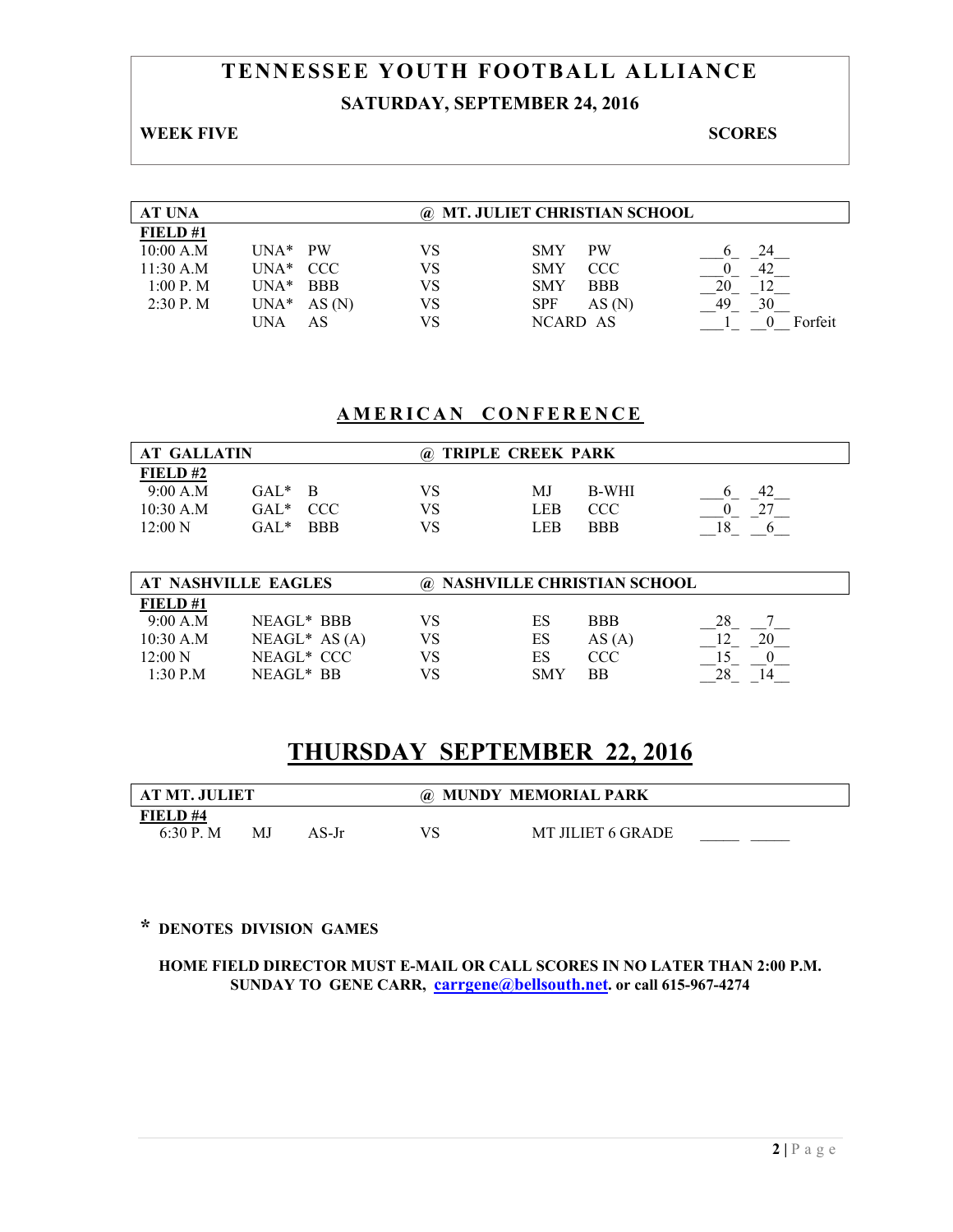# **TENNESSEE YOUTH FOOTBALL ALLIANCE SATURDAY, SEPTEMBER 24, 2016**

**WEEK FIVE** SCORES

| D/H         | Donelson-Hermitage Warriors | <b>NCARD</b> | Nashville Cardinals     |
|-------------|-----------------------------|--------------|-------------------------|
| ES          | East Side Bobcats           | <b>NEAGL</b> | <b>Nashville Eagles</b> |
| <b>GAL</b>  | <b>Gallatin Green Wave</b>  | OН           | Old Hickory Bulldogs    |
| <b>GOOD</b> | Goodlettsville Trojans      | <b>SMY</b>   | Smyrna Bulldogs         |
| <b>LEB</b>  | Lebanon Blue Devils         | <b>SPF</b>   | Springfield Jr. Jackets |
| <b>MJ</b>   | Mt. Juliet Bears            | <b>UNA</b>   | Una Bears               |
| <b>MTB</b>  | Middle Tenn. Bulldogs       |              |                         |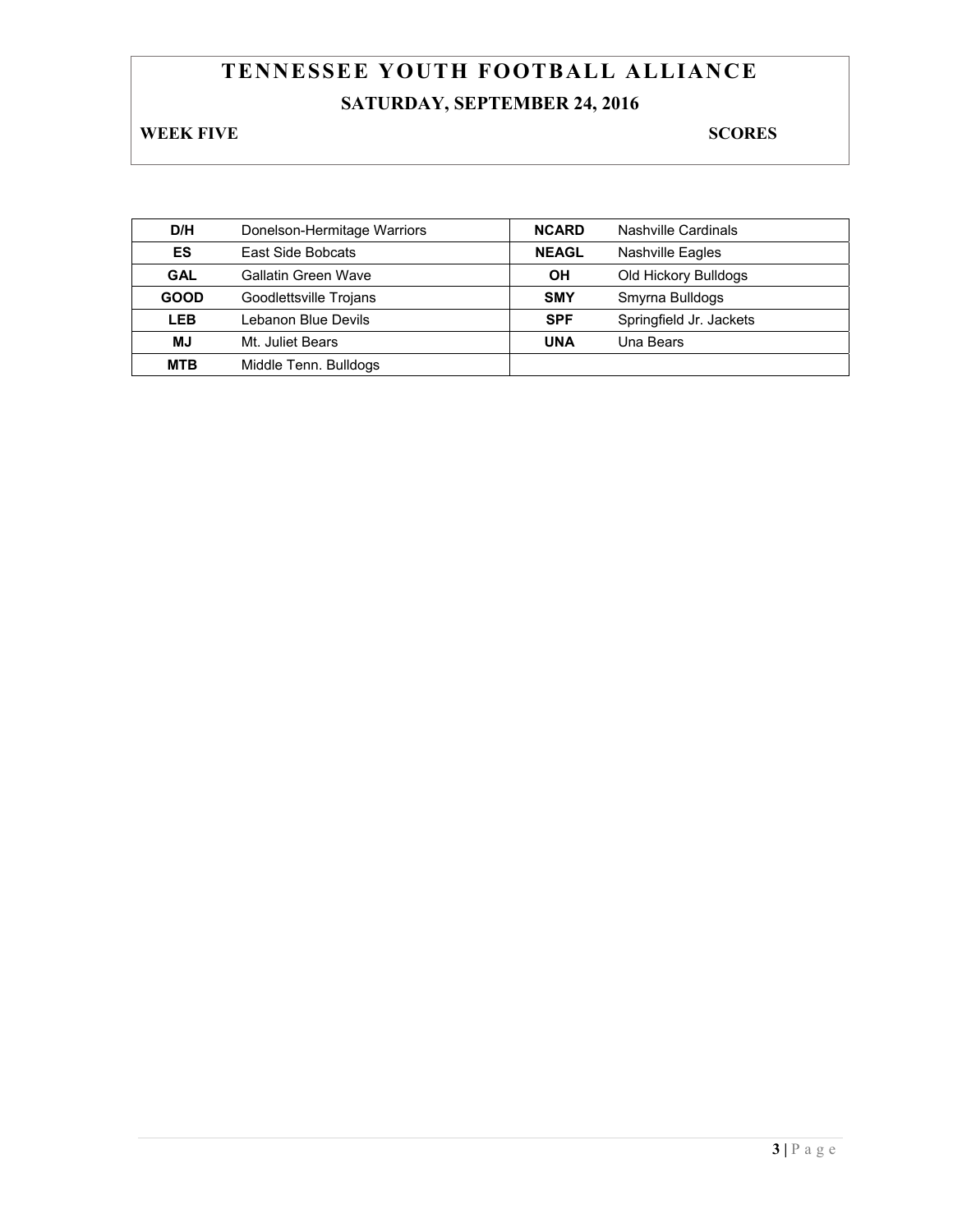# **TENNESSEE YOUTH FOOTBALL ALLIANCE SATURDAY, OCTOBER 1, 2016**

## **WEEK SIX** SCORES

| <b>AT GOODLETTSVILLE</b>   |                                              | @ MOSS WRIGHT PARK     |                                      | <b>HOMECOMING</b>               |
|----------------------------|----------------------------------------------|------------------------|--------------------------------------|---------------------------------|
| FIELD #4                   |                                              |                        |                                      |                                 |
| 9:30 A.M                   | GOOD* PW                                     | <b>VS</b>              | <b>NCARD PW</b>                      | $-0$ $-26$                      |
| 11:00 A.M                  | GOOD* CCC                                    | <b>VS</b>              | NCARD CCC                            | $-0$ $-44$                      |
| 12:30 P.M.                 |                                              | <b>HOMECOMING</b>      |                                      |                                 |
| 3:30 P.M                   | GOOD* BBB                                    | <b>VS</b>              | <b>NCARD BBB</b>                     | $-40$ $-0$ $-$                  |
| 5:00 P.M                   | GOOD* AS                                     | <b>VS</b>              | NCARD AS                             | $-1$ <sub>-</sub> $-0$ -Forfeit |
| <b>FIELD #3</b>            |                                              |                        |                                      |                                 |
| 9:00 A.M                   | GOOD* JrPW                                   | <b>VS</b>              | <b>NCARD JPW-GRY</b>                 | $-0$ $-41$                      |
| 10:30 A.M.                 | GOOD* B                                      | <b>VS</b>              | MJ<br><b>B-GRY</b>                   | $-26 - 6$                       |
| 12:30 P.M                  |                                              | <b>HOMECOMING</b>      |                                      |                                 |
| 3:00 P.M                   | GOOD* CC                                     | <b>VS</b>              | NCARD CC                             | $-0$ $-40$                      |
| 4:30 P.M                   | GOOD* BB                                     | <b>VS</b>              | <b>NCARD BB</b>                      | $-43$ $-0$                      |
|                            |                                              |                        |                                      |                                 |
|                            | AT MIDDLE TENN. BULLDOGS                     |                        | @ GOODPASTURE SCHOOL                 | <b>HOMECOMING</b>               |
| 10:00 A.M<br>11:30 A.M     | $MTB*$ PW<br>$MTB*$<br><b>BB</b>             | <b>VS</b><br><b>VS</b> | MJ<br>PW<br>MJ<br>BB                 | $0 \t 44$<br>$20 - 15$          |
|                            |                                              |                        |                                      |                                 |
| 1:00 P.M                   |                                              | <b>HOMECOMING</b>      |                                      |                                 |
| 2:00 P.M<br>3:30 P.M.      | $MTB*$<br><b>CCC</b><br>$MTB*$<br><b>BBB</b> | <b>VS</b><br><b>VS</b> | MJ<br><b>CCC</b><br>MJ<br><b>BBB</b> | $-6 - 7$                        |
| 5:00 P.M                   | $MTB*$                                       | <b>VS</b>              | AS(A)                                | $-7 - 6$<br>$-34$ $-0$          |
|                            | AS(A)                                        |                        | GAL                                  |                                 |
| <b>AT SMYRNA</b>           |                                              |                        | @ LEE VICTORY REC. PARK              |                                 |
| <b>GENE CARR FIELD</b>     |                                              |                        |                                      |                                 |
| 9:00 A.M                   | SMY*<br><b>JrPW</b>                          | <b>VS</b>              | ES<br><b>JrPW</b>                    | $-6 - 13$                       |
| 10:30 A.M                  | SMY*<br><b>PW</b>                            | <b>VS</b>              | PW<br>D/H                            | $-13 - 6$                       |
| 12:00 N                    | SMY*<br><b>CCC</b>                           | <b>VS</b>              | $\rm{D/H}$<br><b>CCC</b>             | $-38$ $-0$                      |
| 1:30 P.M                   | CC<br>SMY*                                   | <b>VS</b>              | CC<br>D/H                            | $-41$ $-0$                      |
| 3:00 P.M                   | C-PRP<br>SMY*                                | <b>VS</b>              | $\mathcal{C}$<br><b>LEB</b>          | $-0$ $-24$                      |
| 4:30 P.M                   | SMY*<br><b>BB</b>                            | <b>VS</b>              | D/H<br><b>BB</b>                     | $-22 - 13$                      |
| 6:00 P.M                   | SMY*<br>AS Jr-GLD                            | <b>VS</b>              | MJ<br>AS Jr                          | $-36$ $-0$                      |
| <b>DONNIE CARTER fIELD</b> |                                              |                        |                                      |                                 |
| 9:30 A.M                   | SMY*<br><b>B-PRP</b>                         | <b>VS</b>              | MJ<br><b>B-WHI</b>                   | $-0$ $-38$                      |
| 11:00 A.M                  | SMY*<br>B-WHI                                | <b>VS</b>              | <b>GAL</b><br>$\, {\bf B}$           | $-32 - 0$                       |
| 12:30 P.M                  | $\text{SMY*}$<br>B-GLD                       | <b>VS</b>              | MJ<br><b>B-BLK</b>                   | $-6 - 12$                       |
| 2:00 P.M                   | SMY* C-WHI                                   | <b>VS</b>              | NEAGL C                              | $12 - 21$                       |
| 3:30 P.M                   | C-GLD<br><b>SMY</b>                          | <b>VS</b>              | NCARD C                              | $-6 - 19$                       |
| 5:00 P.M                   | SMY* BBB                                     | <b>VS</b>              | <b>BBB</b><br>D/H                    | $-8$ $-15$                      |
| AT UNA                     |                                              |                        | @ MT. JULIET CHRISTIAN SCHOOL        |                                 |
| FIELD#1                    |                                              |                        |                                      |                                 |
| 9:00 A.M                   | UNA* PW                                      | <b>VS</b>              | OH<br>PW                             | $28 - 20$                       |
| 10:30 A.M                  | UNA <sup>**</sup> CCC                        | <b>VS</b>              | <b>OH</b><br><b>CCC</b>              | $18 - 13$                       |
| 12:00 N                    | $UNA*$<br><b>BBB</b>                         | <b>VS</b>              | <b>OH</b><br><b>BBB</b>              | $6 - 13 - OT$                   |
| 1:30 P.M.                  | $UNA*$<br>AS                                 | <b>VS</b>              | AS<br><b>OH</b>                      | $-6 - 20$                       |
| 3:00 P.M                   |                                              | <b>HOMECOMING</b>      |                                      |                                 |
| 4:00 P.M                   | $UNA*$<br>AS(N)                              | VS                     | OH<br>AS(N)                          | $7 - 31$                        |
|                            |                                              |                        |                                      |                                 |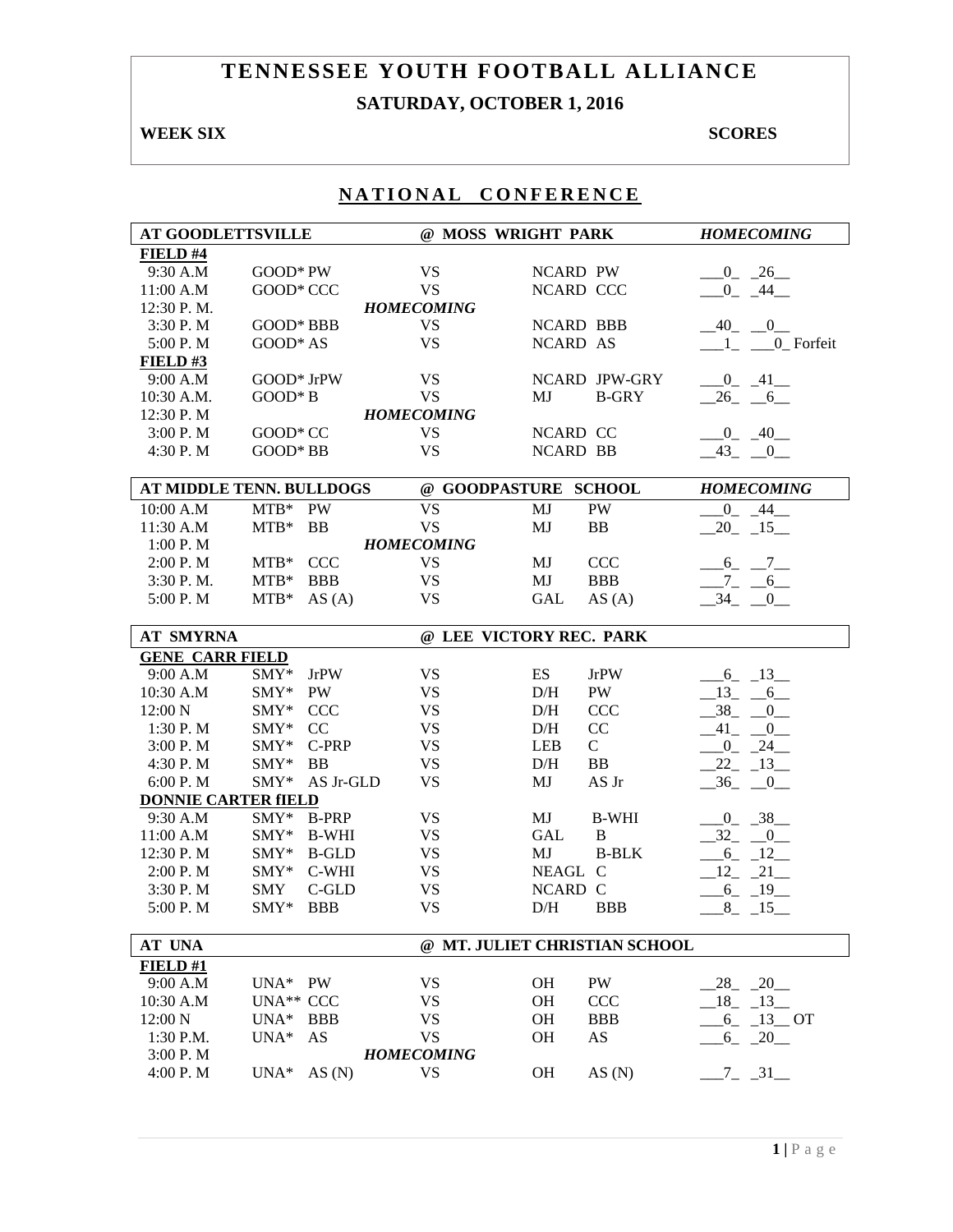# **TENNESSEE YOUTH FOOTBALL ALLIANCE SATURDAY, OCTOBER 1, 2016**

#### **WEEK SIX** SCORES

### **AMERICAN CONFERENCE**

| AT NASHVILLE EAGLES   |            |                  |                   |            | @ NASHVILLE CHRISTIAN SCHOOL |                                       |
|-----------------------|------------|------------------|-------------------|------------|------------------------------|---------------------------------------|
| FIELD#1               |            |                  |                   |            |                              |                                       |
| 9:30 A.M              |            | NEAGL* CCC       | VS                | <b>LEB</b> | CCCx                         | 19<br>$\Omega$                        |
| 11:00 A.M             |            | NEAGL* BBB       | VS                | <b>LEB</b> | <b>BBB</b>                   | 8<br>$\sim 0$                         |
| 12:30 P.M.            |            | $NEAGL^*$ AS (A) | VS                | <b>SMY</b> | AS(A)                        | 42                                    |
| 2:00 P. M             | NEAGL* BB  |                  | VS                | <b>OH</b>  | <b>BB</b>                    | 40<br>$-0$ 3 Qtr                      |
|                       |            |                  |                   |            |                              |                                       |
| <b>AT SPRINGFIELD</b> |            |                  | (a)               |            |                              | MARTIN LUTHER KING Jr PARK HOMECOMING |
| 10:00 A.M             | $SPF^*$    | <b>JrPW</b>      | VS                |            | NCARD JrPW-WHI               | 36<br>$\overline{0}$                  |
| 11:30 A.M             | $SPF*$     | CCC              | VS                | <b>GAL</b> | <b>CCC</b>                   | 12<br>6                               |
| 1:00 P. M             |            |                  | <b>HOMECOMING</b> |            |                              |                                       |
| $2:30$ P.M.           | $SPF*$     | <b>BBB</b>       | VS                | <b>GAL</b> | <b>BBB</b>                   | $-19$<br>- 14                         |
| 4:00 P. M             | <b>SPF</b> | <b>JrPW</b>      | VS                | <b>SMY</b> | Jr.PW                        | 28                                    |
|                       |            |                  |                   |            |                              |                                       |

## **\* DENOTES DIVISION GAMES**

| D/H         | Donelson-Hermitage Warriors | <b>NCARD</b> | Nashville Cardinals     |
|-------------|-----------------------------|--------------|-------------------------|
| ES          | East Side Bobcats           | <b>NEAGL</b> | <b>Nashville Eagles</b> |
| <b>GAL</b>  | Gallatin Green Wave         | OН           | Old Hickory Bulldogs    |
| <b>GOOD</b> | Goodlettsville Trojans      | <b>SMY</b>   | Smyrna Bulldogs         |
| <b>LEB</b>  | Lebanon Blue Devils         | <b>SPF</b>   | Springfield Jr. Jackets |
| MJ          | Mt. Juliet Bears            | <b>UNA</b>   | Una Bears               |
| <b>MTB</b>  | Middle Tenn. Bulldogs       |              |                         |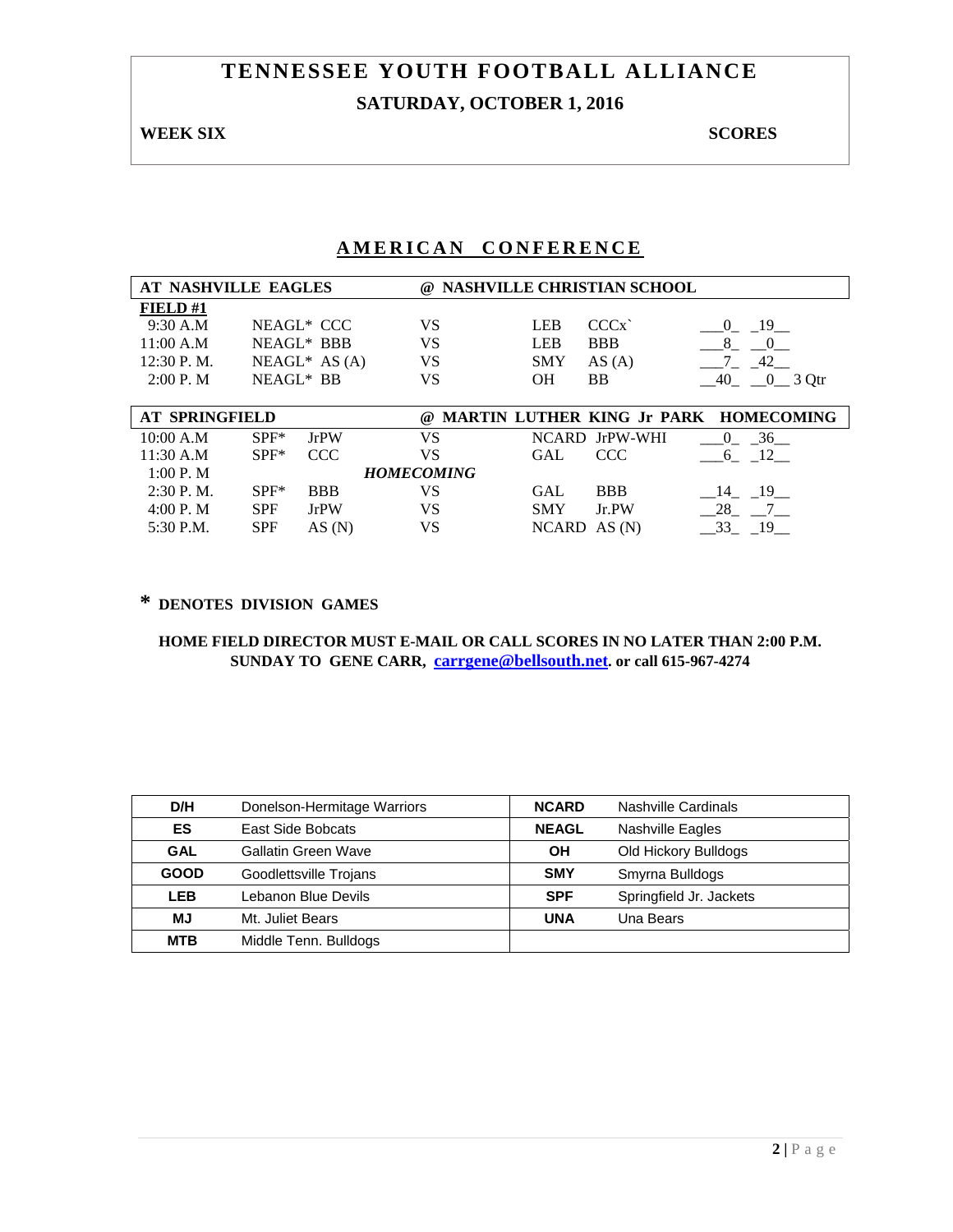# **TENNESSEE YOUTH FOOTBALL ALLIANCE SATURDAY, OCTOBER 8, 2016**

# **WEEK SEVEN** SCORES

|  |  |  |  |  |  | NATIONAL CONFERENCE |  |  |  |  |  |  |  |  |  |  |
|--|--|--|--|--|--|---------------------|--|--|--|--|--|--|--|--|--|--|
|--|--|--|--|--|--|---------------------|--|--|--|--|--|--|--|--|--|--|

| AT MIDDLE TENN.               |                          |                   |                         |                       | @ BEN WEST SPORTS COMPLEX |                             |
|-------------------------------|--------------------------|-------------------|-------------------------|-----------------------|---------------------------|-----------------------------|
| 10:00 A.M                     | $MTB*$                   | <b>PW</b>         | <b>VS</b>               | D/H                   | PW                        | 20 21                       |
| 11:30 A.M                     | $MTB*$                   | <b>CCC</b>        | <b>VS</b>               | D/H                   | <b>CCC</b>                | $-6 - 18$                   |
| 1:00 P.M                      | $MTB*$                   | <b>BB</b>         | <b>VS</b>               | D/H                   | BB                        | $-34$ $-0$                  |
| 2:30 P.M                      | MTB* BBB                 |                   | <b>VS</b>               | D/H                   | <b>BBB</b>                | $-37 - 13$                  |
|                               |                          |                   |                         |                       |                           |                             |
| <b>AT MT. JULIET</b>          |                          |                   |                         | @ MUNDY MEMORIAL PARK |                           |                             |
| FIELD #4                      |                          |                   |                         |                       |                           |                             |
| 10:00 A.M                     | MJ                       | CCC               | <b>VS</b>               | OH                    | CCC                       | $-21$ $-7$                  |
| 11:30 A.M                     | MJ                       | <b>BBB</b>        | <b>VS</b>               | OH                    | <b>BBB</b>                | $7 - 6$ OTx4                |
| 1:00 P. M                     | $MJ*$                    | $AS-Jr$           | <b>VS</b>               | <b>SMY</b>            | AS Jr-PRP                 | $-6 - 12$                   |
| 2:30 P.M                      | MJ                       | <b>AS</b>         | <b>VS</b>               | D/H                   | AS                        | $-43$ $-7$ $-$              |
| FIELD#3                       |                          |                   |                         |                       |                           |                             |
| 10:30 A.M                     | $MJ*$                    | <b>B-GREY</b>     | <b>VS</b>               | <b>LEB</b>            | B                         | $-0$ $-34$                  |
| 12:00 N                       | $\mathbf{M}\mathbf{J}^*$ | <b>B-BLACK</b>    | <b>VS</b>               | <b>SMY</b>            | <b>B-WHI</b>              | $-20$ $-0$                  |
| 1:30 P.M                      | MJ                       | <b>BB</b>         | <b>VS</b>               | <b>SMY</b>            | <b>BB</b>                 | $-14$ $-8$                  |
| FIELD#2                       |                          |                   |                         |                       |                           |                             |
| 11:00 A.M                     | MJ                       | PW                | <b>VS</b>               | <b>OH</b>             | PW                        | $-50 - 12$                  |
| 12:30 P.M                     | $MJ*$                    | <b>JrPW</b>       | <b>VS</b>               | <b>SMY</b>            | <b>JrPW</b>               | $-6 - 30$                   |
| 2:00 P.M                      | $MJ*$                    | $\mathbf C$       | <b>VS</b>               | NEAGL C               |                           | $-0$ $-37$                  |
| 3:30 P.M                      | $MJ*$                    | CC                | <b>VS</b>               | D/H                   | CC                        | $-12 - -7$                  |
| <b>AT NASHVILLE CARDINALS</b> |                          |                   |                         |                       | @ MAPLEWOOD HIGH SCHOOL   | <b>HOMECOMING</b>           |
| 8:00 A.M                      |                          | NCARD* JrPW-WHI   | <b>VS</b>               | <b>GOOD</b>           | <b>JrPW</b>               | 39<br>$\overline{0}$        |
| 9:30 A.M                      | NCARD* C                 |                   | <b>VS</b>               | <b>LEB</b>            | $\mathsf{C}$              | 21<br>6                     |
| 11:00 A.M                     |                          | NCARD* PW         | <b>VS</b>               | <b>UNA</b>            | PW                        | $-34$ $-$<br>$_{0-}$        |
| 12:30 P.M                     | NCARD* CC                |                   | <b>VS</b>               | <b>GOOD</b>           | CC                        | $-46$ $-0$ $-$              |
| 2:00 P. M                     |                          | <b>HOMECOMING</b> |                         |                       |                           |                             |
| 3:30 P.M                      | NCARD* BB                |                   | <b>VS</b>               | NEAGL BB              |                           | $-0$ $-36$                  |
| 5:00 P.M                      |                          | NCARD* CCC        | <b>VS</b>               | <b>UNA</b>            | <b>CCC</b>                | $-48$ <sub>-</sub> $-6$     |
| 6:30 P.M                      |                          | NCARD* BBB        | <b>VS</b>               | <b>UNA</b>            | <b>BBB</b>                | $-6 - 30$                   |
| 8:00 P.M                      |                          | $NCARD^* AS(N)$   | <b>VS</b>               | <b>UNA</b>            | AS $(N)$                  | $-13$ $-34$                 |
|                               | NCARD* AS                |                   | <b>VS</b>               | <b>UNA</b>            | AS                        | $\overline{0}$<br>1 Forfeit |
|                               |                          |                   |                         |                       |                           |                             |
| <b>AT SMYRNA</b>              |                          |                   | @ LEE VICTORY REC. PARK |                       |                           |                             |
| <b>GENE CARR FIELD</b>        |                          |                   |                         |                       |                           |                             |
| 9:00 A,M<br>10:30 A.M         |                          | SMY* C-GLD        | <b>VS</b>               | <b>SMY</b>            | C-PRP                     | 34<br>8                     |
|                               | $SMY*$                   | <b>B-PRP</b>      | <b>VS</b>               | <b>SMY</b>            | <b>B-GLD</b>              | 38<br>6                     |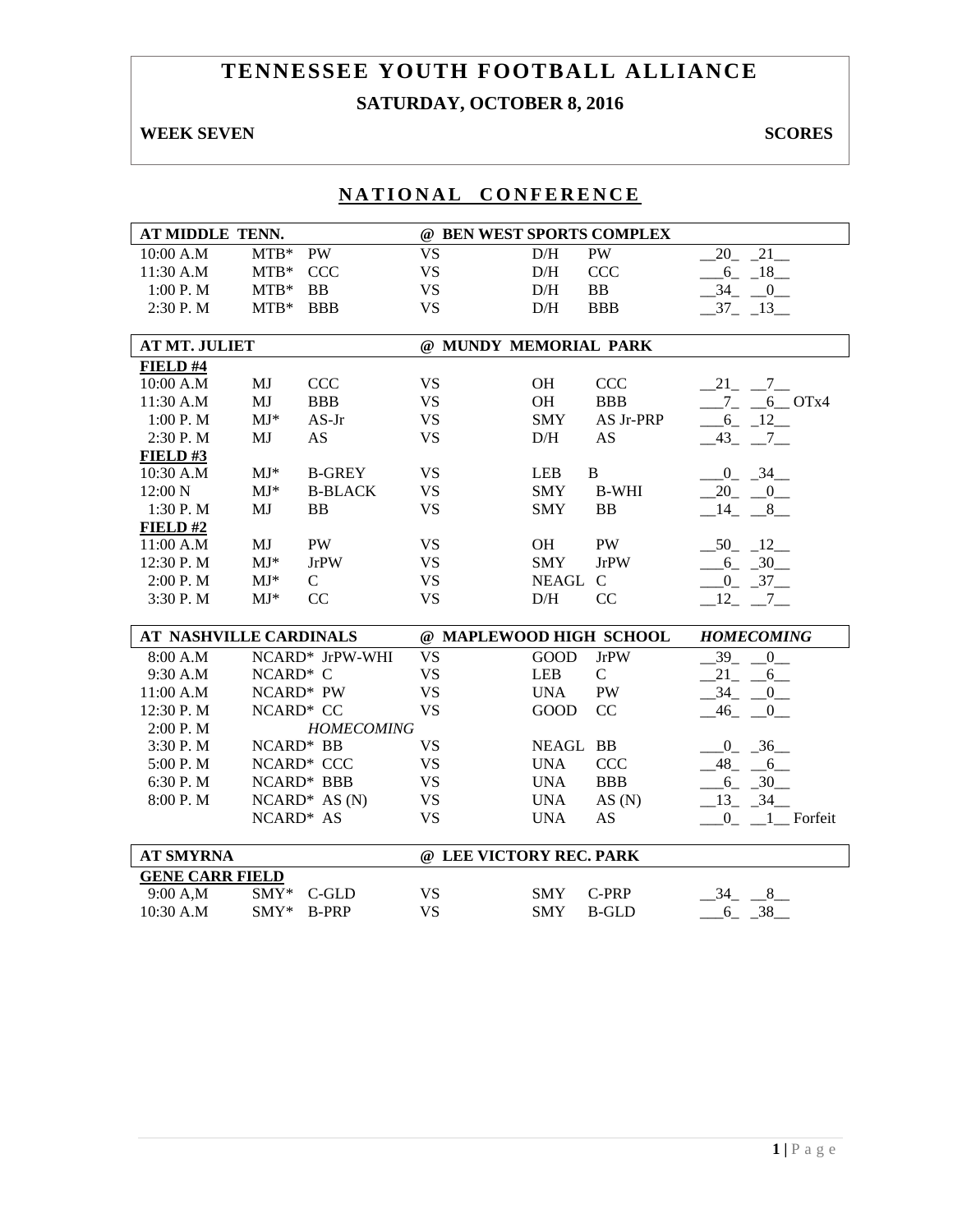# **TENNESSEE YOUTH FOOTBALL ALLIANCE SATURDAY, OCTOBER 8, 2016**

#### **WEEK SEVEN** SCORES

## **AMERICAN CONFERENCE**

| <b>AT GALLATIN</b>    |                         | $\omega$ | <b>TRIPLE CREEK PARK</b>       | <b>HOMECOMING</b>   |
|-----------------------|-------------------------|----------|--------------------------------|---------------------|
| FIELD $#2$            |                         |          |                                |                     |
| 9:00 A.M              | $GAL^*$<br><sup>B</sup> | VS       | <b>GOOD</b><br>- B             | 32<br>$\Omega$      |
| 10:30 A.M             | <b>CCC</b><br>$GAL*$    | VS       | ES<br><b>CCC</b>               | 36<br>18            |
| 12:00 N               | <b>BBB</b><br>$GAL*$    | VS       | ES<br><b>BBB</b>               | 26<br>34            |
| 1:30P. M              | AS(A)<br>$GAL*$         | VS       | ES<br>AS(A)                    | 27 6                |
|                       |                         |          |                                |                     |
| AT NASHVILLE EAGLES   |                         | $\omega$ | <b>GOODPASTURE SCHOOL</b>      |                     |
| 10:00 A.M             | $NEAGL^*$ AS (A)        | VS       | <b>MTB</b><br>AS(A)            | Forfeit<br>$\Omega$ |
|                       |                         |          |                                |                     |
| <b>AT SPRINGFIELD</b> |                         | @        | <b>MARTIN LUTHER KING PARK</b> |                     |
| 10:00 A.M             | $SPF^*$<br><b>JrPW</b>  | VS       | <b>LEB</b><br><b>JrPW</b>      | 26<br>18            |
| 11:30 A.M             | <b>CCC</b><br>$SPF*$    | VS       | <b>CCC</b><br><b>LEB</b>       | 20<br>0             |
| 1:00 P. M             | $SPF*$<br><b>BBB</b>    | VS       | <b>BBB</b><br><b>LEB</b>       | 6<br>$\theta$       |
| $2:30$ P. M           | $SPF*$<br>AS(N)         | VS       | D/H<br>AS(N)                   | 26<br>24            |

### **\* DENOTES DIVISION GAMES**

| D/H         | Donelson-Hermitage Warriors | <b>NCARD</b> | Nashville Cardinals     |
|-------------|-----------------------------|--------------|-------------------------|
| <b>ES</b>   | East Side Bobcats           | <b>NEAGL</b> | Nashville Eagles        |
| <b>GAL</b>  | <b>Gallatin Green Wave</b>  | OH           | Old Hickory Bulldogs    |
| <b>GOOD</b> | Goodlettsville Trojans      | <b>SMY</b>   | Smyrna Bulldogs         |
| <b>LEB</b>  | Lebanon Blue Devils         | <b>SPF</b>   | Springfield Jr. Jackets |
| МJ          | Mt. Juliet Bears            | <b>UNA</b>   | Una Bears               |
| <b>MTB</b>  | Middle Tenn. Bulldogs       |              |                         |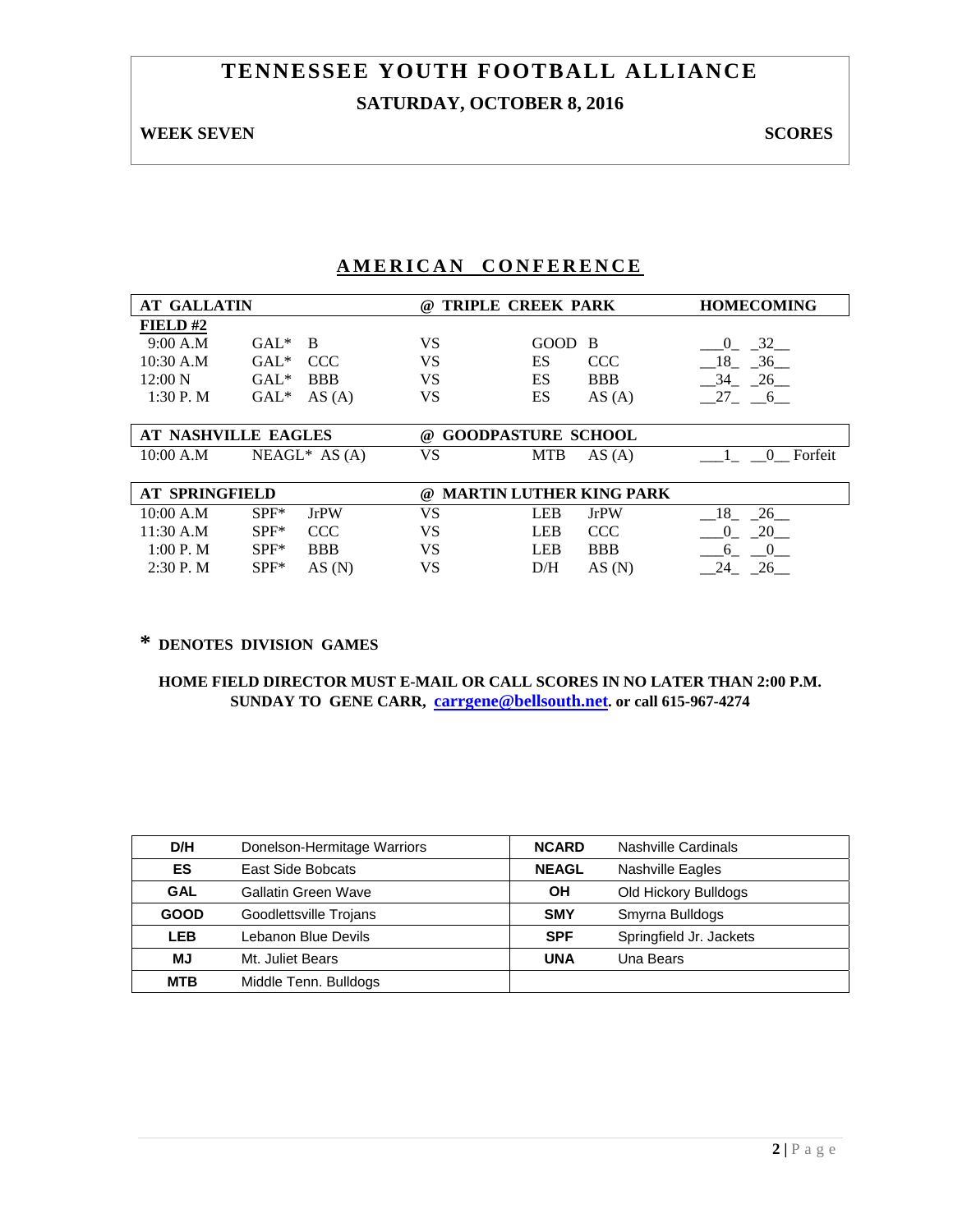# **TENNESSEE YOUTH FOOTBALL ALLIANCE SATURDAY, OCTOBER 15, 2016**

# **WEEK EIGHT SCORES**

| AT DONELSON/HERMITAGE      |                    |                   | @ BEN WEST SPORTS COMPLEX |                         |                | <b>HOMECOMING</b>                           |  |
|----------------------------|--------------------|-------------------|---------------------------|-------------------------|----------------|---------------------------------------------|--|
| FIELD#1                    |                    |                   |                           |                         |                |                                             |  |
| 9:00 A.M                   | $D/H^*$            | <b>CCC</b>        | <b>VS</b>                 | OH                      | CCC            | $-51$ $-18$                                 |  |
| 10:30 A.M                  | $\mathrm{D/H^{*}}$ | <b>BBB</b>        | <b>VS</b>                 | OH                      | <b>BBB</b>     | $\mathbf{0}$<br>40                          |  |
| 12:30 P.M                  |                    | <b>HOMECOMING</b> |                           |                         |                |                                             |  |
| 2:30 P.M.                  | $\rm{D/H^{*}}$     | AS(N)             | <b>VS</b>                 | OH                      | AS(N)          | $49 - 18$                                   |  |
| FIELD#2                    |                    |                   |                           |                         |                |                                             |  |
| 9:30 A.M                   | $\mathrm{D/H^{*}}$ | <b>PW</b>         | <b>VS</b>                 | OH                      | PW             | $-28$<br>6                                  |  |
| 11:00 A.M                  | $\mathrm{D/H^{*}}$ | <b>BB</b>         | <b>VS</b>                 | OH                      | <b>BB</b>      | $\overline{53}^{-}$<br>6                    |  |
| 12:30 P.M                  |                    | <b>HOMECOMING</b> |                           |                         |                |                                             |  |
| 3:00 P.M.                  | $D/H^*$            | AS                | <b>VS</b>                 | OH                      | AS             | 0 1 Forfeit                                 |  |
|                            |                    |                   |                           |                         |                |                                             |  |
| <b>AT MT. JULIET</b>       |                    |                   |                           | @ MUNDY MEMORIAL PARK   |                |                                             |  |
| FIELD #4                   |                    |                   |                           |                         |                |                                             |  |
| 9:00 A.M                   | $MJ*$              | <b>BB</b>         | <b>VS</b>                 | GOOD BB                 |                | 12<br>$7\overline{ }$                       |  |
| 10:30 A.M                  | $MJ*$              | <b>CCC</b>        | <b>VS</b>                 | GOOD CCC                |                | $\overline{19}$<br>$\mathbf{0}$             |  |
| 12:00 N                    | $MJ*$              | <b>BBB</b>        | <b>VS</b>                 | <b>GOOD BBB</b>         |                | 26<br>$20\,$                                |  |
| 1:30 P.M                   | $MJ*$              | AS                | <b>VS</b>                 | GOOD AS                 |                | 18<br>13                                    |  |
| FIELD#3                    |                    |                   |                           |                         |                |                                             |  |
| 9:30 A.M                   | $MJ*$              | <b>B-GRY</b>      | <b>VS</b>                 | <b>SMY</b>              | <b>B-WHI</b>   | 24<br>$\tau$                                |  |
| 11:00 A.M                  | $MJ*$              | <b>B-WHI</b>      | <b>VS</b>                 | GOOD B                  |                | 19<br>6                                     |  |
| 12:30 P.M                  | $MJ*$              | $\mathbf C$       | <b>VS</b>                 | <b>SMY</b>              | $C$ -GLD       | $\overline{0}$<br>24                        |  |
| FIELD#2                    |                    |                   |                           |                         |                |                                             |  |
| 10:00 A.M                  | $MJ*$              | CC                | <b>VS</b>                 | GOOD CC                 |                | $\overline{0}$<br>Forfeit<br>1              |  |
| 11:30 A.M                  | $MJ*$              | <b>JrPW</b>       | <b>VS</b>                 | GOOD JrPW               |                | Forfeit<br>$\mathbf{1}$<br>$\boldsymbol{0}$ |  |
| 1:00 P.M                   | $MJ*$              | <b>PW</b>         | <b>VS</b>                 | GOOD PW                 |                | 46<br>$\boldsymbol{0}$                      |  |
| <b>AT SMYRNA</b>           |                    |                   |                           | @ LEE VICTORY REC. PARK |                |                                             |  |
| <b>GENE CARR FIELD</b>     |                    |                   |                           |                         |                |                                             |  |
| 9:00 A.M                   | SMY*               | CC                | <b>VS</b>                 | NCARD CC                |                | 14<br>6                                     |  |
| 10:30 A.M                  | SMY*               | <b>PW</b>         | <b>VS</b>                 | NCARD PW                |                | $\sqrt{21}$<br>6                            |  |
| 12:00 N                    | SMY*               | <b>CCC</b>        | <b>VS</b>                 | NCARD CCC               |                | $\mathbf{0}$<br>6                           |  |
| 1:30 P.M                   | SMY*               | <b>BB</b>         | <b>VS</b>                 | NCARD BB                |                | $\overline{2}8$<br>7                        |  |
| 3:00 P.M                   | NCARD*             | AS(N)             | <b>VS</b>                 | <b>SPF</b>              | AS(N)          | $\overline{0}$<br>28                        |  |
| <b>DONNIE CARTER FIELD</b> |                    |                   |                           |                         |                |                                             |  |
| 9:30 A. M                  | SMY*               | <b>JrPW</b>       | <b>VS</b>                 |                         | NCARD JrPW-WHI | $\overline{0}$<br>20                        |  |
| 11:00 A.M                  | SMY*               | C-WHI             | <b>VS</b>                 | NCARD C                 |                | 22<br>$\boldsymbol{0}$                      |  |
| 12 30 P.M                  | SMY*               | AS Jr-GLD         | <b>VS</b>                 | <b>SMY</b>              | AS Jr-PRP      | 22<br>14                                    |  |
| 2:00 P.M                   | SMY*               | <b>BBB</b>        | <b>VS</b>                 | <b>NCARD BBB</b>        |                | $\boldsymbol{7}$<br>13                      |  |
| 3:30 P.M                   |                    | NCARD* JrPW-GRY   | <b>VS</b>                 | <b>SPF</b>              | AS(N)          | 18<br>6                                     |  |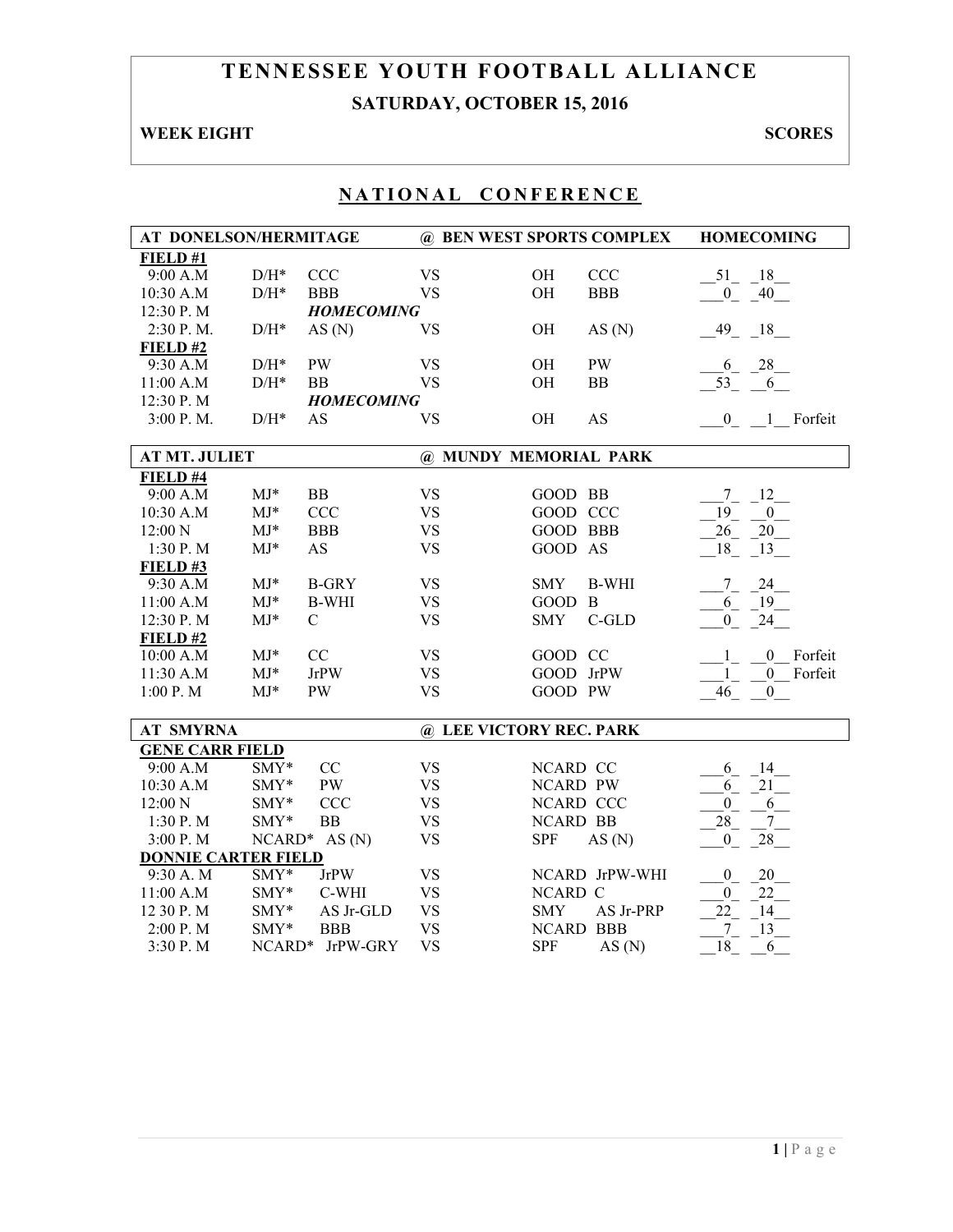# **TENNESSEE YOUTH FOOTBALL ALLIANCE SATURDAY, OCTOBER 15, 2016**

**WEEK EIGHT SCORES** 

## **AMERICAN CONFERENCE**

| <b>AT EAST SIDE</b> |         |             | $\omega$ | <b>SALVATION ARMY FIELD</b> |                     |  |  |  |
|---------------------|---------|-------------|----------|-----------------------------|---------------------|--|--|--|
| 9:00 A.M            | $ES^*$  | AS(A)       | VS       | <b>MTB</b><br>AS(A)         | 38<br>$\theta$      |  |  |  |
|                     |         |             |          |                             |                     |  |  |  |
| <b>AT GALLATIN</b>  |         |             | $\omega$ | <b>TRIPLE CREEK PARK</b>    |                     |  |  |  |
| FIELD#1             |         |             |          |                             |                     |  |  |  |
| 9:00 A.M            | $GAL^*$ | B           | VS       | <b>B-GLD</b><br><b>SMY</b>  | 32<br>$\theta$      |  |  |  |
| 10:30 A.M           | $GAL*$  | <b>CCC</b>  | VS       | <b>CCC</b><br><b>SPF</b>    | 26<br>13            |  |  |  |
| 12:00 N             | $GAL^*$ | <b>BBB</b>  | VS       | <b>SPF</b><br><b>BBB</b>    | 19<br>13            |  |  |  |
| 1:30 P. M           | $GAL*$  | AS(A)       | VS       | AS(A)<br>NEAGL              | Forfeit<br>$\theta$ |  |  |  |
|                     |         |             |          |                             |                     |  |  |  |
| <b>AT LEBANON</b>   |         |             | (a)      | W.J. BAIRD MIDDLE SCHOOL    | <b>HOMECOMING</b>   |  |  |  |
| 12:00 N             | $LEB*$  | <b>JrPW</b> | VS       | ES<br><b>JrPW</b>           | Forfeit<br>$\theta$ |  |  |  |
| $1:30P$ . M         | $LEB*$  | C           | VS       | NEAGL<br>$\mathcal{C}$      | 14<br>12            |  |  |  |
| 3:00 P. M           | $LEB*$  | B           | VS       | <b>B-PRP</b><br><b>SMY</b>  | 34<br>$\theta$      |  |  |  |
| 4:30 P. M.          | $LEB*$  | <b>CCC</b>  | VS       | NEAGL CCC                   | 14<br>$\theta$      |  |  |  |
| 6:00 P. M           | $LEB*$  | <b>BBB</b>  | VS       | NEAGL<br><b>BBB</b>         | 22                  |  |  |  |

# **SUNDAY OCTOBER 16, 2016**

| AT NASHVILLE EAGLES |         | @ NASHVILLE CHRISTIAN SCHOOL |       |  |
|---------------------|---------|------------------------------|-------|--|
| 2:30P. M            | NEAGL C | <b>SMY</b>                   | C-WHI |  |

### **\* DENOTES DIVISION GAMES**

| D/H         | Donelson-Hermitage Warriors | <b>NCARD</b> | Nashville Cardinals     |
|-------------|-----------------------------|--------------|-------------------------|
| ES          | East Side Bobcats           | <b>NEAGL</b> | <b>Nashville Eagles</b> |
| <b>GAL</b>  | <b>Gallatin Green Wave</b>  | OH           | Old Hickory Bulldogs    |
| <b>GOOD</b> | Goodlettsville Trojans      | <b>SMY</b>   | Smyrna Bulldogs         |
| <b>LEB</b>  | Lebanon Blue Devils         | <b>SPF</b>   | Springfield Jr. Jackets |
| MJ.         | Mt. Juliet Bears            | <b>UNA</b>   | Una Bears               |
| <b>MTB</b>  | Middle Tenn. Bulldogs       |              |                         |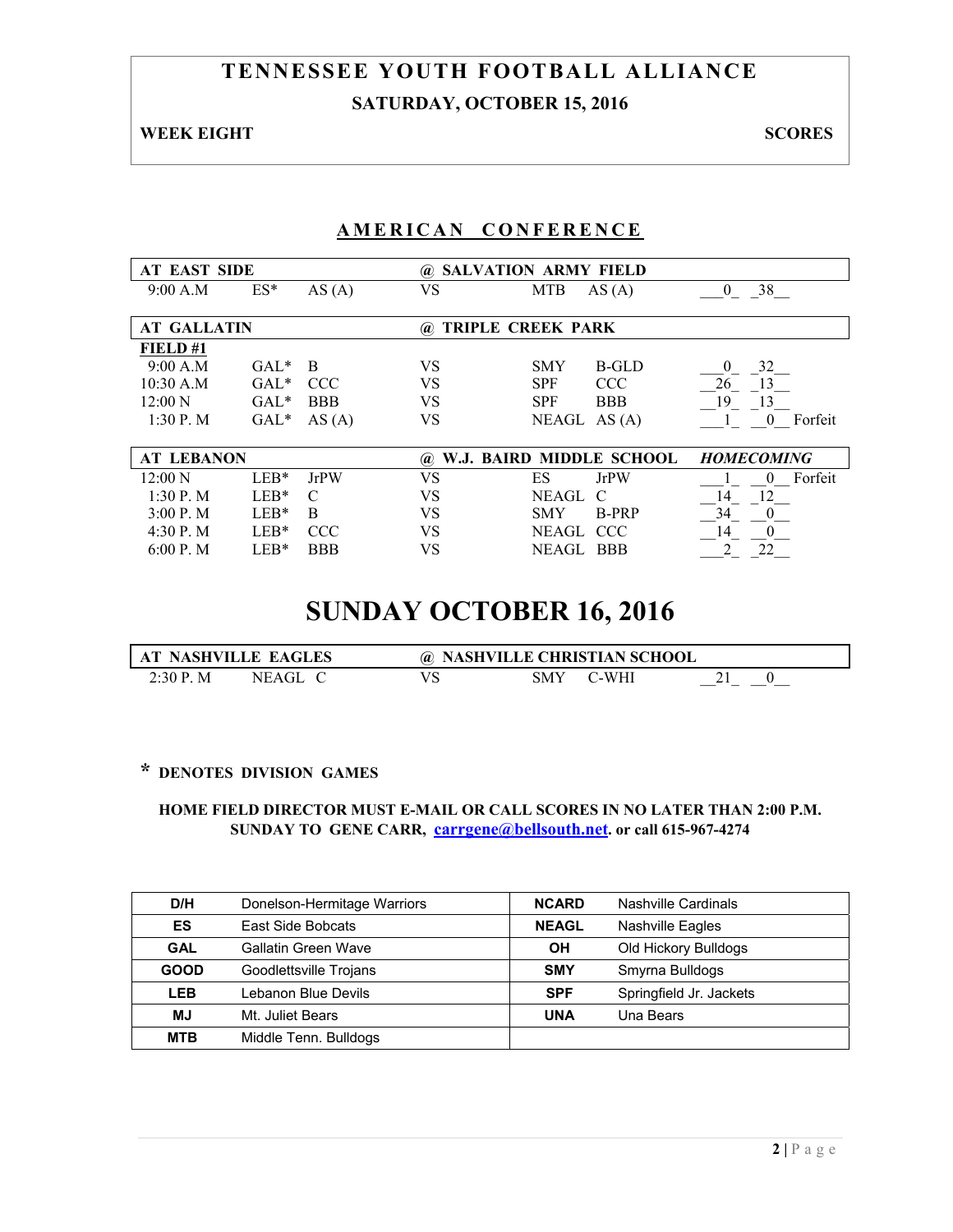# **TENNESSEE YOUTH FOOTBALL ALLIANCE SATURDAY, OCTOBER 22, 2016**

### **WEEK NINE SCORES**

| <b>AT GOODLETTSVILLE</b>   |                               |                        | @ MOSS WRIGHT PARK         |                                             |
|----------------------------|-------------------------------|------------------------|----------------------------|---------------------------------------------|
| FIELD #4                   |                               |                        |                            |                                             |
| 11:00 A.M                  | GOOD* BB                      | <b>VS</b>              | BB<br><b>MTB</b>           | 39<br>33                                    |
| 12:30 P.M                  | GOOD* CCC                     | <b>VS</b>              | <b>MTB</b><br>CCC          | $\sqrt{13}$<br>$7_{-}$                      |
| 2:00 P.M                   | GOOD* BBB                     | <b>VS</b>              | <b>BBB</b><br><b>MTB</b>   | 6<br>15                                     |
| <b>FIELD #3</b>            |                               |                        |                            |                                             |
| 11:30 A.M                  | GOOD* PW                      | <b>VS</b>              | <b>PW</b><br><b>MTB</b>    | 33<br>$\boldsymbol{0}$                      |
| $1:00$ P. M                | $GOOD*B$                      | <b>VS</b>              | MJ<br><b>B-BLK</b>         | 14<br>$7\phantom{.0}$                       |
| 2:30 P.M                   | GOOD* CC                      | <b>VS</b>              | CC<br>D/H                  | 24<br>20                                    |
|                            |                               |                        |                            |                                             |
| AT MT. JULIET              |                               |                        | @ MUNDY MEMORIAL PARK      |                                             |
| 9:00 A.M                   | $MJ*$<br><b>B-GRY</b>         | <b>VS</b>              | <b>SMY</b><br><b>B-PRP</b> | 20<br>6                                     |
| 10:30 A.M                  | $MJ*$<br><b>B-WHI</b>         | <b>VS</b>              | <b>SMY</b><br><b>B-GLD</b> | 14<br>$\overline{0}$                        |
|                            |                               |                        |                            |                                             |
|                            | <b>AT NASHVILLE CARDINALS</b> |                        | @ MAPLEWOODHIGH SCHHOOL    |                                             |
| 8:00<br>A.M                | NCARD* JrPW-GRY               | $\overline{\text{VS}}$ | MJ<br><b>JrPW</b>          | Forfeit<br>$\boldsymbol{0}$<br>$\mathbf{1}$ |
| 9:30 A.M                   | NCARD* PW                     | <b>VS</b>              | <b>PW</b><br>MJ            | 27<br>12                                    |
| 11:00 A.M                  | NCARD* JrPW-WHI               | <b>VS</b>              | <b>JrPW</b><br><b>LEB</b>  | 21<br>12                                    |
| 12:30 P.M                  | NCARD* C                      | <b>VS</b>              | $\mathcal{C}$<br>MJ        | 20<br>$\mathbf{0}$                          |
| 2:00 P.M                   | NCARD* CC                     | <b>VS</b>              | CC<br>MJ                   | $28\,$<br>$\boldsymbol{0}$                  |
| 3:30 P.M                   | NCARD* BB                     | <b>VS</b>              | BB<br>MJ                   | $\mathbf{0}$<br>42                          |
| 5:00 P.M                   | NCARD* CCC                    | <b>VS</b>              | <b>CCC</b><br>MJ           | 40<br>10                                    |
| 6:30 P.M                   | NCARD* BBB                    | <b>VS</b>              | <b>BBB</b><br>MJ           | 34<br>$7_{-}$                               |
| 8:00 P.M                   | NCARD* AS                     | <b>VS</b>              | <b>AS</b><br>MJ            | Forfeit<br>$\overline{0}$<br>$\mathbf{1}$   |
|                            |                               |                        |                            |                                             |
| <b>AT OLD HICKORY</b>      |                               |                        | @ DUPONT MIDDLE SCHOOL     |                                             |
| 12:00 N                    | $OH*$<br><b>PW</b>            | <b>VS</b>              | <b>PW</b><br><b>SMY</b>    | 40<br>31                                    |
| 1:30P. M                   | $OH*$<br>BB                   | <b>VS</b>              | BB<br><b>SMY</b>           | 12<br>35                                    |
| 3:00 P. M                  | $OH*$<br><b>CCC</b>           | <b>VS</b>              | <b>CCC</b><br><b>SMY</b>   | $3rd$ Qtr<br>43<br>$\boldsymbol{0}$         |
| 4:30 P.M                   | $OH*$<br><b>BBB</b>           | <b>VS</b>              | <b>BBB</b><br><b>SMY</b>   | 20<br>$\boldsymbol{0}$                      |
| 6:00 P.M                   | OH<br>AS                      | <b>VS</b>              | <b>GOOD</b><br><b>AS</b>   | 40<br>$\mathbf{0}$                          |
| 7:30 P.M                   | $OH*$<br>AS(N)                | <b>VS</b>              | NCARD AS(N)                | 40<br>$\overline{0}$                        |
|                            |                               |                        |                            |                                             |
| <b>AT SMYRNA</b>           |                               |                        | @ LEE VICTORY REC. PARK    |                                             |
| <b>GENE CARR FIELDS</b>    |                               |                        |                            |                                             |
| 9:00 A.M                   | $SMY*$<br>AS Jr-PRP           | <b>VS</b>              | MJ<br>AS Jr                | 15<br>$\overline{0}$                        |
| 10:30 A.M                  | $SMY*$<br>AS(A)               | <b>VS</b>              | <b>MTB</b><br>AS(A)        | 27<br>12                                    |
| <b>DONNIE CARTER FIELD</b> |                               |                        |                            |                                             |
| 9:30 A.M                   | <b>JrPW</b><br><b>SMY</b>     | <b>VS</b>              | <b>SPF</b><br><b>JrPW</b>  | 22<br>26                                    |
| 11:00 A.M                  | $\text{SMY*}$<br>B-WHI        | <b>VS</b>              | <b>LEB</b><br>B            | 30<br>6                                     |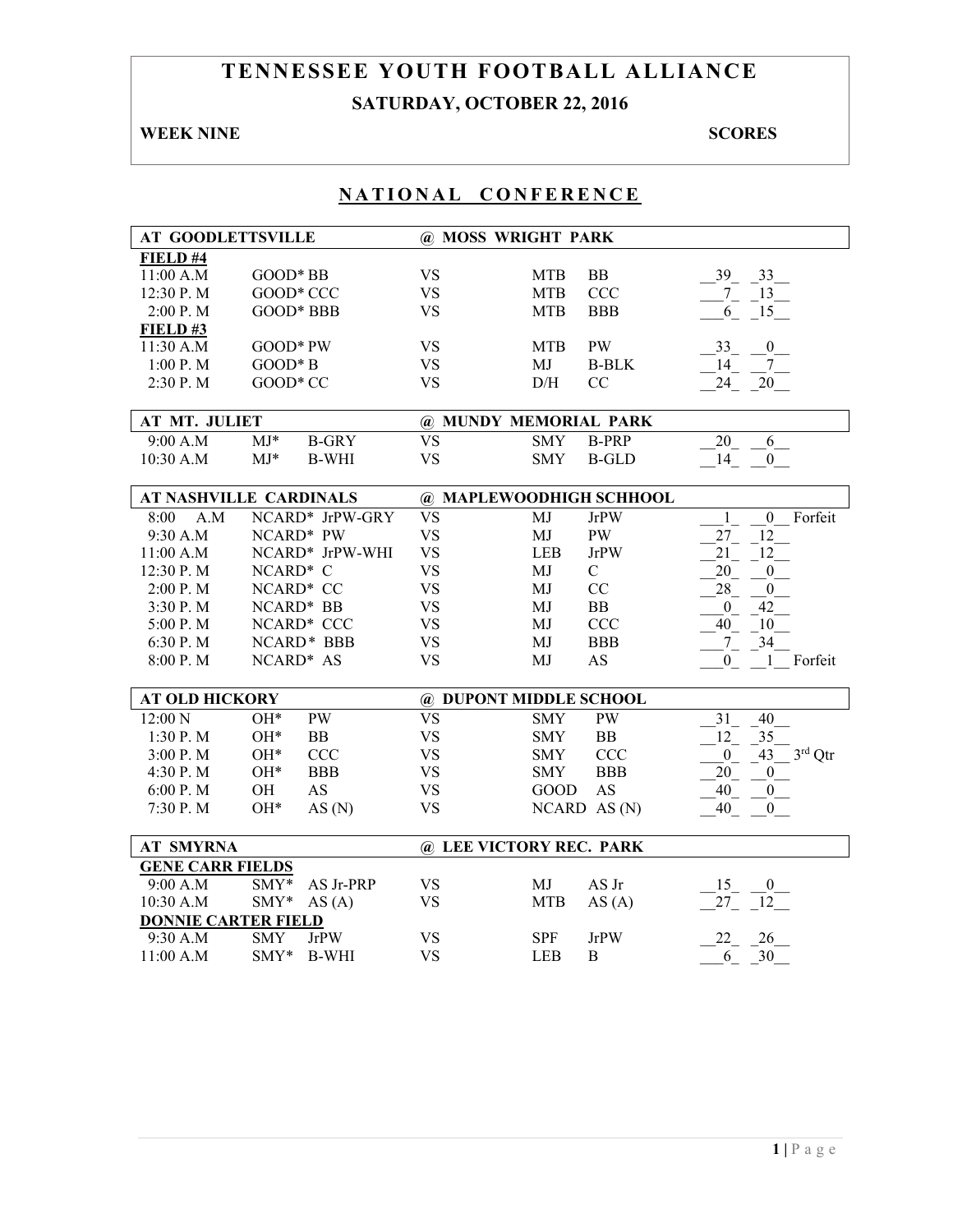# **TENNESSEE YOUTH FOOTBALL ALLIANCE SATURDAY, OCTOBER 22, 2016**

### **WEEK NINE SCORES**

| <b>AT UNA</b> |          |            |    |     | @ MT. JULIET CHRISTIAN SCHOOL |         |
|---------------|----------|------------|----|-----|-------------------------------|---------|
| FIELD#1       |          |            |    |     |                               |         |
| $10:00$ A.M.  | $IINA*$  | <b>PW</b>  | VS | D/H | <b>PW</b>                     | 14      |
| 11:30 A.M     | $UNA*$   | - CCC      | VS | D/H | <b>CCC</b>                    | 34      |
| 1:00 P. M     | $I JNA*$ | <b>BBB</b> | VS | D/H | <b>BBB</b>                    | 28      |
| 2:30 P, M     | $UNA*$   | AS(N)      | VS | D/H | AS(N)                         | 34      |
| 4:00 P. M     | UNA*     | AS         | VS | D/H | AS                            | Forfeit |

### **AMERICAN CONFERENCE**

| <b>AT EAST SIDE</b> |        |            |    | @ SALVATION PARK   |          |  |  |  |
|---------------------|--------|------------|----|--------------------|----------|--|--|--|
| 10:00 A.M           | $ES^*$ | JrPW       | VS | GOOD JrPW          |          |  |  |  |
| 11:30 A.M           | $ES^*$ | CCC.       | VS | <b>CCC</b><br>GAL  | 20<br>24 |  |  |  |
| 1:00 P. M           | $ES*$  | <b>BBB</b> | VS | <b>BBB</b><br>GAL. |          |  |  |  |
| $2:30$ P. M         | $ES^*$ | AS(A)      | VS | GAL<br>AS(A)       |          |  |  |  |

| <b>AT LEBANON</b> |                 |            |    | @ WALTER J. BAIRD MIDDLE SCHOOL |            |    |  |  |
|-------------------|-----------------|------------|----|---------------------------------|------------|----|--|--|
| 3.00 P M          | LER*.           |            |    | <b>SMY</b>                      | C-WHI      | 29 |  |  |
| 4.30 P M          | LER*            | CCC –      | VS | <b>SPF</b>                      | CCC        |    |  |  |
| 6.00 P M          | $F^{\prime}R^*$ | <b>BBB</b> |    | SPF                             | <b>BBB</b> | 28 |  |  |

| <b>AT NASHVILLE EAGLES</b> |          |    | @ NASHVILLE CHRISTIAN SCHOOL |         |    |  |  |
|----------------------------|----------|----|------------------------------|---------|----|--|--|
| 9:00 A.M                   | NEAGL BB |    | D/H                          | ВB      | 40 |  |  |
| $10:30$ A.M                | NEAGL C  | VS | SMY                          | $C_PRP$ |    |  |  |

## **\* DENOTES DIVISION GAMES**

| D/H         | Donelson-Hermitage Warriors | <b>NCARD</b> | Nashville Cardinals     |
|-------------|-----------------------------|--------------|-------------------------|
| ES          | East Side Bobcats           | <b>NEAGL</b> | <b>Nashville Eagles</b> |
| <b>GAL</b>  | Gallatin Green Wave         | OН           | Old Hickory Bulldogs    |
| <b>GOOD</b> | Goodlettsville Trojans      | <b>SMY</b>   | Smyrna Bulldogs         |
| LEB         | Lebanon Blue Devils         | <b>SPF</b>   | Springfield Jr. Jackets |
| <b>MJ</b>   | Mt. Juliet Bears            | <b>UNA</b>   | Una Bears               |
| <b>MTB</b>  | Middle Tenn. Bulldogs       |              |                         |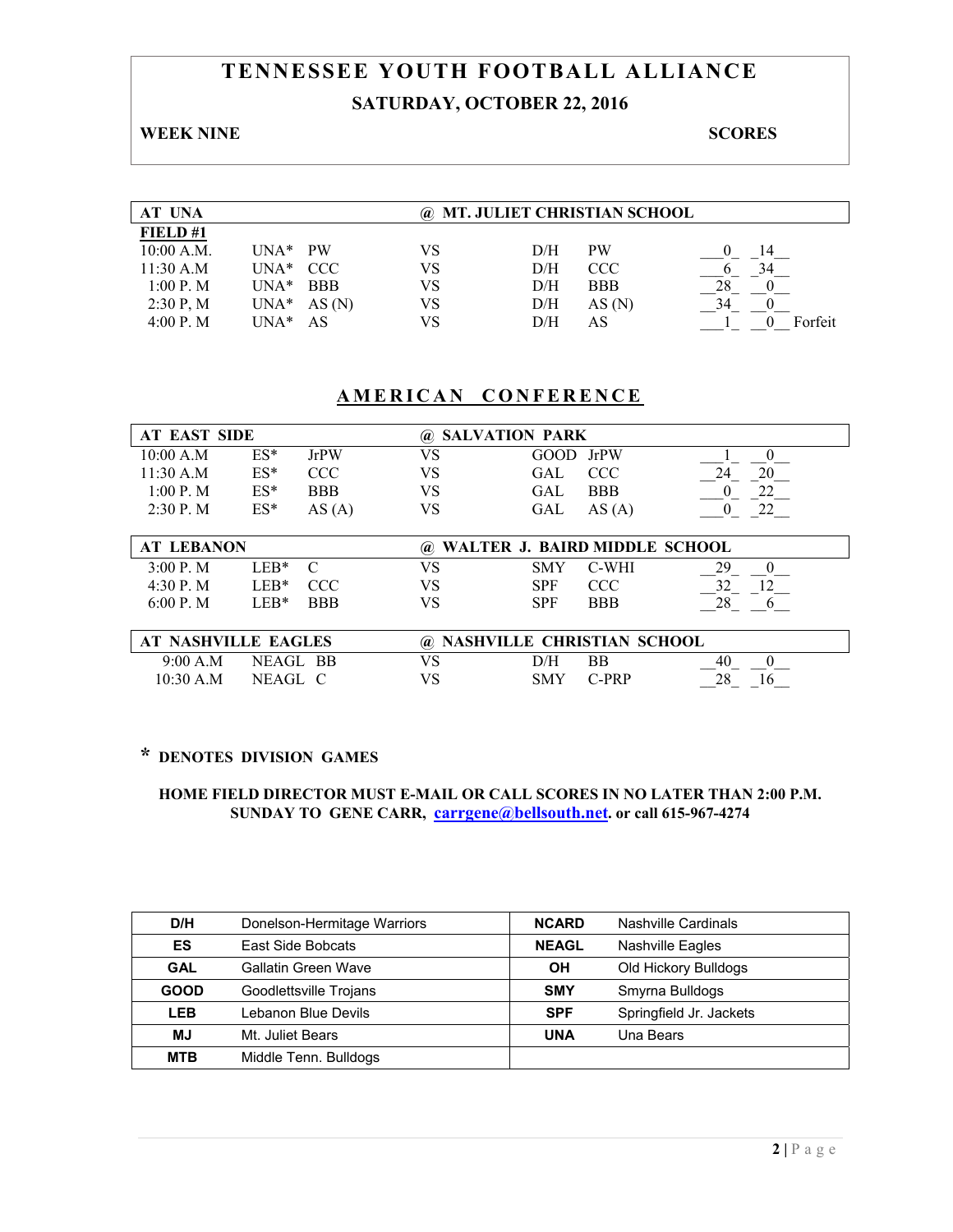## **SATURDAY, OCTOBER 29, 2016 FIRST ROUND PLAY-OFFS**

**WEEK TEN** SCORES

### **ADMISSION FEE \$5.00 /PERSON**

| <b>AT DONELSON/HER</b>        |                 | @ BEN WEST SPTS COMP |                         |                  |                                |                           |
|-------------------------------|-----------------|----------------------|-------------------------|------------------|--------------------------------|---------------------------|
| <b>MIKE MARTIN FIELD</b>      |                 |                      |                         |                  |                                |                           |
| ** $10:00$ A.M                | D/H             | CC                   | <b>VS</b>               | <b>SMY</b>       | CC                             | $-0$ $-40$                |
| $*11:30 A.M$                  | D/H             | AS(N)                | <b>VS</b>               |                  | NCARD AS(N)                    | $-40$ $-0$                |
| $**$ = Regular Season Game    |                 |                      |                         |                  |                                |                           |
| 1:00 P. M                     | D/H             | <b>CCC</b>           | <b>VS</b>               | <b>MTB</b>       | <b>CCC</b>                     | $-26$ $-8$                |
| 2:30 P.M                      | D/H             | <b>BBB</b>           | <b>VS</b>               | <b>MTB</b>       | <b>BBB</b>                     | $8 - 26$                  |
|                               |                 |                      |                         |                  |                                |                           |
| <b>AT GOODLETTSVILLE</b>      |                 |                      | @ MOSS WRIGHT PARK      |                  |                                |                           |
| FIELD #4                      |                 |                      |                         |                  |                                |                           |
| 10:00 A.M                     | GOOD BB         |                      | <b>VS</b>               | <b>OH</b>        | BB                             | $-40$ <sub>-</sub> $-0$   |
| 11:30 A.M                     | GOOD B          |                      | <b>VS</b>               | <b>SMY</b>       | <b>B-WHI</b>                   | $20 - 12$                 |
| ** $1:00$ P. M                | GOOD CC         |                      | <b>VS</b>               | MJ               | CC                             | $-0$ $-18$                |
| $**$ = Regular Season Game    |                 |                      |                         |                  |                                |                           |
|                               |                 |                      |                         |                  |                                |                           |
| AT MT. JULIET                 |                 |                      | @ MUNDY MEMORAL PARK    |                  |                                |                           |
| FIELD #4                      |                 |                      |                         |                  |                                |                           |
| 10:00 A.M                     | MJ              | BB                   | <b>VS</b>               | D/H              | BB                             | $-41$ $-6$ $-$            |
| 11:30 A.M                     | MJ              | <b>BBB</b>           | <b>VS</b>               | GOOD BBB         |                                | $-13$ $-0$                |
| 1:00 P. M                     | MJ              | <b>PW</b>            | <b>VS</b>               | <b>UNA</b>       | PW                             | $-40$<br>$\overline{0}$   |
| FIELD#3                       |                 |                      |                         |                  |                                |                           |
| 10:30 A.M                     | MJ              | <b>B-WHI</b>         | <b>VS</b>               | <b>SMY</b>       | <b>B-PRP</b>                   | $-39$ $-0$                |
| 12:00 N                       | MJ              | <b>B-BLK</b>         | <b>VS</b>               | <b>SMY</b>       | <b>B-GLD</b>                   | $-0$ $-18$                |
|                               |                 |                      |                         |                  |                                |                           |
| <b>AT OLD HICKORY</b>         |                 |                      | @ DUPONT MIDDLE SCHOOL  |                  |                                |                           |
| 4:00 P.M                      | <b>NCARD BB</b> |                      | <b>VS</b>               | <b>MTB</b>       | <b>BB</b>                      | $20 - 33$                 |
| 5:30 P.M                      | <b>OH</b>       | PW                   | <b>VS</b>               | D/H              | <b>PW</b>                      | $-20$ $-0$                |
| 7:00 P.M                      | <b>OH</b>       | <b>BBB</b>           | <b>VS</b>               | <b>NCARD BBB</b> |                                | $-42$ $-0$                |
|                               |                 |                      |                         |                  |                                |                           |
| <b>AT NASHVILLE CARDINALS</b> |                 |                      | @ MAPLEWOOD HIGH SCHOOL |                  |                                |                           |
|                               |                 | NCARD JrPW-WHI       | <b>VS</b>               | MJ               | <b>JrPW</b>                    | Forfeit<br>$\overline{0}$ |
| 11:30 A.M                     |                 | NCARD JrPW-GRY       | <b>VS</b>               | GOOD JrPW        |                                | 0 Forfeit<br>$1_{-}$ $-$  |
| 1:00 P.M                      | <b>NCARD PW</b> |                      | <b>VS</b>               | <b>MTB</b>       | PW                             | $-40$ $-0$                |
| 2:30 P.M                      |                 | NCARD CCC            | <b>VS</b>               | GOOD CCC         |                                | $-42 - 6$                 |
|                               |                 |                      |                         |                  |                                |                           |
| <b>AT SMYRNA</b>              |                 |                      | @ LEE VICTORY REC. PARK |                  |                                |                           |
| <b>GENE CARR FIELD</b>        |                 |                      |                         |                  |                                |                           |
| 10:00 A.M.                    | <b>SMY</b>      | PW                   | VS                      | GOOD PW          |                                | $-33$<br>$-0$             |
| 11:30 A.M                     | <b>SMY</b>      | <b>CCC</b>           | VS                      | OH               | <b>CCC</b>                     | $-36$ $-0$                |
| 1:00 P M                      | <b>SMY</b>      | C-GLD                | <b>VS</b>               | MJ               | $\mathsf{C}$                   | 20<br>$\mathbf{0}$        |
|                               |                 |                      |                         |                  |                                |                           |
| <b>AT UNA</b>                 |                 |                      |                         |                  | @ MT. JULIET CHRISTIAN ACADEMY |                           |
| 12:00 N                       | <b>UNA</b>      | <b>CCC</b>           | <b>VS</b>               | MJ               | <b>CCC</b>                     | $-6$<br>$-0$              |
| 1:30 P.M                      | <b>UNA</b>      | <b>BBB</b>           | <b>VS</b>               | SMY              | <b>BBB</b>                     | $19$ <sub>-</sub><br>6    |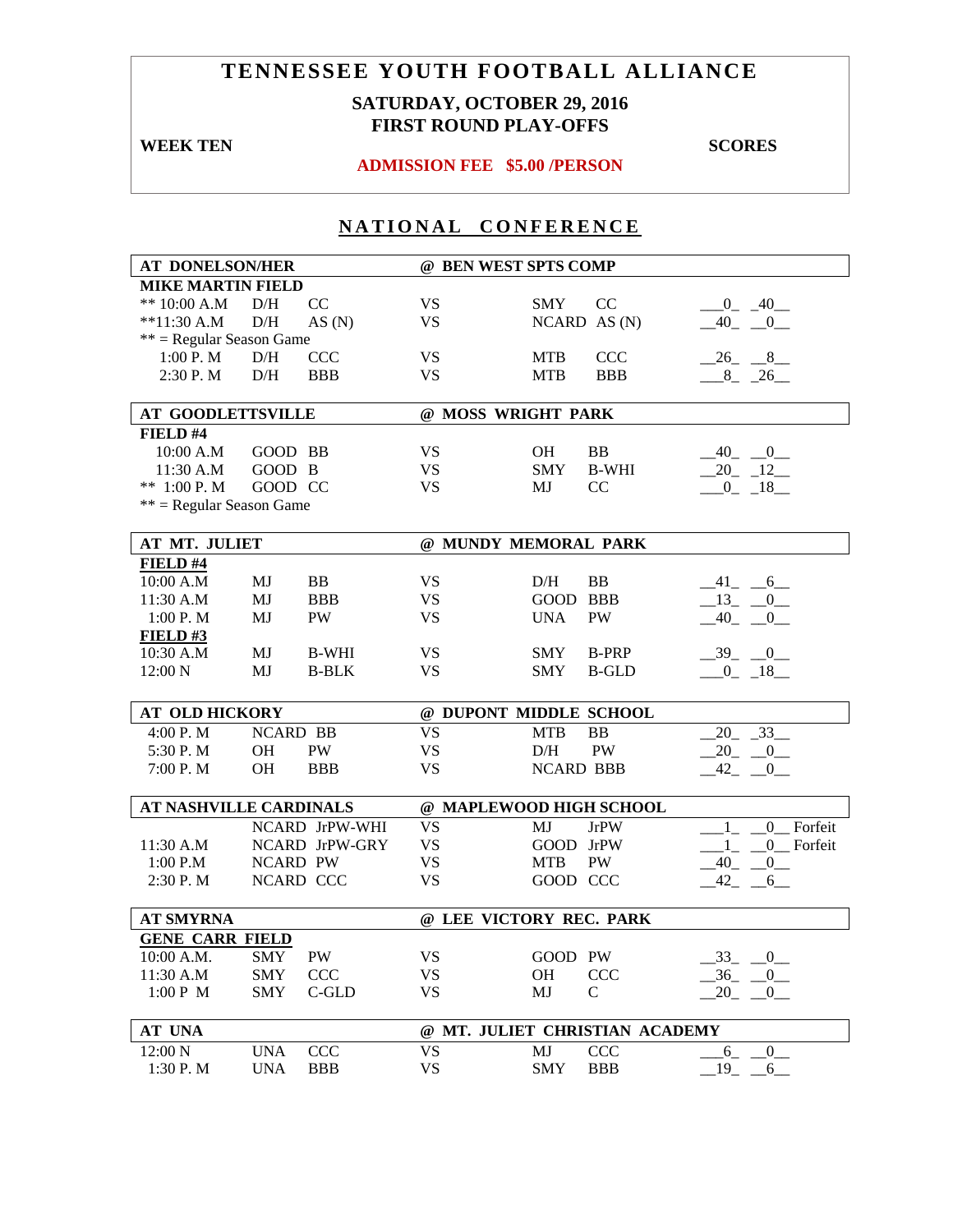### **SATURDAY, OCTOBER 29, 2016 FIRST ROUND PLAY-OFFS**

**WEEK TEN** SCORES

#### **ADMISSION FEE \$5.00 /PERSON**

#### **AMERICAN CONFERENCE**

| <b>AT GALLATIN</b>          |            |              |                                        | @ TRIPLE CREEK PARK |                               |                      |  |
|-----------------------------|------------|--------------|----------------------------------------|---------------------|-------------------------------|----------------------|--|
| <b>FIELD#1</b>              |            |              |                                        |                     |                               |                      |  |
| ** 9:00 A.M                 | $GAL^*$    | <b>CCC</b>   | VS.                                    |                     | NEAGL CCC                     | $-30$ $-0$           |  |
| $**10:30 A. M$              | $GAL*$     | <b>BBB</b>   | VS                                     |                     | NEAGL BBB                     | $-26$ $-38$          |  |
| $**12:00 N$                 | $GAL^*$    | AS(A)        | <b>VS</b>                              | <b>SMY</b>          | AS(A)                         | $-19$ $-0$           |  |
| $**$ = Regular Season Games |            |              |                                        |                     |                               |                      |  |
|                             |            |              |                                        |                     |                               |                      |  |
| <b>AT LEBANON</b>           |            |              | $\omega$                               |                     | WALTER J. BAIRD MIDDLE SCHOOL |                      |  |
| 3:00 P. M                   | LEB        | <b>JrPW</b>  | VS                                     | <b>SMY</b>          | <b>JrPW</b>                   | 26<br>$\overline{0}$ |  |
| 4:30 P.M                    | LEB        | C            | VS.                                    | <b>SMY</b>          | C-WHI                         | $-20$<br>$-0$        |  |
| 6:00 P. M                   | <b>LEB</b> | B            | VS                                     | MJ                  | <b>B-GRY</b>                  | 28 0                 |  |
|                             |            |              |                                        |                     |                               |                      |  |
| <b>AT NASHVILLE EAGLES</b>  |            |              | NASHVILLE CHRISTIAN SCHOOL<br>$\omega$ |                     |                               |                      |  |
| $*10:00 A.M$                |            | NEAGL AS (A) | VS                                     | <b>MTB</b>          | AS(A)                         | $0 - 44$             |  |
| $**$ = Regular Season Game  |            |              |                                        |                     |                               |                      |  |
| 11:30 A.M                   | NEAGL C    |              | VS.                                    | <b>SMY</b>          | C-PRP                         | $-20$ $-14$ $-$      |  |
| 1:00 P.M                    | NEAGL BB   |              | VS                                     | <b>SMY</b>          | <b>BB</b>                     | $-13$ , $-7$         |  |
|                             |            |              |                                        |                     |                               |                      |  |
| <b>AT SPRINGFIELD</b>       |            |              | @ MLK PARK                             |                     |                               |                      |  |
| 1:30 P. M                   | <b>SPF</b> | AS(N)        | VS                                     | <b>UNA</b>          | AS(N)                         | $6 - 32$             |  |
| ** $3:00$ P.M               | $SPF^*$    | <b>CCC</b>   | VS                                     | ES                  | <b>CCC</b>                    | $-19$ $-6$           |  |
| ** $4:30$ P. M              | $SPF^*$    | <b>BBB</b>   | VS.                                    | ES                  | <b>BBB</b>                    | $-35 - 22$           |  |
| ** $6:00$ P. M              | <b>SPF</b> | <b>JrPW</b>  | VS                                     | ES                  | <b>JrPW</b>                   | $-36$ $-18$          |  |

### **ADMISSION IS \$5.00 FOR 13 YR. OLDS AND OLDER. UP TO SIX CERTIFIED FOOTBALL COACHES AND TWO CHEERLEADER COACHES IN FREE AFTER PRESENTING CERTIFICTION CARD. GATE RECEIPTS ARE TO BE PASSED ON TO TYFA**

| D/H         | Donelson-Hermitage Warriors | <b>NCARD</b> | Nashville Cardinals     |
|-------------|-----------------------------|--------------|-------------------------|
| ES          | East Side Bobcats           | <b>NEAGL</b> | <b>Nashville Eagles</b> |
| <b>GAL</b>  | <b>Gallatin Green Wave</b>  | OН           | Old Hickory Bulldogs    |
| <b>GOOD</b> | Goodlettsville Trojans      | <b>SMY</b>   | Smyrna Bulldogs         |
| LEB         | Lebanon Blue Devils         | <b>SPF</b>   | Springfield Jr. Jackets |
| МJ          | Mt. Juliet Bears            | <b>UNA</b>   | Una Bears               |
| <b>MTB</b>  | Middle Tenn. Bulldogs       |              |                         |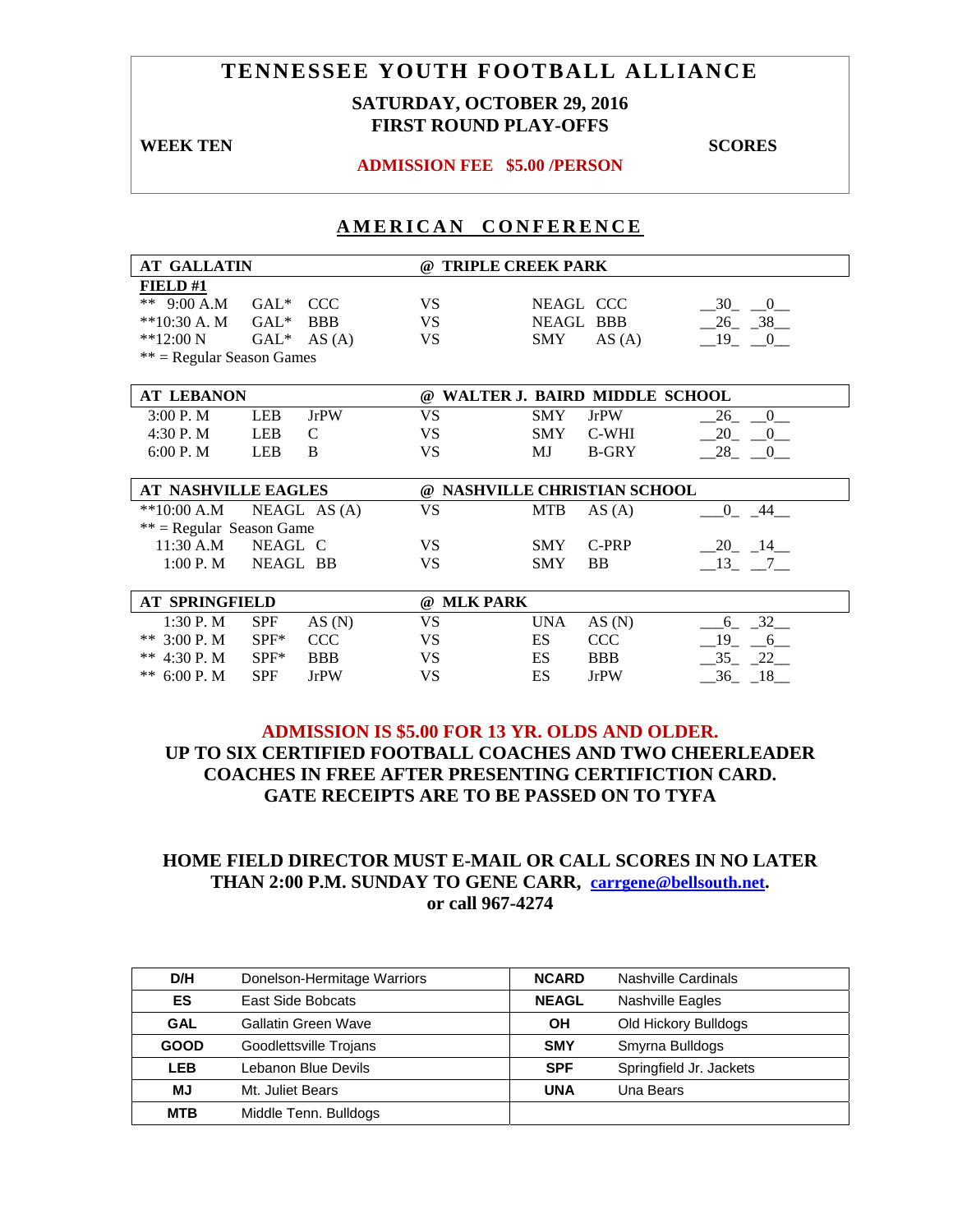# **SATURDAY, OCTOBER 29, 2016 FIRST ROUND PLAY-OFFS**

**WEEK TEN** SCORES

**ADMISSION FEE \$5.00 /PERSON**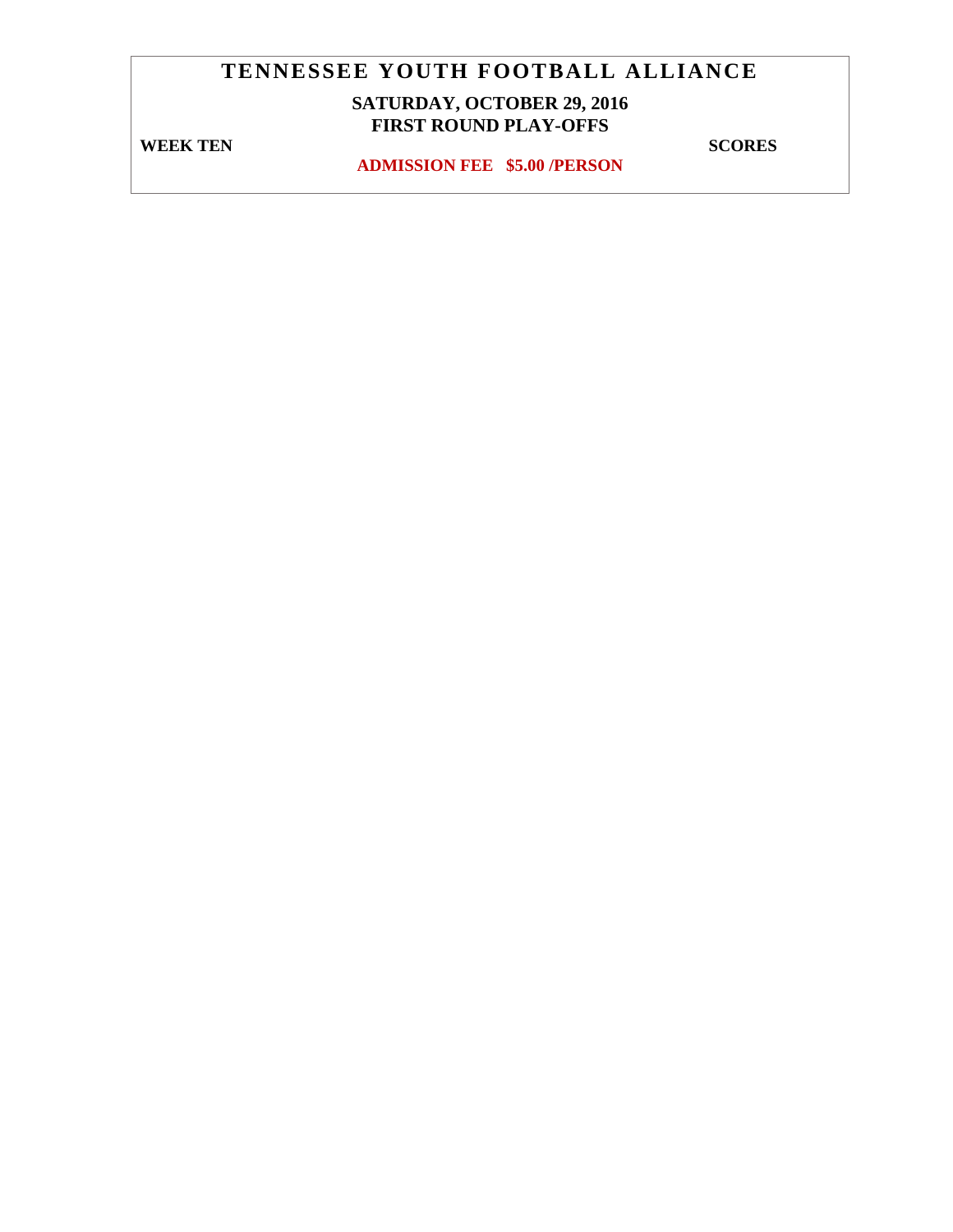## **SATURDAY, NOVEMBER 5, 2016 SECOND ROUND PLAY-OFFS**

**WEEK ELEVEN SCORES** 

#### **ADMISSION FEE \$5.00 /PERSON**

| <b>AT DONELSON/HER</b>        |                                        |                         | @ BEN WEST SPTS COMPLEX |                          |                     |                                     |
|-------------------------------|----------------------------------------|-------------------------|-------------------------|--------------------------|---------------------|-------------------------------------|
| 11:30 A.M                     | D/H                                    | AS(N)                   | <b>VS</b>               | <b>UNA</b>               | AS(N)               | 37 28                               |
|                               |                                        |                         |                         |                          |                     |                                     |
| <b>AT GOODLETTSVILLE</b>      |                                        |                         | @ MOSS WRIGHT PARK      |                          |                     |                                     |
| FIELD #4                      |                                        |                         |                         |                          |                     |                                     |
| 10:00 A.M                     | GOOD BB                                |                         | <b>VS</b>               | <b>NEAGL BB</b>          |                     | $6 - 38$                            |
|                               |                                        |                         |                         |                          |                     |                                     |
| AT MT. JULIET                 |                                        |                         | @ MUNDY MEMORAL PARK    |                          |                     |                                     |
| 10:00 A. M                    | MJ                                     | <b>AS</b>               | $\overline{\text{VS}}$  | <b>UNA</b>               | AS                  | 18<br>14                            |
| 11:30 A.M                     | MJ                                     | <b>B-WHI</b>            | $\mathbf{V}\mathbf{S}$  | <b>SMY</b>               | <b>B-GLD</b>        | $\tau$<br>$20\,$                    |
| 1:00 P, M                     | MJ                                     | BB                      | <b>VS</b>               | <b>MTB</b>               | BB                  | $3rd$ Qtr<br>40<br>$\boldsymbol{0}$ |
| 2:30 P.M                      | MJ                                     | <b>BBB</b>              | <b>VS</b>               | <b>MTB</b>               | <b>BBB</b>          | 13<br>19                            |
|                               |                                        |                         |                         |                          |                     |                                     |
| <b>AT OLD HICKORY</b>         |                                        |                         | @ DUPONT MIDDLE SCHOOL  |                          |                     |                                     |
| 2:30 P.M                      | <b>MTB</b>                             | AS(A)                   | <b>VS</b>               | <b>GAL</b>               | AS(A)               | 40<br>6                             |
| 4:00 P.M                      | OH                                     | AS                      | <b>VS</b>               | <b>GOOD</b>              | AS                  | 36<br>$\boldsymbol{0}$              |
| 5:30 P.M                      | OH                                     | <b>BBB</b>              | <b>VS</b>               | <b>UNA</b>               | <b>BBB</b>          | 12<br>$\overline{0}$                |
| 7:00 P.M                      | OH                                     | AS(N)                   | <b>VS</b>               | <b>SPF</b>               | AS(N)               | 32<br>6                             |
|                               |                                        |                         |                         |                          |                     |                                     |
| <b>AT NASHVILLE CARDINALS</b> |                                        |                         | @ MAPLEWOOD HIGH SCHOOL |                          |                     |                                     |
| 9:00 A.M                      | <b>NCARD</b>                           | JrPW-WHI                | <b>VS</b>               | <b>SPF</b>               | <b>JrPW</b>         | 15<br>32                            |
| 10:30 A.M                     | NCARD                                  | $\mathcal{C}$           | <b>VS</b>               | <b>NEAGL C</b>           |                     | 12<br>$\overline{0}$                |
| 12:00 N                       | <b>NCARD</b>                           | JrPW-GRY                | <b>VS</b>               | <b>LEB</b>               | <b>JrPW</b>         | 9<br>7                              |
| 1:30 P.M                      | NCARD PW                               |                         | <b>VS</b>               | OH                       | PW                  | 27<br>$\boldsymbol{0}$              |
| 3:00 P.M                      |                                        | NCARD CCC               | <b>VS</b>               | <b>UNA</b>               | <b>CCC</b>          | 42<br>$\boldsymbol{0}$              |
|                               | NCARD CC                               |                         | <b>VS</b>               | D/H                      | CC                  | $\mathbf{1}$<br>0 Forfeit           |
|                               |                                        |                         |                         |                          |                     |                                     |
|                               |                                        |                         |                         |                          |                     |                                     |
| <b>AT SMYRNA</b>              |                                        | @ LEE VICTORY REC. PARK |                         |                          |                     |                                     |
| <b>GENE CARR FIELD</b>        |                                        |                         |                         |                          |                     |                                     |
| 10:00 A.M                     | <b>SMY</b>                             | <b>PW</b>               | <b>VS</b>               | MJ                       | PW                  | $\boldsymbol{0}$<br>6               |
| 11:30 A.M                     | <b>SMY</b>                             | CCC                     | <b>VS</b>               | D/H                      | <b>CCC</b>          | 18<br>$\overline{0}$                |
| 1:00 P.M                      | <b>SMY</b>                             | AS(A)                   | <b>VS</b>               | $\mathop{\hbox{\rm ES}}$ | AS(A)               | 46<br>6                             |
| <b>DONNIE CARTER FIELD</b>    | <b>SMY</b>                             |                         |                         |                          |                     |                                     |
| 10:30 A.M                     |                                        | CC                      | <b>VS</b>               | MJ                       | CC                  | 34<br>$\boldsymbol{0}$              |
|                               |                                        |                         |                         |                          |                     |                                     |
| 12:00 N<br>1:30 P.M           | $\mathop{\hbox{\rm ES}}$<br><b>SMY</b> | CCC<br>AS Jr-PRP        | <b>VS</b><br><b>VS</b>  | GAL<br>MJ                | <b>CCC</b><br>AS Jr | 13<br>14<br>33<br>7                 |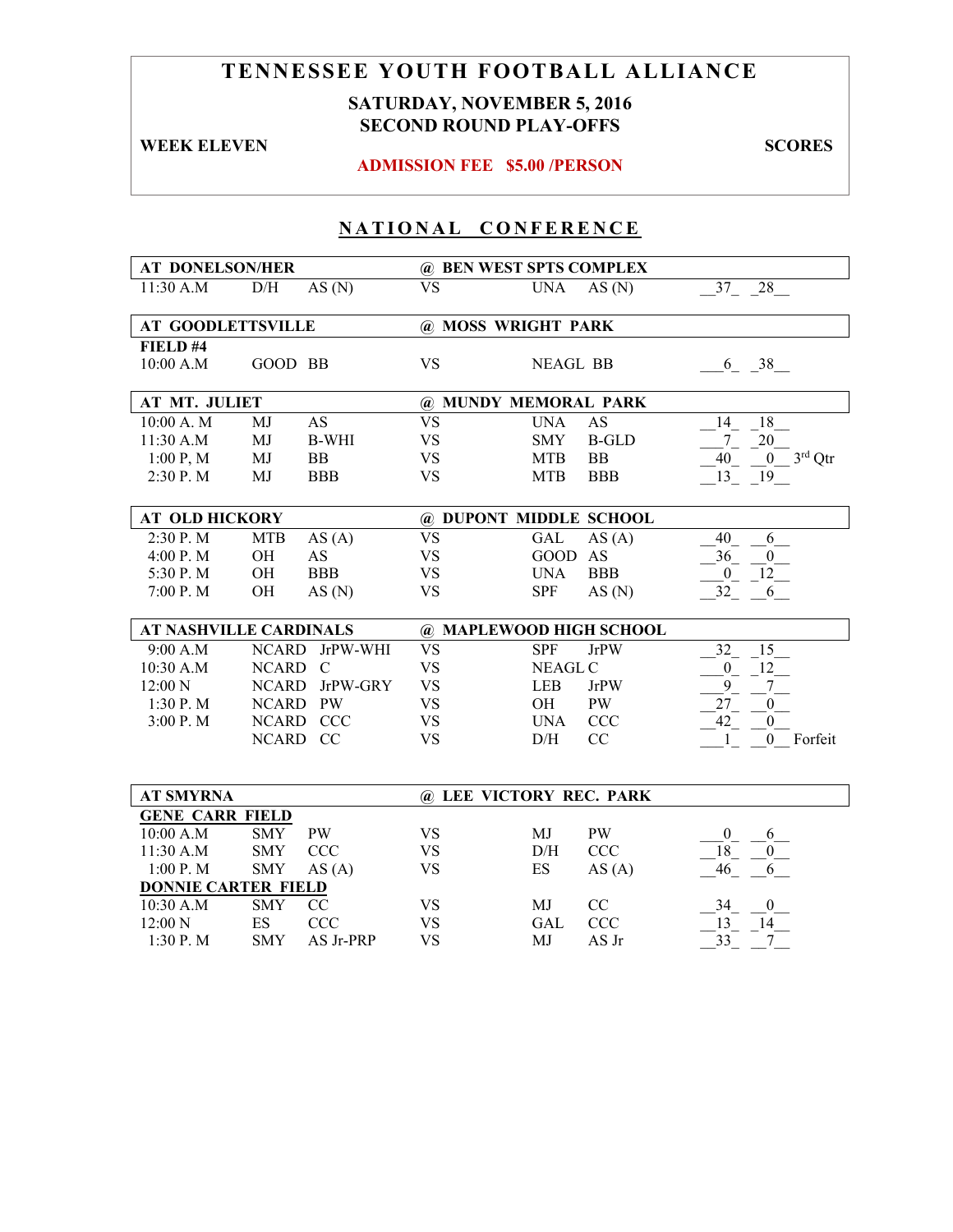# **TENNESSEE YOUTH FOOTBALL ALLIANCE SATURDAY, NOVEMBER 5, 2016**

# **SECOND ROUND PLAY-OFFS**

**WEEK ELEVEN SCORES** 

**ADMISSION FEE \$5.00 /PERSON** 

## **AMERICAN CONFERENCE**

| <b>AT GALLATIN</b>    |                                    | (a)              | <b>TRIPLE CREEK PARK</b>          |          |  |  |  |
|-----------------------|------------------------------------|------------------|-----------------------------------|----------|--|--|--|
| FIELD#1<br>$12:00\ N$ | GAL<br><b>BBB</b>                  | VS               | <b>BBB</b><br>LEB                 | 20<br>19 |  |  |  |
| <b>AT LEBANON</b>     |                                    | $\boldsymbol{a}$ | WALTER J. BAIRD MIDDLE SCHOOL     |          |  |  |  |
| $2:30$ P. M           | LEB<br>$\mathcal{C}_{\mathcal{C}}$ | VS               | C-GLD<br><b>SMY</b>               |          |  |  |  |
| 4:00 P. M             | <b>LEB</b><br>B                    | VS               | GOOD B                            | つつ       |  |  |  |
| 5:30 P. M.            | CCC.<br><b>LEB</b>                 | VS               | NEAGL CCC                         |          |  |  |  |
|                       |                                    |                  |                                   |          |  |  |  |
|                       | <b>AT NASHVILLE EAGLES</b>         | $\boldsymbol{a}$ | <b>NASHVILLE CHRISTIAN SCHOOL</b> |          |  |  |  |
| $2:30$ P. M           | NEAGL BBB                          | VS               | <b>SPF</b><br><b>BBB</b>          | 34       |  |  |  |

### **ADMISSION IS \$5.00 FOR 13 YR. OLDS AND OLDER. UP TO SIX CERTIFIED FOOTBALL COACHES AND TWO CHEERLEADER COACHES IN FREE AFTER PRESENTING CERTIFICTION CARD. GATE RECEIPTS ARE TO BE PASSED ON TO TYFA**

| D/H         | Donelson-Hermitage Warriors | <b>NCARD</b> | Nashville Cardinals     |
|-------------|-----------------------------|--------------|-------------------------|
| ES          | East Side Bobcats           | <b>NEAGL</b> | Nashville Eagles        |
| <b>GAL</b>  | Gallatin Green Wave         | OH           | Old Hickory Bulldogs    |
| <b>GOOD</b> | Goodlettsville Trojans      | <b>SMY</b>   | Smyrna Bulldogs         |
| <b>LEB</b>  | Lebanon Blue Devils         | <b>SPF</b>   | Springfield Jr. Jackets |
| MJ          | Mt. Juliet Bears            | <b>UNA</b>   | Una Bears               |
| <b>MTB</b>  | Middle Tenn. Bulldogs       |              |                         |